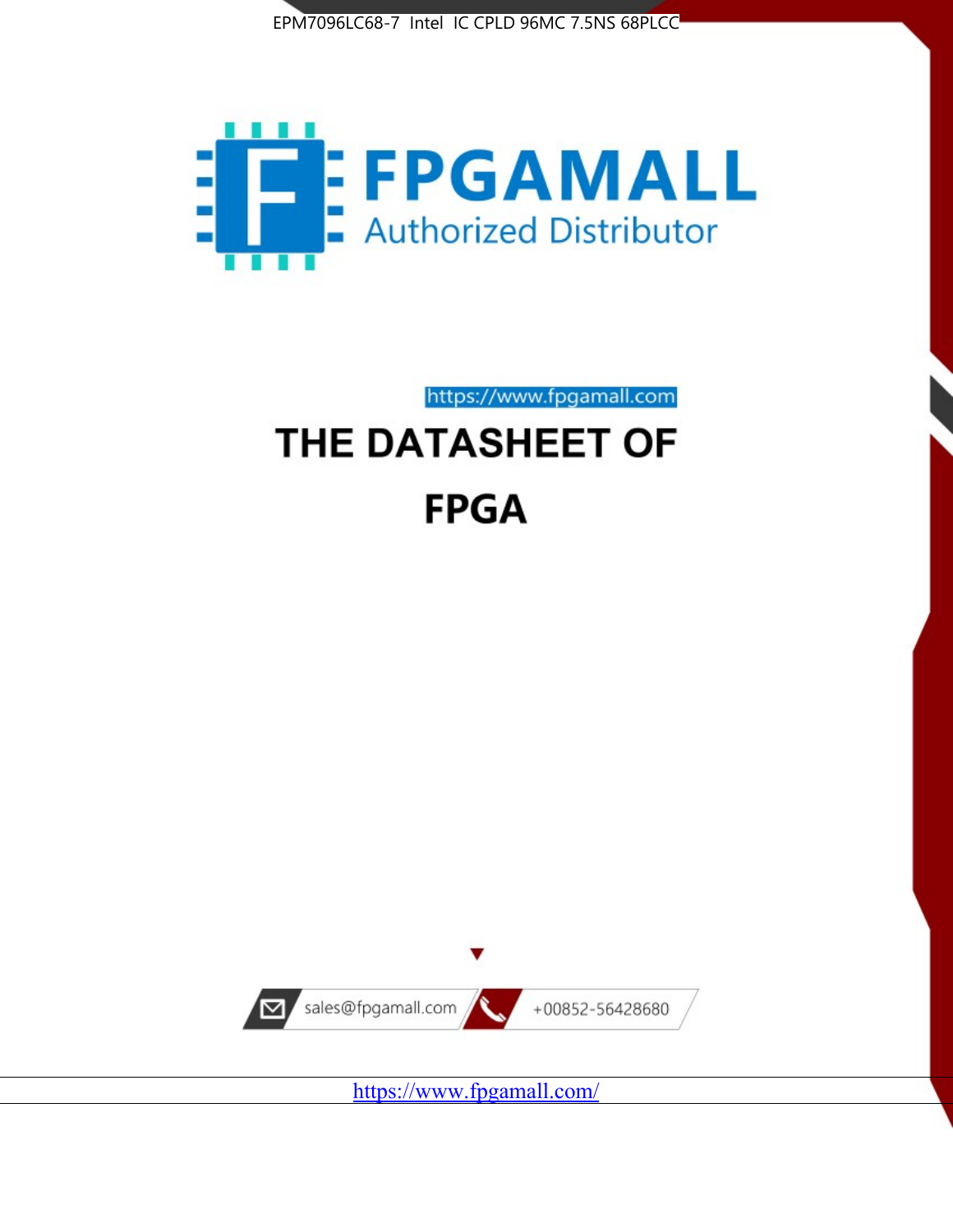

| <b>Table 1. MAX 7000 Device Features</b> |                |                |                |                 |                 |                   |                 |  |
|------------------------------------------|----------------|----------------|----------------|-----------------|-----------------|-------------------|-----------------|--|
| <b>Feature</b>                           | <b>EPM7032</b> | <b>EPM7064</b> | <b>EPM7096</b> | <b>EPM7128E</b> | <b>EPM7160E</b> | <b>EPM7192E</b>   | <b>EPM7256E</b> |  |
| Usable<br>gates                          | 600            | 1,250          | 1,800          | 2,500           | 3,200           | 3.750             | 5,000           |  |
| Macrocells                               | 32             | 64             | 96             | 128             | 160             | 192               | 256             |  |
| Logic array<br>blocks                    | 2              | 4              | 6              | 8               | 10              | 12                | 16              |  |
| Maximum<br>user I/O pins                 | 36             | 68             | 76             | 100             | 104             | 124               | 164             |  |
| $t_{PD}$ (ns)                            | 6              | 6              | 7.5            | 7.5             | 10              | $12 \overline{ }$ | 12              |  |
| $t_{SU}$ (ns)                            | 5              | 5              | 6              | 6               | $\overline{7}$  | $\overline{7}$    | $\overline{7}$  |  |
| $t_{FSU}$ (ns)                           | 2.5            | 2.5            | 3              | 3               | 3               | 3                 | 3               |  |
| $t_{CO1}$ (ns)                           | $\overline{4}$ | 4              | 4.5            | 4.5             | 5               | 6                 | 6               |  |
| $f_{CNT}$ (MHz)                          | 151.5          | 151.5          | 125.0          | 125.0           | 100.0           | 90.9              | 90.9            |  |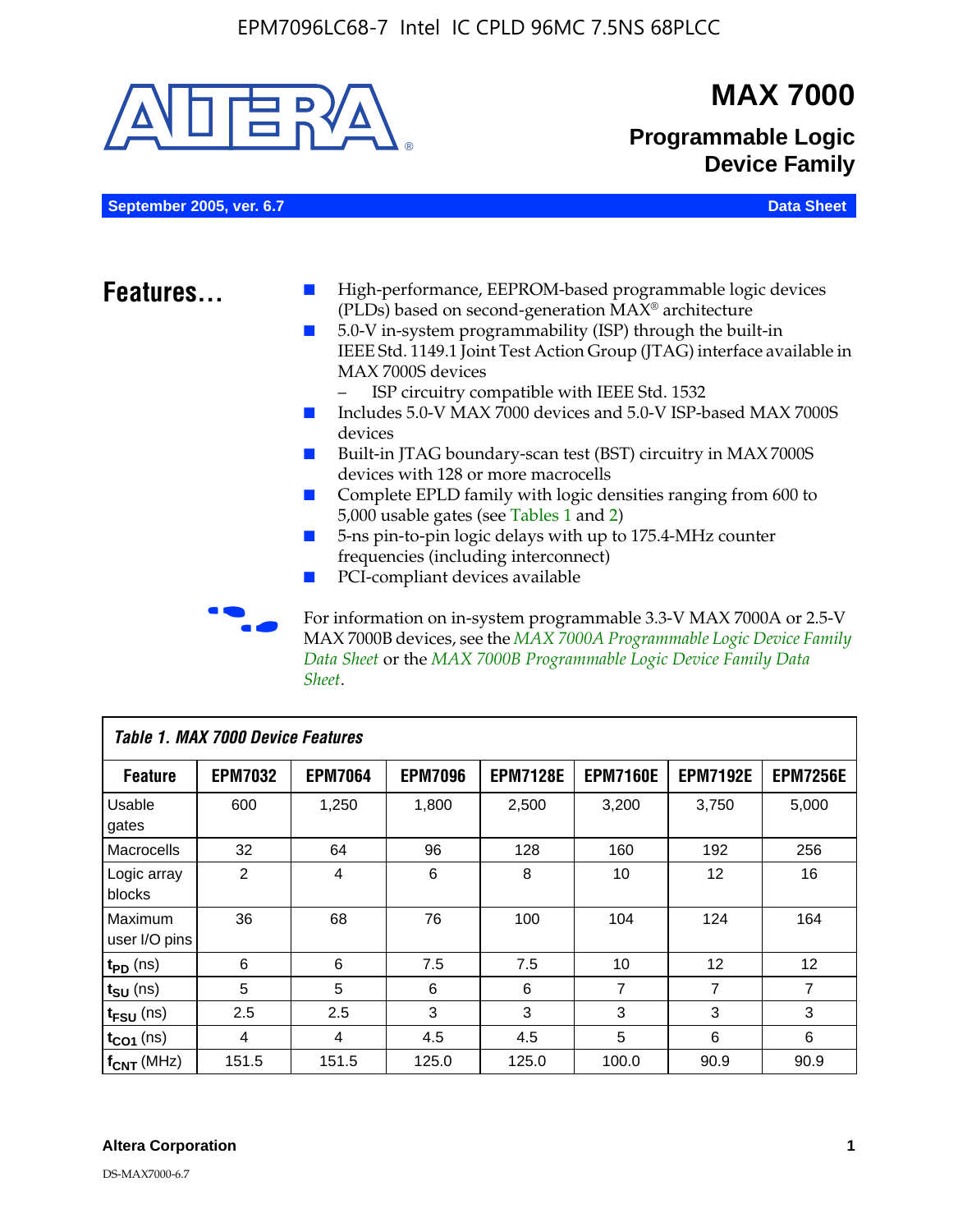| Table 2. MAX 7000S Device Features |                 |                 |                 |                 |                   |                 |  |  |
|------------------------------------|-----------------|-----------------|-----------------|-----------------|-------------------|-----------------|--|--|
| <b>Feature</b>                     | <b>EPM7032S</b> | <b>EPM7064S</b> | <b>EPM7128S</b> | <b>EPM7160S</b> | <b>EPM7192S</b>   | <b>EPM7256S</b> |  |  |
| Usable gates                       | 600             | 1,250           | 2,500           | 3,200           | 3,750             | 5,000           |  |  |
| Macrocells                         | 32              | 64              | 128             | 160             | 192               | 256             |  |  |
| Logic array<br>blocks              | $\overline{2}$  | $\overline{4}$  | 8               | 10              | $12 \overline{ }$ | 16              |  |  |
| Maximum<br>user I/O pins           | 36              | 68              | 100             | 104             | 124               | 164             |  |  |
| $t_{PD}$ (ns)                      | 5               | 5               | 6               | 6               | 7.5               | 7.5             |  |  |
| $t_{SU}$ (ns)                      | 2.9             | 2.9             | 3.4             | 3.4             | 4.1               | 3.9             |  |  |
| $t_{\text{FSU}}$ (ns)              | 2.5             | 2.5             | 2.5             | 2.5             | 3                 | 3               |  |  |
| $t_{CO1}$ (ns)                     | 3.2             | 3.2             | 4               | 3.9             | 4.7               | 4.7             |  |  |
| $f_{CNT}$ (MHz)                    | 175.4           | 175.4           | 147.1           | 149.3           | 125.0             | 128.2           |  |  |

## **...and More Features**

- Open-drain output option in MAX 7000S devices
- Programmable macrocell flipflops with individual clear, preset, clock, and clock enable controls
- Programmable power-saving mode for a reduction of over 50% in each macrocell
- Configurable expander product-term distribution, allowing up to 32 product terms per macrocell
- 44 to 208 pins available in plastic J-lead chip carrier (PLCC), ceramic pin-grid array (PGA), plastic quad flat pack (PQFP), power quad flat pack (RQFP), and 1.0-mm thin quad flat pack (TQFP) packages
- Programmable security bit for protection of proprietary designs
- 3.3-V or 5.0-V operation
	- MultiVolt<sup>TM</sup> I/O interface operation, allowing devices to interface with 3.3-V or 5.0-V devices (MultiVolt I/O operation is not available in 44-pin packages)
	- Pin compatible with low-voltage MAX 7000A and MAX 7000B devices
- Enhanced features available in MAX 7000E and MAX 7000S devices
	- Six pin- or logic-driven output enable signals
	- Two global clock signals with optional inversion
	- Enhanced interconnect resources for improved routability
	- Fast input setup times provided by a dedicated path from I/O pin to macrocell registers
	- Programmable output slew-rate control
- Software design support and automatic place-and-route provided by Altera's development system for Windows-based PCs and Sun SPARCstation, and HP 9000 Series 700/800 workstations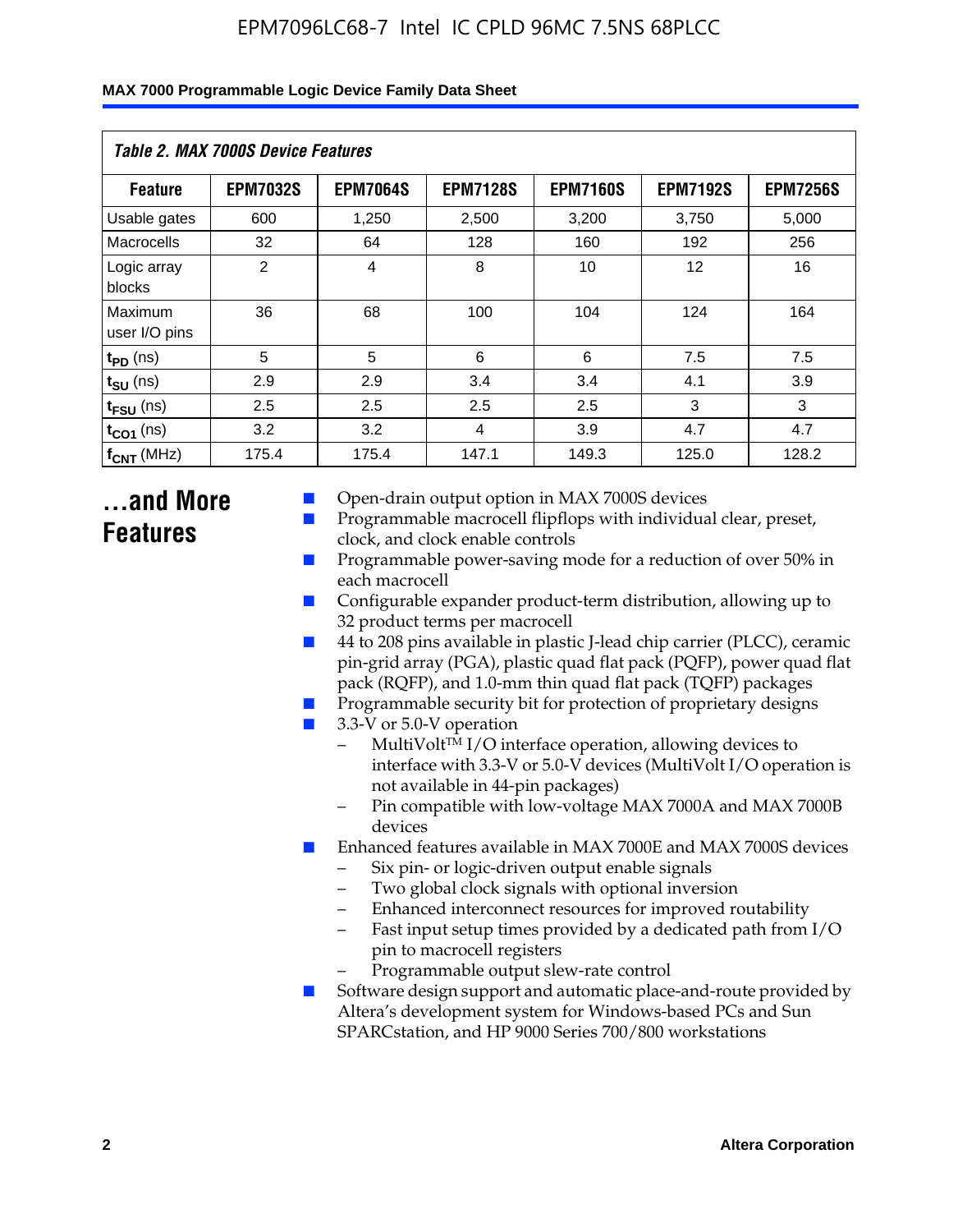|                               | MAX 7000 Programmable Logic Device Family Data Sheet                                                                                                                                                                                                                                                                                                                                                                                                                                                                                                                                                                                                                                                 |
|-------------------------------|------------------------------------------------------------------------------------------------------------------------------------------------------------------------------------------------------------------------------------------------------------------------------------------------------------------------------------------------------------------------------------------------------------------------------------------------------------------------------------------------------------------------------------------------------------------------------------------------------------------------------------------------------------------------------------------------------|
|                               | Additional design entry and simulation support provided by EDIF<br>200 and 300 netlist files, library of parameterized modules (LPM),<br>Verilog HDL, VHDL, and other interfaces to popular EDA tools from<br>manufacturers such as Cadence, Exemplar Logic, Mentor Graphics,<br>OrCAD, Synopsys, and VeriBest<br>Programming support<br>Altera's Master Programming Unit (MPU) and programming<br>hardware from third-party manufacturers program all<br>MAX 7000 devices<br>The BitBlaster™ serial download cable, ByteBlasterMV™<br>$\overline{\phantom{a}}$<br>parallel port download cable, and MasterBlaster™<br>serial/universal serial bus (USB) download cable program MAX<br>7000S devices |
| General<br><b>Description</b> | The MAX 7000 family of high-density, high-performance PLDs is based<br>on Altera's second-generation MAX architecture. Fabricated with<br>advanced CMOS technology, the EEPROM-based MAX 7000 family<br>provides 600 to 5,000 usable gates, ISP, pin-to-pin delays as fast as 5 ns,<br>and counter speeds of up to 175.4 MHz. MAX 7000S devices in the -5, -6,<br>-7, and -10 speed grades as well as MAX 7000 and MAX 7000E devices in<br>-5, -6, -7, -10P, and -12P speed grades comply with the PCI Special Interest<br>Group (PCI SIG) PCI Local Bus Specification, Revision 2.2. See Table 3                                                                                                    |

| Table 3. MAX 7000 Speed Grades |              |              |              |              |              |                    |              |              |              |              |
|--------------------------------|--------------|--------------|--------------|--------------|--------------|--------------------|--------------|--------------|--------------|--------------|
| <b>Device</b>                  |              |              |              |              |              | <b>Speed Grade</b> |              |              |              |              |
|                                | -5           | -6           | $-7$         | $-10P$       | $-10$        | $-12P$             | $-12$        | $-15$        | $-15T$       | $-20$        |
| EPM7032                        |              | $\checkmark$ | $\checkmark$ |              | $\checkmark$ |                    | $\checkmark$ | $\checkmark$ | $\checkmark$ |              |
| EPM7032S                       | $\checkmark$ | $\checkmark$ | $\checkmark$ |              | $\checkmark$ |                    |              |              |              |              |
| <b>EPM7064</b>                 |              | $\checkmark$ | $\checkmark$ |              | $\checkmark$ |                    | $\checkmark$ | $\checkmark$ |              |              |
| <b>EPM7064S</b>                | $\checkmark$ | $\checkmark$ | $\checkmark$ |              | $\checkmark$ |                    |              |              |              |              |
| <b>EPM7096</b>                 |              |              | $\checkmark$ |              | $\checkmark$ |                    | $\checkmark$ | $\checkmark$ |              |              |
| <b>EPM7128E</b>                |              |              | $\checkmark$ | $\checkmark$ | $\checkmark$ |                    | $\checkmark$ | $\checkmark$ |              | $\checkmark$ |
| <b>EPM7128S</b>                |              | $\checkmark$ | $\checkmark$ |              | $\checkmark$ |                    |              | $\checkmark$ |              |              |
| <b>EPM7160E</b>                |              |              |              | $\checkmark$ | $\checkmark$ |                    | $\checkmark$ | $\checkmark$ |              | $\checkmark$ |
| <b>EPM7160S</b>                |              | $\checkmark$ | $\checkmark$ |              | $\checkmark$ |                    |              | $\checkmark$ |              |              |
| <b>EPM7192E</b>                |              |              |              |              |              | $\checkmark$       | $\checkmark$ | $\checkmark$ |              | $\checkmark$ |
| <b>EPM7192S</b>                |              |              | $\checkmark$ |              | $\checkmark$ |                    |              | $\checkmark$ |              |              |
| <b>EPM7256E</b>                |              |              |              |              |              | $\checkmark$       | $\checkmark$ | $\checkmark$ |              | $\checkmark$ |
| <b>EPM7256S</b>                |              |              | $\checkmark$ |              | $\checkmark$ |                    |              | $\checkmark$ |              |              |

for available speed grades.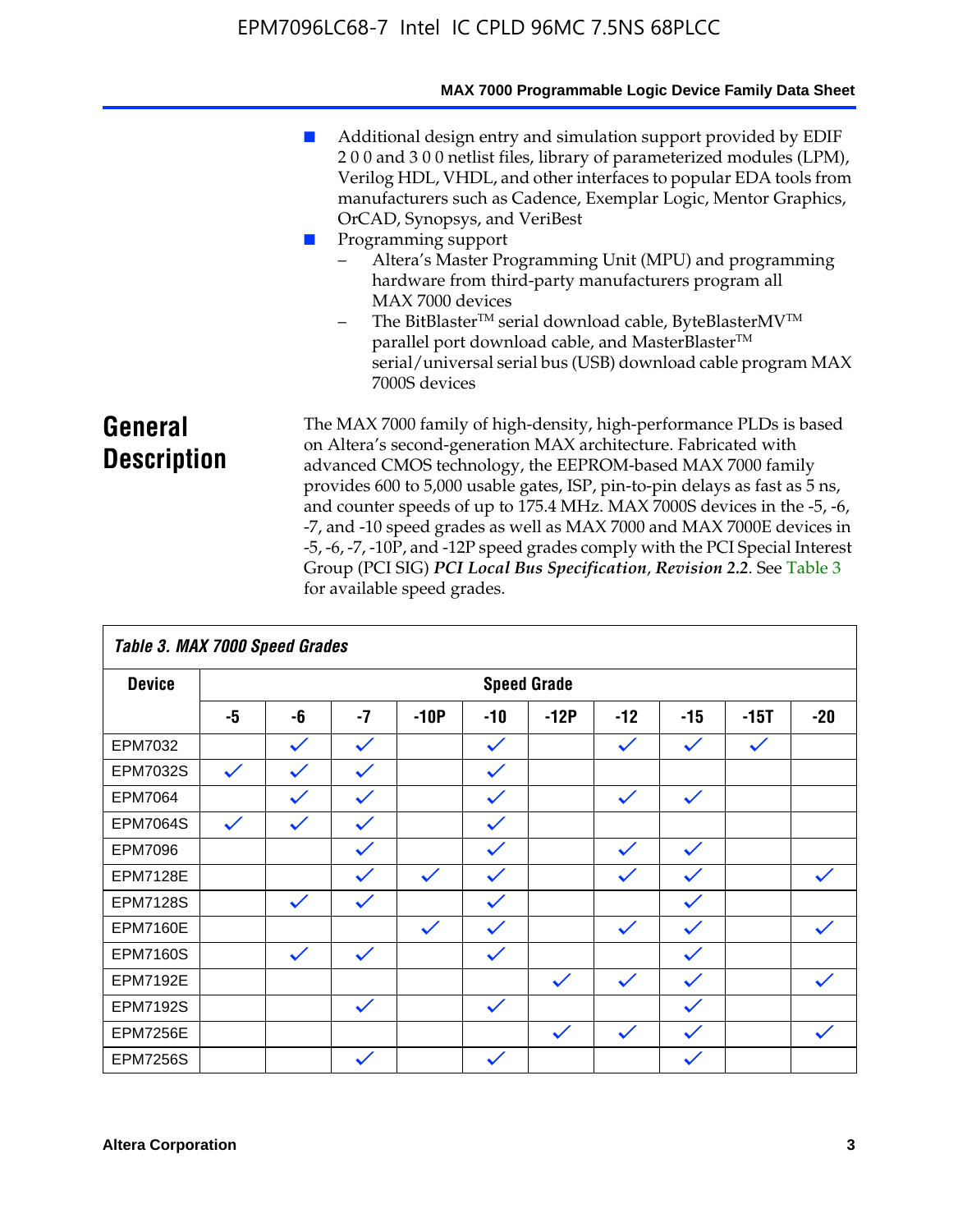### **MAX 7000 Programmable Logic Device Family Data Sheet**

The MAX 7000E devices—including the EPM7128E, EPM7160E, EPM7192E, and EPM7256E devices—have several enhanced features: additional global clocking, additional output enable controls, enhanced interconnect resources, fast input registers, and a programmable slew rate.

In-system programmable MAX 7000 devices—called MAX 7000S devices—include the EPM7032S, EPM7064S, EPM7128S, EPM7160S, EPM7192S, and EPM7256S devices. MAX 7000S devices have the enhanced features of MAX 7000E devices as well as JTAG BST circuitry in devices with 128 or more macrocells, ISP, and an open-drain output option. See Table 4.

| Table 4. MAX 7000 Device Features |                                                    |                                           |                                           |  |  |  |  |
|-----------------------------------|----------------------------------------------------|-------------------------------------------|-------------------------------------------|--|--|--|--|
| <b>Feature</b>                    | <b>EPM7032</b><br><b>EPM7064</b><br><b>EPM7096</b> | All<br><b>MAX 7000E</b><br><b>Devices</b> | All<br><b>MAX 7000S</b><br><b>Devices</b> |  |  |  |  |
| ISP via JTAG interface            |                                                    |                                           |                                           |  |  |  |  |
| <b>JTAG BST circuitry</b>         |                                                    |                                           | $\checkmark$ (1)                          |  |  |  |  |
| Open-drain output option          |                                                    |                                           |                                           |  |  |  |  |
| Fast input registers              |                                                    |                                           |                                           |  |  |  |  |
| Six global output enables         |                                                    |                                           |                                           |  |  |  |  |
| Two global clocks                 |                                                    |                                           |                                           |  |  |  |  |
| Slew-rate control                 |                                                    |                                           |                                           |  |  |  |  |
| MultiVolt interface (2)           |                                                    |                                           |                                           |  |  |  |  |
| Programmable register             |                                                    |                                           |                                           |  |  |  |  |
| Parallel expanders                |                                                    |                                           |                                           |  |  |  |  |
| Shared expanders                  |                                                    |                                           |                                           |  |  |  |  |
| Power-saving mode                 |                                                    |                                           |                                           |  |  |  |  |
| Security bit                      |                                                    |                                           |                                           |  |  |  |  |
| PCI-compliant devices available   |                                                    |                                           |                                           |  |  |  |  |

*Notes:*

(1) Available only in EPM7128S, EPM7160S, EPM7192S, and EPM7256S devices only.

(2) The MultiVolt I/O interface is not available in 44-pin packages.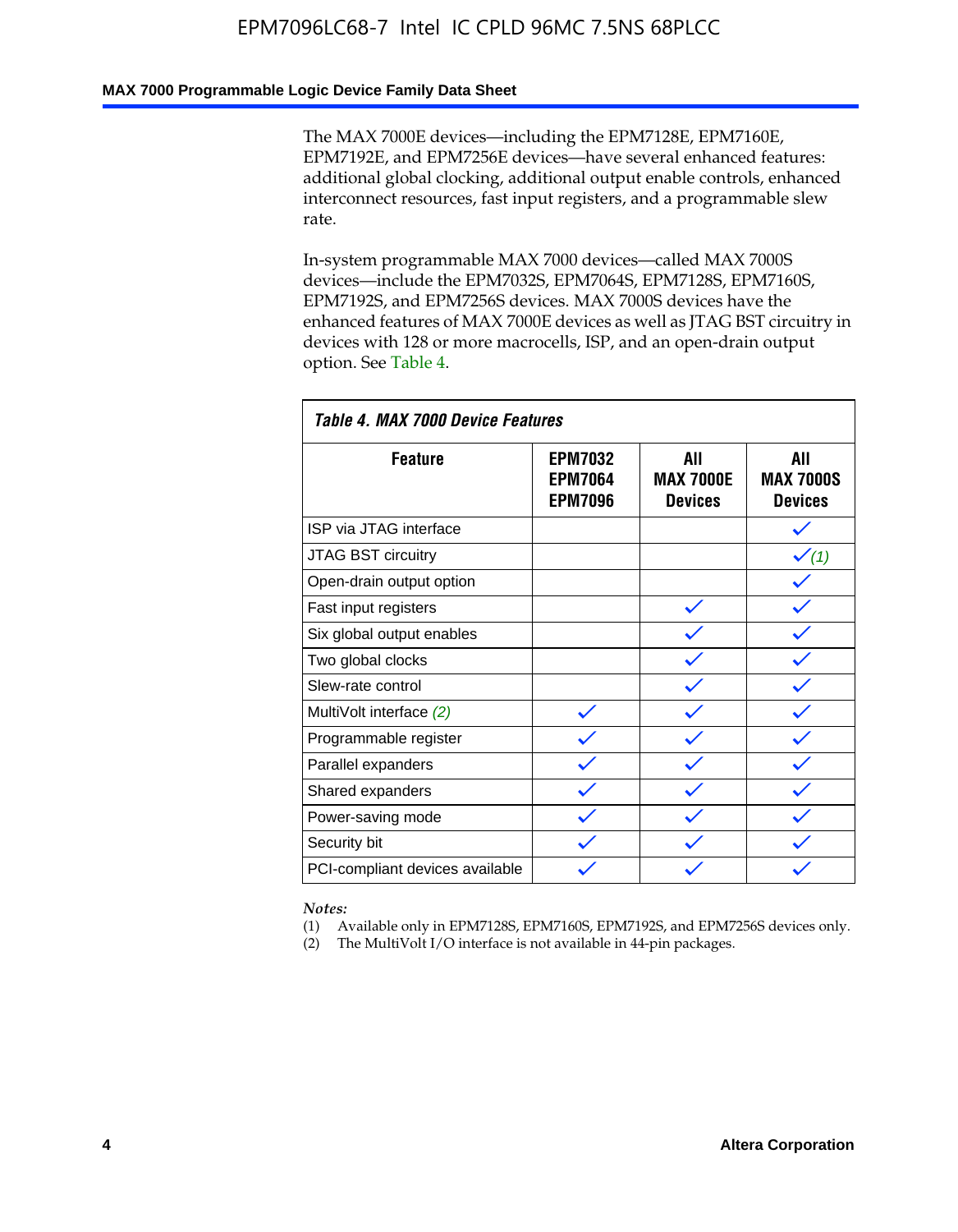#### **MAX 7000 Programmable Logic Device Family Data Sheet**

The MAX 7000 architecture supports 100% TTL emulation and high-density integration of SSI, MSI, and LSI logic functions. The MAX 7000 architecture easily integrates multiple devices ranging from PALs, GALs, and 22V10s to MACH and pLSI devices. MAX 7000 devices are available in a wide range of packages, including PLCC, PGA, PQFP, RQFP, and TQFP packages. See Table 5.

| Table 5. MAX 7000 Maximum User I/O Pins<br><i>Note</i> $(1)$ |                           |                           |                    |                           |                           |                               |                        |                            |                       |                              |                               |                               |
|--------------------------------------------------------------|---------------------------|---------------------------|--------------------|---------------------------|---------------------------|-------------------------------|------------------------|----------------------------|-----------------------|------------------------------|-------------------------------|-------------------------------|
| <b>Device</b>                                                | 44-<br>Pin<br><b>PLCC</b> | 44-<br>Pin<br><b>PQFP</b> | 44-<br>Pin<br>TQFP | 68-<br>Pin<br><b>PLCC</b> | 84-<br>Pin<br><b>PLCC</b> | $100 -$<br>Pin<br><b>PQFP</b> | $100 -$<br>Pin<br>TQFP | 160-<br>Pin<br><b>PQFP</b> | $160 -$<br>Pin<br>PGA | $192 -$<br><b>Pin</b><br>PGA | $208 -$<br>Pin<br><b>PQFP</b> | $208 -$<br>Pin<br><b>RQFP</b> |
| EPM7032                                                      | 36                        | 36                        | 36                 |                           |                           |                               |                        |                            |                       |                              |                               |                               |
| <b>EPM7032S</b>                                              | 36                        |                           | 36                 |                           |                           |                               |                        |                            |                       |                              |                               |                               |
| <b>EPM7064</b>                                               | 36                        |                           | 36                 | 52                        | 68                        | 68                            |                        |                            |                       |                              |                               |                               |
| <b>EPM7064S</b>                                              | 36                        |                           | 36                 |                           | 68                        |                               | 68                     |                            |                       |                              |                               |                               |
| <b>EPM7096</b>                                               |                           |                           |                    | 52                        | 64                        | 76                            |                        |                            |                       |                              |                               |                               |
| <b>EPM7128E</b>                                              |                           |                           |                    |                           | 68                        | 84                            |                        | 100                        |                       |                              |                               |                               |
| <b>EPM7128S</b>                                              |                           |                           |                    |                           | 68                        | 84                            | 84(2)                  | 100                        |                       |                              |                               |                               |
| EPM7160E                                                     |                           |                           |                    |                           | 64                        | 84                            |                        | 104                        |                       |                              |                               |                               |
| EPM7160S                                                     |                           |                           |                    |                           | 64                        |                               | 84(2)                  | 104                        |                       |                              |                               |                               |
| <b>EPM7192E</b>                                              |                           |                           |                    |                           |                           |                               |                        | 124                        | 124                   |                              |                               |                               |
| <b>EPM7192S</b>                                              |                           |                           |                    |                           |                           |                               |                        | 124                        |                       |                              |                               |                               |
| <b>EPM7256E</b>                                              |                           |                           |                    |                           |                           |                               |                        | 132 $(2)$                  |                       | 164                          |                               | 164                           |
| EPM7256S                                                     |                           |                           |                    |                           |                           |                               |                        |                            |                       |                              | 164 $(2)$                     | 164                           |

#### *Notes:*

(1) When the JTAG interface in MAX 7000S devices is used for either boundary-scan testing or for ISP, four I/O pins become JTAG pins.

(2) Perform a complete thermal analysis before committing a design to this device package. For more information, see the *Operating Requirements for Altera Devices Data Sheet*.

> MAX 7000 devices use CMOS EEPROM cells to implement logic functions. The user-configurable MAX 7000 architecture accommodates a variety of independent combinatorial and sequential logic functions. The devices can be reprogrammed for quick and efficient iterations during design development and debug cycles, and can be programmed and erased up to 100 times.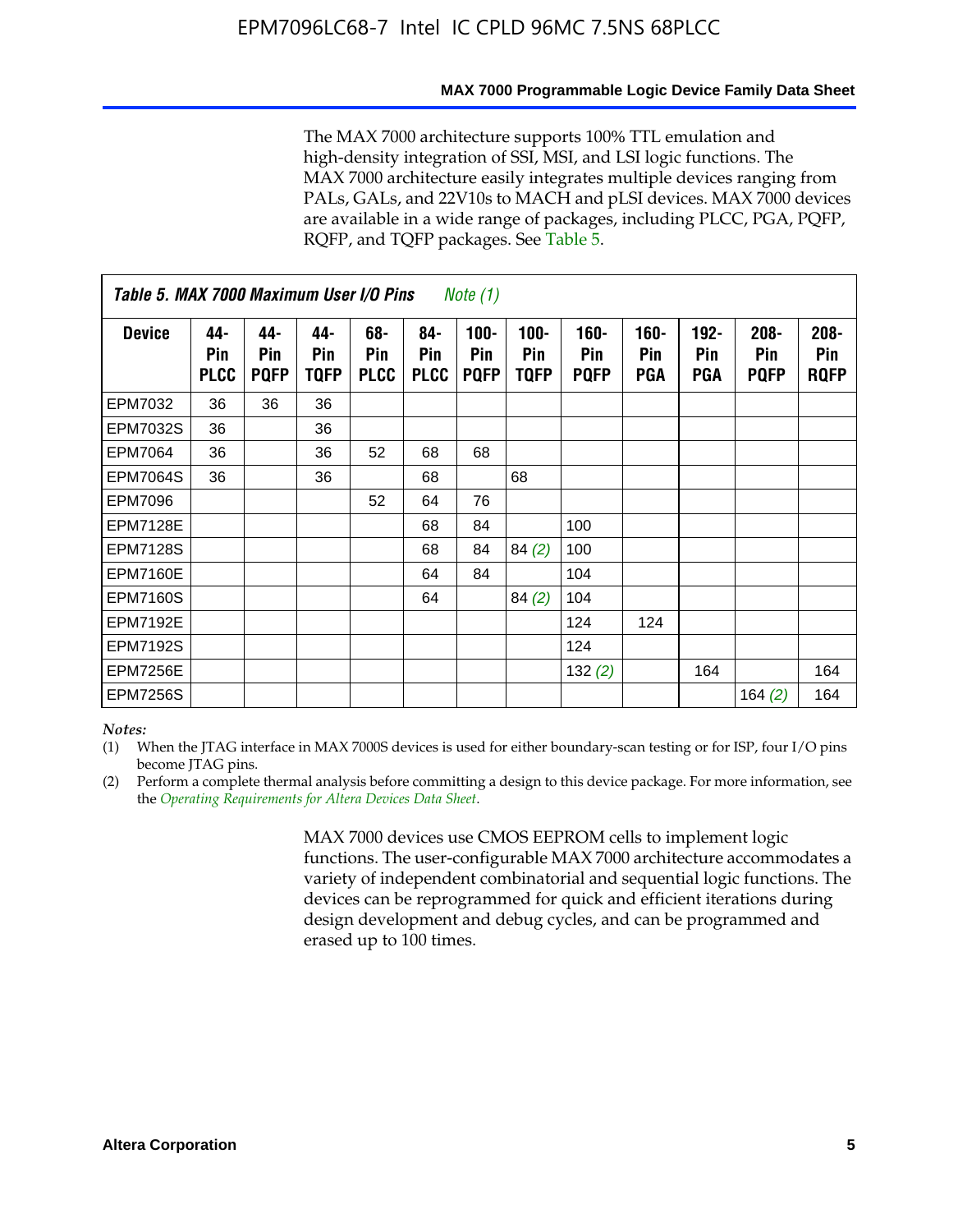### **MAX 7000 Programmable Logic Device Family Data Sheet**

MAX 7000 devices contain from 32 to 256 macrocells that are combined into groups of 16 macrocells, called logic array blocks (LABs). Each macrocell has a programmable-AND/fixed-OR array and a configurable register with independently programmable clock, clock enable, clear, and preset functions. To build complex logic functions, each macrocell can be supplemented with both shareable expander product terms and highspeed parallel expander product terms to provide up to 32 product terms per macrocell.

The MAX 7000 family provides programmable speed/power optimization. Speed-critical portions of a design can run at high speed/full power, while the remaining portions run at reduced speed/low power. This speed/power optimization feature enables the designer to configure one or more macrocells to operate at 50% or lower power while adding only a nominal timing delay. MAX 7000E and MAX 7000S devices also provide an option that reduces the slew rate of the output buffers, minimizing noise transients when non-speed-critical signals are switching. The output drivers of all MAX 7000 devices (except 44-pin devices) can be set for either 3.3-V or 5.0-V operation, allowing MAX 7000 devices to be used in mixed-voltage systems.

The MAX 7000 family is supported byAltera development systems, which are integrated packages that offer schematic, text—including VHDL, Verilog HDL, and the Altera Hardware Description Language (AHDL) and waveform design entry, compilation and logic synthesis, simulation and timing analysis, and device programming. The [software provides](http://www.altera.com/literature/ds/dsmii.pdf)  [EDIF 2 0 0 and 3 0 0, LPM, VHDL, Verilog HDL, and other in](http://www.altera.com/literature/ds/dsmii.pdf)terfaces for [additional design entry and simulation support from other industry](http://www.altera.com/literature/ds/quartus.pdf)standard PC- and UNIX-workstation-based EDA tools. The software runs on Windows-based PCs, as well as Sun SPARCstation, and HP 9000 Series 700/800 workstations.

For more information on development tools, see the **MAX+PLUS II** *Programmable Logic Development System & Software Data Sheet* and the *Quartus Programmable Logic Development System & Software Data Sheet*.

The MAX 7000 architecture includes the following elements:

## **Functional Description**

- Logic array blocks
- **Macrocells**
- Expander product terms (shareable and parallel)
- Programmable interconnect array
- I/O control blocks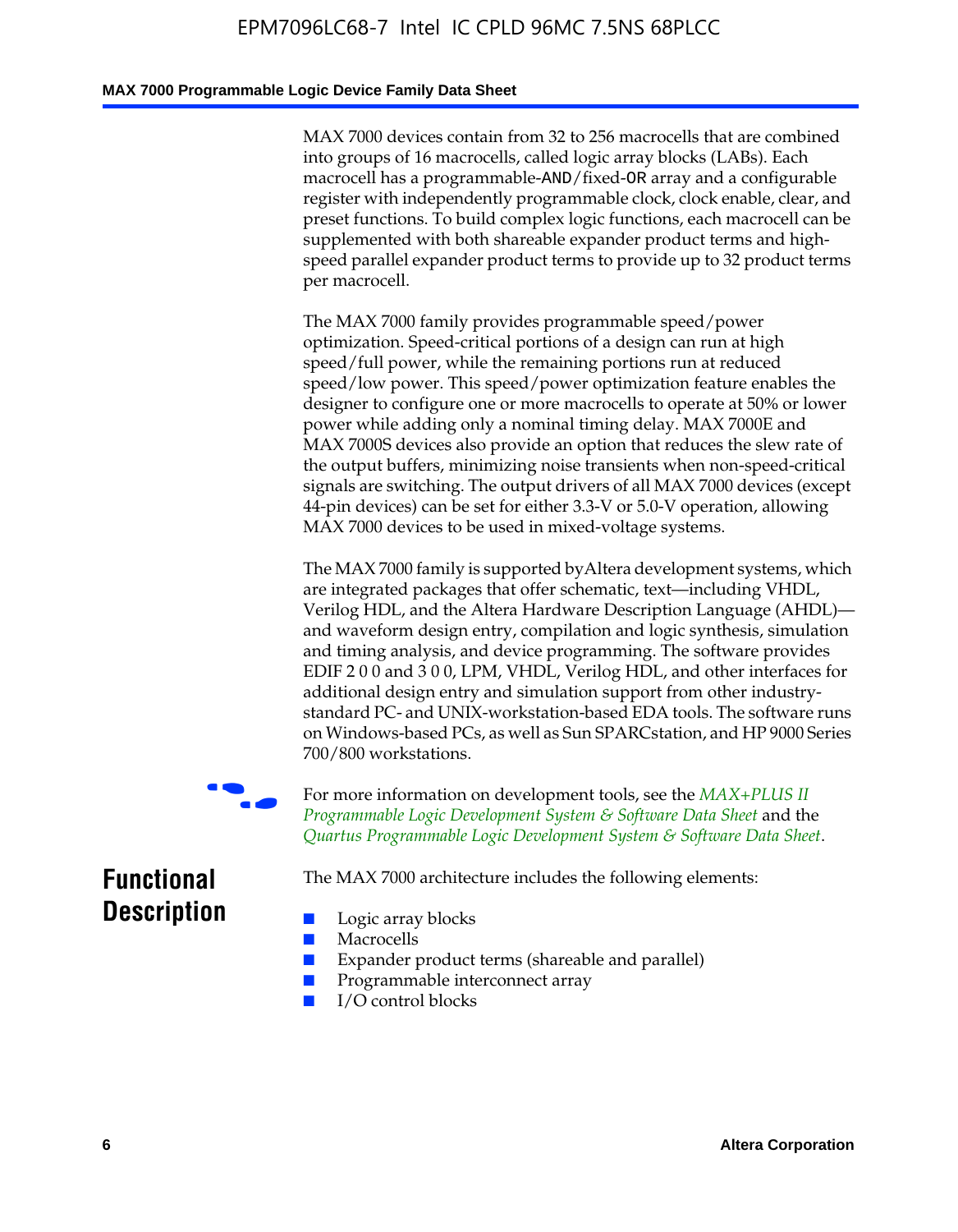### **MAX 7000 Programmable Logic Device Family Data Sheet**

The MAX 7000 architecture includes four dedicated inputs that can be used as general-purpose inputs or as high-speed, global control signals (clock, clear, and two output enable signals) for each macrocell and I/O pin. Figure 1 shows the architecture of EPM7032, EPM7064, and EPM7096 devices.



*Figure 1. EPM7032, EPM7064 & EPM7096 Device Block Diagram*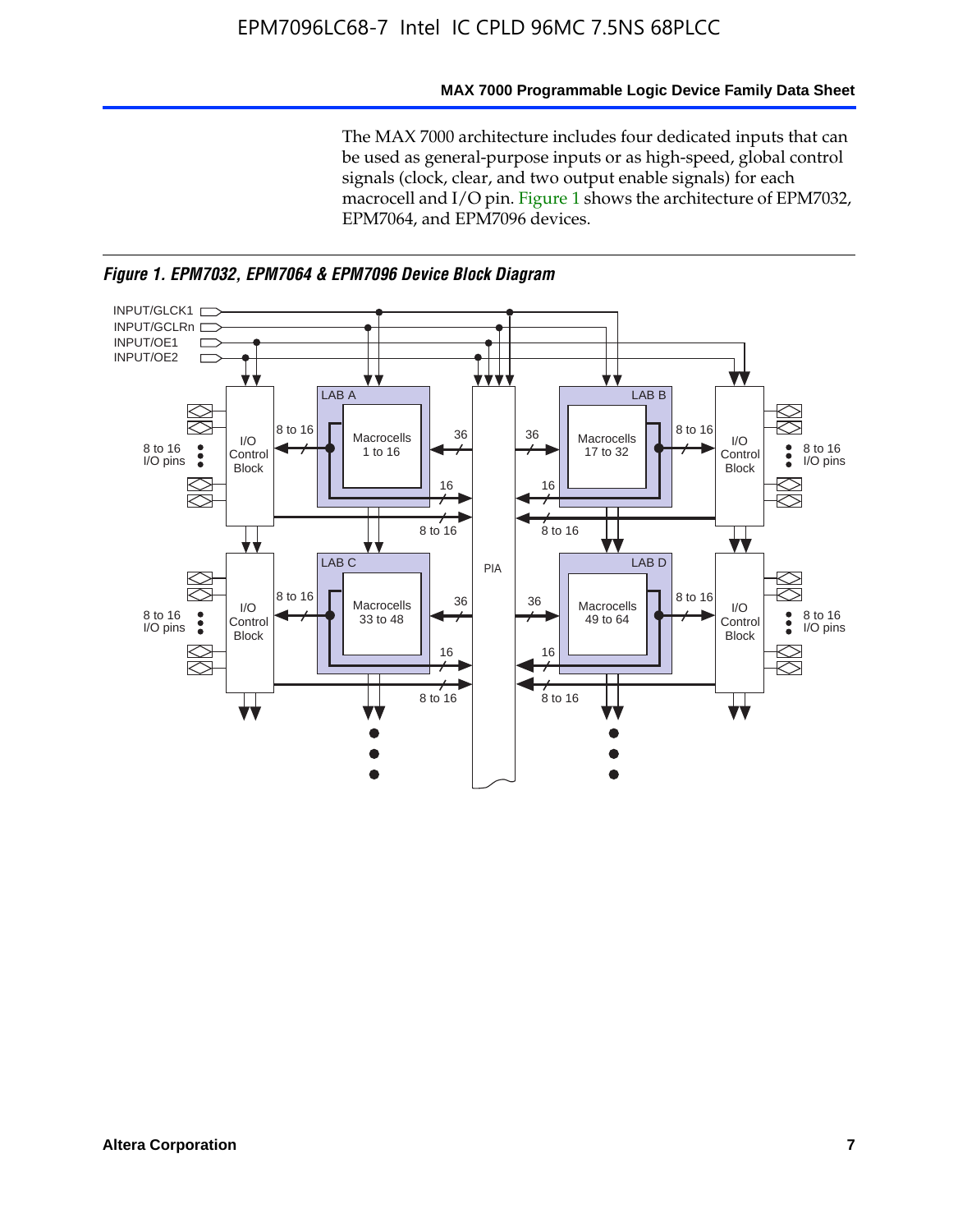Figure 2 shows the architecture of MAX 7000E and MAX 7000S devices.

#### **MAX 7000 Programmable Logic Device Family Data Sheet**





*Figure 2. MAX 7000E & MAX 7000S Device Block Diagram*

## **Logic Array Blocks**

The MAX 7000 device architecture is based on the linking of highperformance, flexible, logic array modules called logic array blocks (LABs). LABs consist of 16-macrocell arrays, as shown in Figures 1 and 2. Multiple LABs are linked together via the programmable interconnect array (PIA), a global bus that is fed by all dedicated inputs, I/O pins, and macrocells.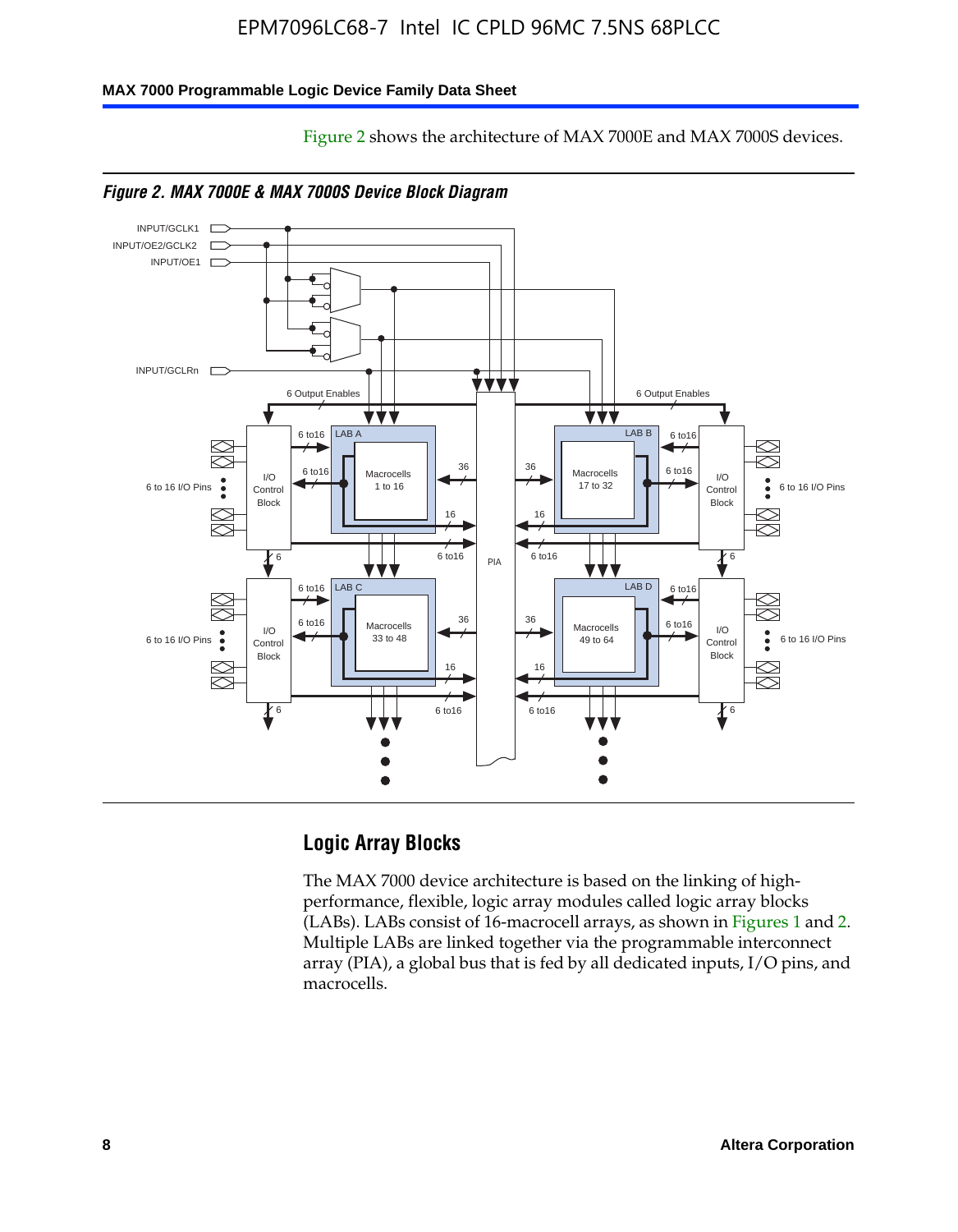#### **MAX 7000 Programmable Logic Device Family Data Sheet**

Each LAB is fed by the following signals:

- 36 signals from the PIA that are used for general logic inputs
- Global controls that are used for secondary register functions
- Direct input paths from I/O pins to the registers that are used for fast setup times for MAX 7000E and MAX 7000S devices

## **Macrocells**

The MAX 7000 macrocell can be individually configured for either sequential or combinatorial logic operation. The macrocell consists of three functional blocks: the logic array, the product-term select matrix, and the programmable register. The macrocell of EPM7032, EPM7064, and EPM7096 devices is shown in Figure 3.

*Figure 3. EPM7032, EPM7064 & EPM7096 Device Macrocell*

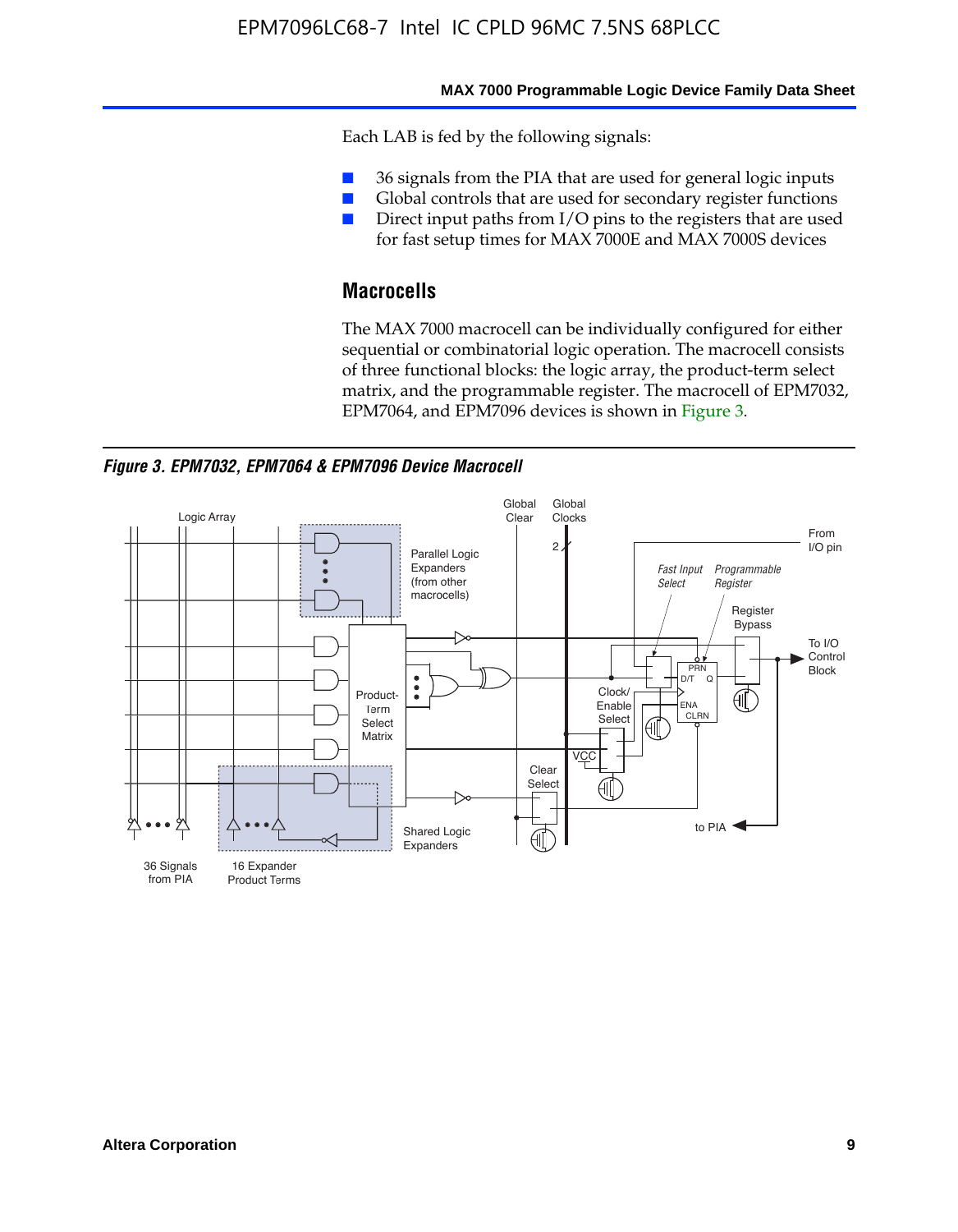#### **MAX 7000 Programmable Logic Device Family Data Sheet**



Figure 4 shows a MAX 7000E and MAX 7000S device macrocell.

*Figure 4. MAX 7000E & MAX 7000S Device Macrocell*

Combinatorial logic is implemented in the logic array, which provides five product terms per macrocell. The product-term select matrix allocates these product terms for use as either primary logic inputs (to the OR and XOR gates) to implement combinatorial functions, or as secondary inputs to the macrocell's register clear, preset, clock, and clock enable control functions. Two kinds of expander product terms ("expanders") are available to supplement macrocell logic resources:

- Shareable expanders, which are inverted product terms that are fed back into the logic array
- Parallel expanders, which are product terms borrowed from adjacent macrocells

The Altera development system automatically optimizes product-term allocation according to the logic requirements of the design.

For registered functions, each macrocell flipflop can be individually programmed to implement D, T, JK, or SR operation with programmable clock control. The flipflop can be bypassed for combinatorial operation. During design entry, the designer specifies the desired flipflop type; the Altera development software then selects the most efficient flipflop operation for each registered function to optimize resource utilization.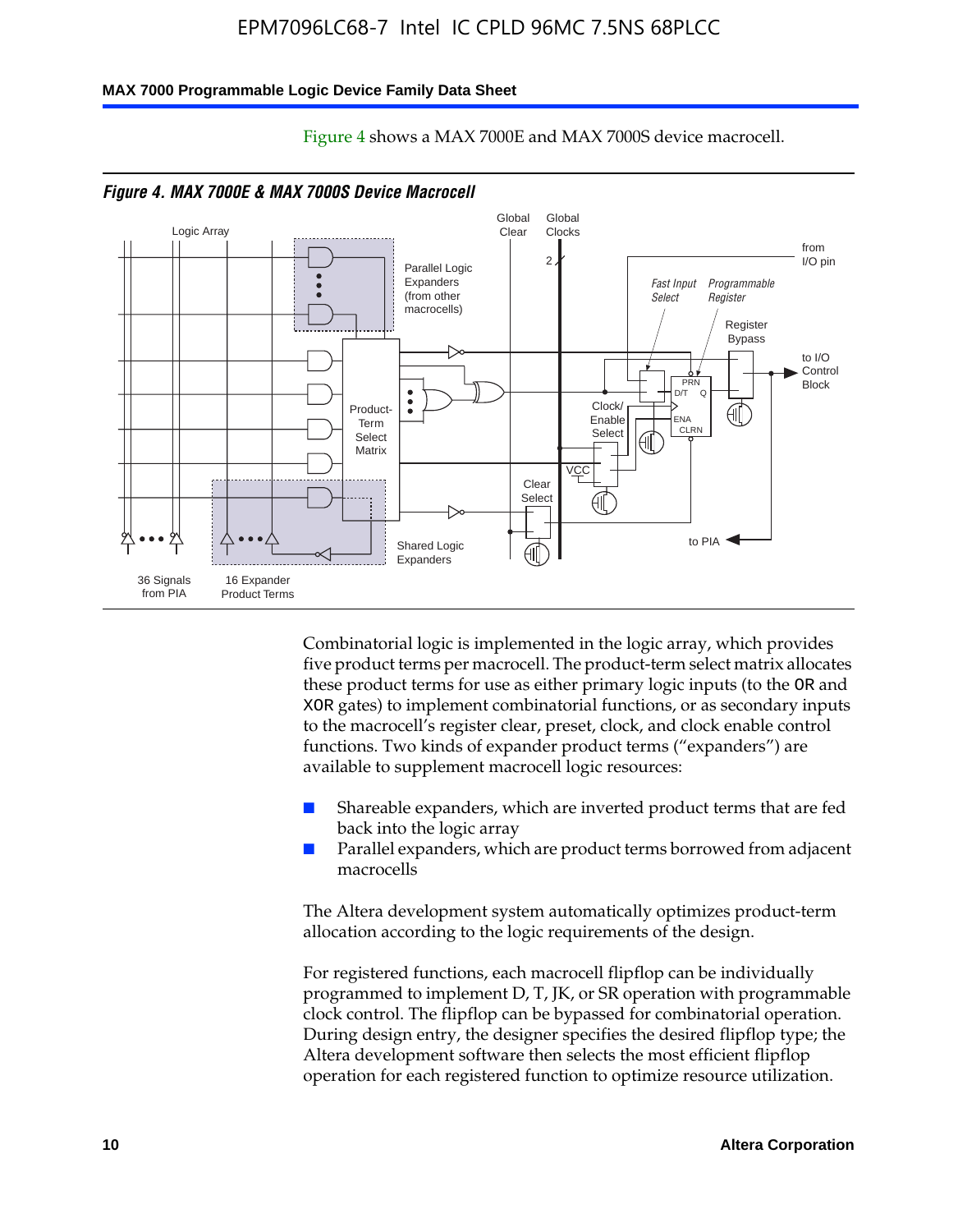#### **MAX 7000 Programmable Logic Device Family Data Sheet**

Each programmable register can be clocked in three different modes:

- By a global clock signal. This mode achieves the fastest clock-tooutput performance.
- By a global clock signal and enabled by an active-high clock enable. This mode provides an enable on each flipflop while still achieving the fast clock-to-output performance of the global clock.
- By an array clock implemented with a product term. In this mode, the flipflop can be clocked by signals from buried macrocells or I/O pins.

In EPM7032, EPM7064, and EPM7096 devices, the global clock signal is available from a dedicated clock pin, GCLK1, as shown in Figure 1. In MAX 7000E and MAX 7000S devices, two global clock signals are available. As shown in Figure 2, these global clock signals can be the true or the complement of either of the global clock pins, GCLK1 or GCLK2.

Each register also supports asynchronous preset and clear functions. As shown in Figures 3 and 4, the product-term select matrix allocates product terms to control these operations. Although the product-term-driven preset and clear of the register are active high, active-low control can be obtained by inverting the signal within the logic array. In addition, each register clear function can be individually driven by the active-low dedicated global clear pin (GCLRn). Upon power-up, each register in the device will be set to a low state.

All MAX 7000E and MAX 7000S I/O pins have a fast input path to a macrocell register. This dedicated path allows a signal to bypass the PIA and combinatorial logic and be driven to an input D flipflop with an extremely fast (2.5 ns) input setup time.

### **Expander Product Terms**

Although most logic functions can be implemented with the five product terms available in each macrocell, the more complex logic functions require additional product terms. Another macrocell can be used to supply the required logic resources; however, the MAX 7000 architecture also allows both shareable and parallel expander product terms ("expanders") that provide additional product terms directly to any macrocell in the same LAB. These expanders help ensure that logic is synthesized with the fewest possible logic resources to obtain the fastest possible speed.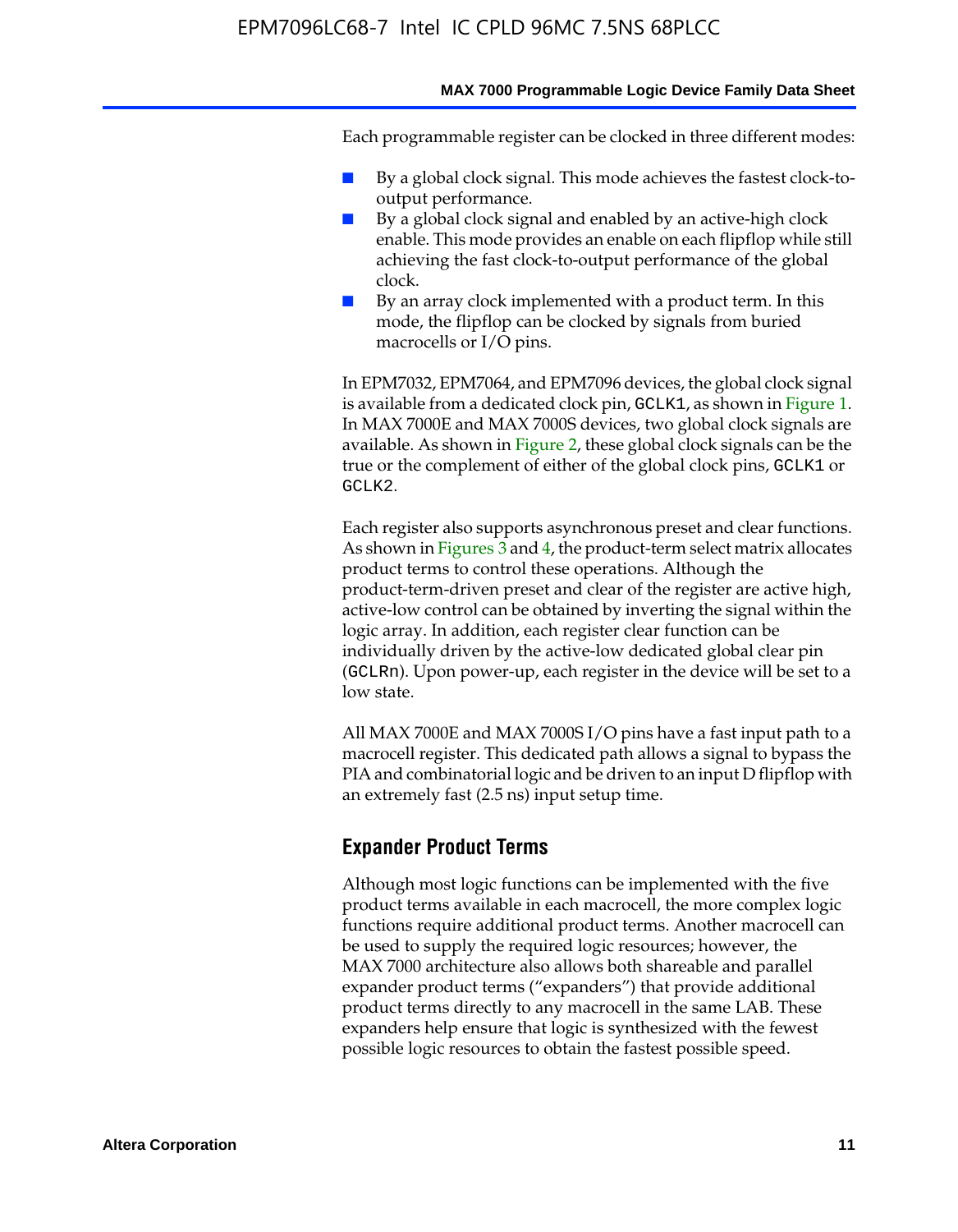### **MAX 7000 Programmable Logic Device Family Data Sheet**

### *Shareable Expanders*

Each LAB has 16 shareable expanders that can be viewed as a pool of uncommitted single product terms (one from each macrocell) with inverted outputs that feed back into the logic array. Each shareable expander can be used and shared by any or all macrocells in the LAB to build complex logic functions. A small delay ( $t_{SEXP}$ ) is incurred when shareable expanders are used. Figure 5 shows how shareable expanders can feed multiple macrocells.

#### *Figure 5. Shareable Expanders*



*Shareable expanders can be shared by any or all macrocells in an LAB.*

### *Parallel Expanders*

Parallel expanders are unused product terms that can be allocated to a neighboring macrocell to implement fast, complex logic functions. Parallel expanders allow up to 20 product terms to directly feed the macrocell OR logic, with five product terms provided by the macrocell and 15 parallel expanders provided by neighboring macrocells in the LAB.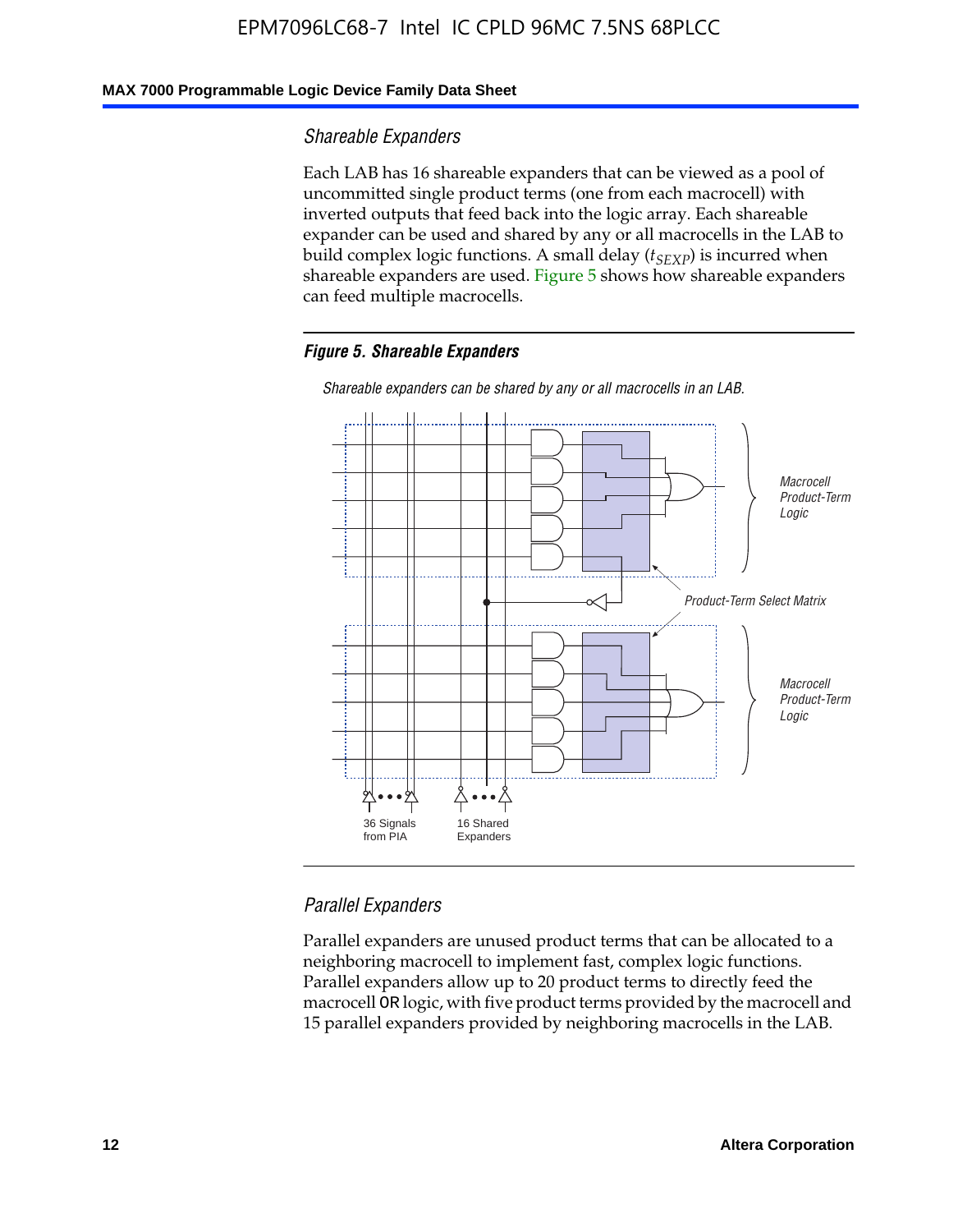#### **MAX 7000 Programmable Logic Device Family Data Sheet**

The compiler can allocate up to three sets of up to five parallel expanders automatically to the macrocells that require additional product terms. Each set of five parallel expanders incurs a small, incremental timing delay (*t<sub>PEXP</sub>*). For example, if a macrocell requires 14 product terms, the Compiler uses the five dedicated product terms within the macrocell and allocates two sets of parallel expanders; the first set includes five product terms and the second set includes four product terms, increasing the total delay by  $2 \times t_{PFXP}$ .

Two groups of 8 macrocells within each LAB (e.g., macrocells 1 through 8 and 9 through 16) form two chains to lend or borrow parallel expanders. A macrocell borrows parallel expanders from lowernumbered macrocells. For example, macrocell 8 can borrow parallel expanders from macrocell 7, from macrocells 7 and 6, or from macrocells 7, 6, and 5. Within each group of 8, the lowest-numbered macrocell can only lend parallel expanders and the highest-numbered macrocell can only borrow them. Figure 6 shows how parallel expanders can be borrowed from a neighboring macrocell.

### *Figure 6. Parallel Expanders*

*Unused product terms in a macrocell can be allocated to a neighboring macrocell.*

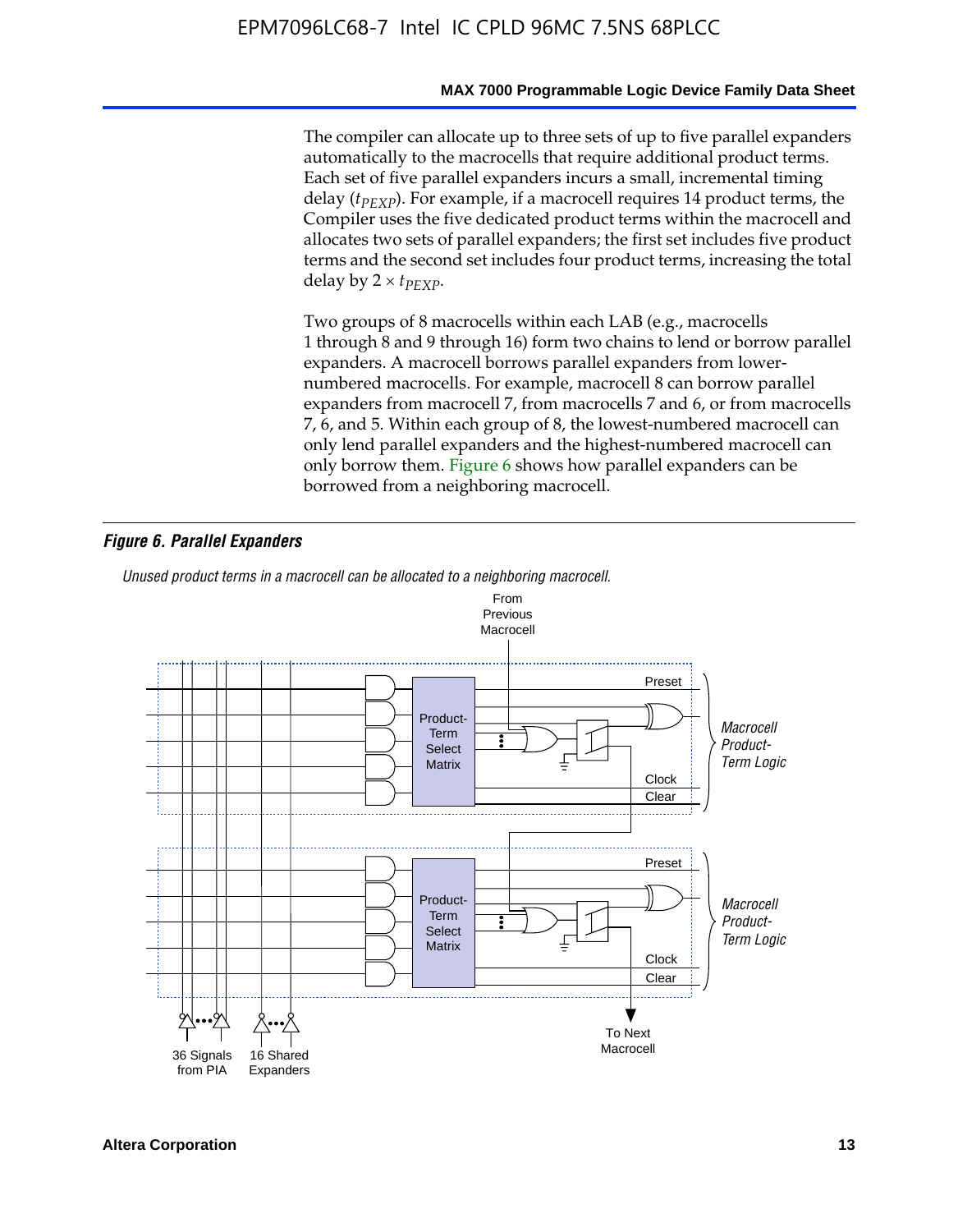#### **MAX 7000 Programmable Logic Device Family Data Sheet**

### **Programmable Interconnect Array**

Logic is routed between LABs via the programmable interconnect array (PIA). This global bus is a programmable path that connects any signal source to any destination on the device. All MAX 7000 dedicated inputs, I/O pins, and macrocell outputs feed the PIA, which makes the signals available throughout the entire device. Only the signals required by each LAB are actually routed from the PIA into the LAB. Figure 7 shows how the PIA signals are routed into the LAB. An EEPROM cell controls one input to a 2-input AND gate, which selects a PIA signal to drive into the LAB.





While the routing delays of channel-based routing schemes in masked or FPGAs are cumulative, variable, and path-dependent, the MAX 7000 PIA has a fixed delay. The PIA thus eliminates skew between signals and makes timing performance easy to predict.

### **I/O Control Blocks**

The I/O control block allows each I/O pin to be individually configured for input, output, or bidirectional operation. All I/O pins have a tri-state buffer that is individually controlled by one of the global output enable signals or directly connected to ground or  $V_{CC}$ . Figure 8 shows the I/O control block for the MAX 7000 family. The I/O control block of EPM7032, EPM7064, and EPM7096 devices has two global output enable signals that are driven by two dedicated active-low output enable pins (OE1 and OE2). The I/O control block of MAX 7000E and MAX 7000S devices has six global output enable signals that are driven by the true or complement of two output enable signals, a subset of the I/O pins, or a subset of the I/O macrocells.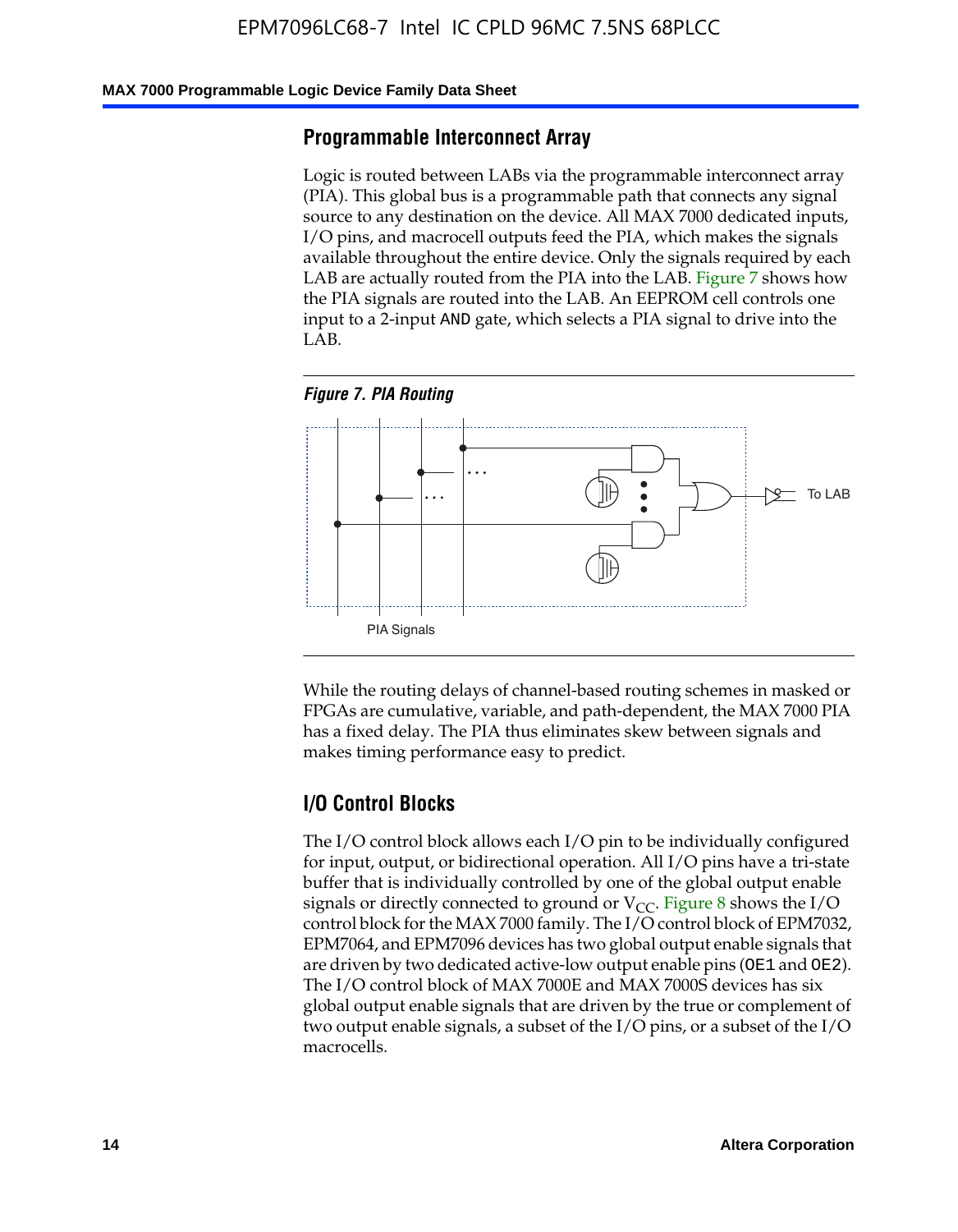

### **EPM7032, EPM7064 & EPM7096 Devices**







#### *Note:*

(1) The open-drain output option is available only in MAX 7000S devices.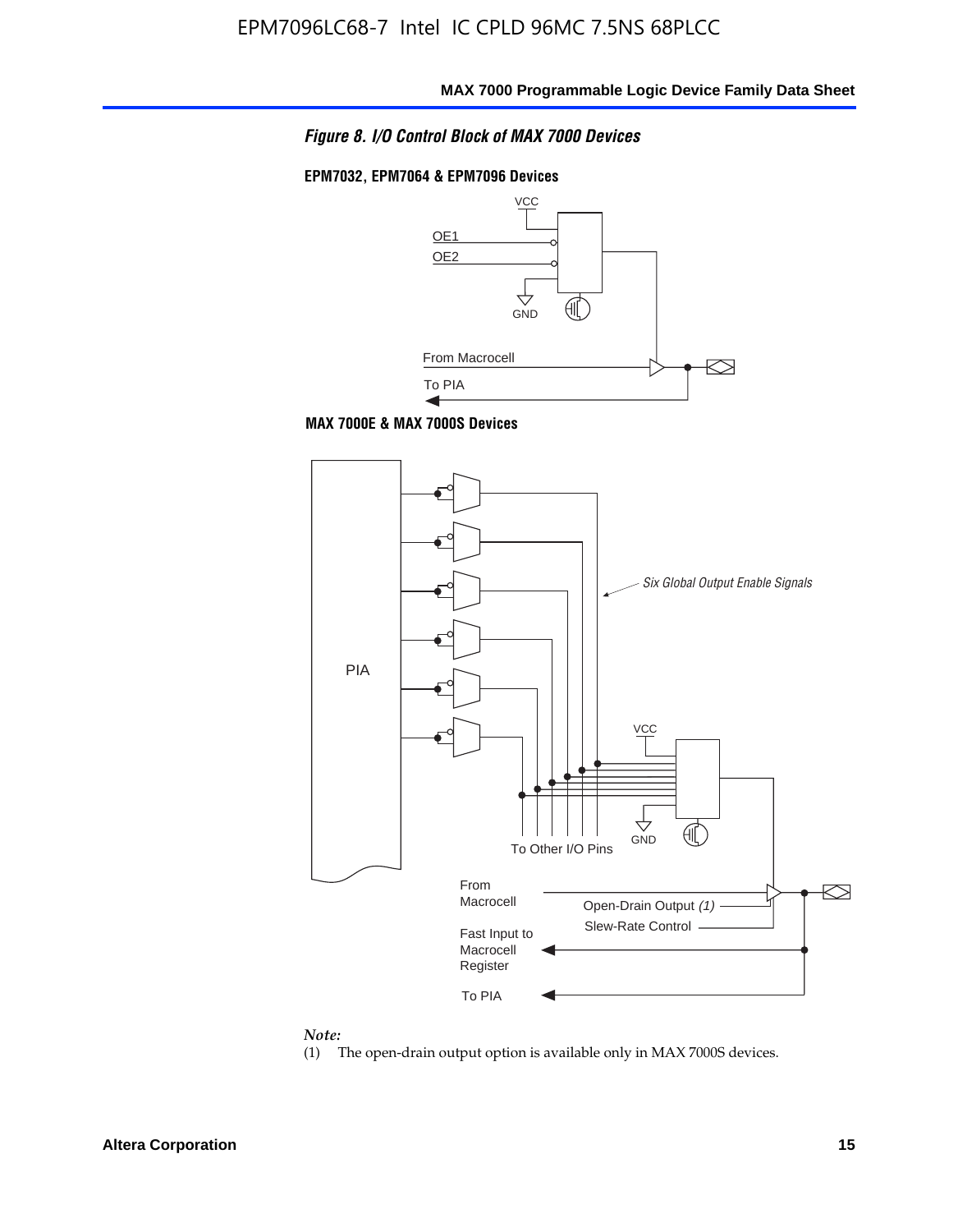When the tri-state buffer control is connected to ground, the output is tri-stated (high impedance) and the I/O pin can be used as a dedicated input. When the tri-state buffer control is connected to  $V_{CC}$ , the output is enabled.

The MAX 7000 architecture provides dual I/O feedback, in which macrocell and pin feedbacks are independent. When an I/O pin is configured as an input, the associated macrocell can be used for buried logic.

## **In-System Programmability (ISP)**

MAX 7000S devices are in-system programmable via an industry-standard 4-pin Joint Test Action Group (JTAG) interface (IEEE Std. 1149.1-1990). ISP allows quick, efficient iterations during design development and debugging cycles. The MAX 7000S architecture internally generates the high programming voltage required to program EEPROM cells, allowing in-system programming with only a single 5.0 V power supply. During in-system programming, the I/O pins are tri-stated and pulled-up to eliminate board conflicts. The pull-up value is nominally 50 k¾.

ISP simplifies the manufacturing flow by allowing devices to be mounted on a printed circuit board with standard in-circuit test equipment before they are programmed. MAX 7000S devices can be programmed by downloading the information via in-circuit testers (ICT), embedded processors, or the Altera MasterBlaster, ByteBlasterMV, ByteBlaster, BitBlaster download cables. (The ByteBlaster cable is obsolete and is replaced by the ByteBlasterMV cable, which can program and configure 2.5-V, 3.3-V, and 5.0-V devices.) Programming the devices after they are placed on the board eliminates lead damage on high-pin-count packages (e.g., QFP packages) due to device handling and allows devices to be reprogrammed after a system has already shipped to the field. For example, product upgrades can be performed in the field via software or modem.

In-system programming can be accomplished with either an adaptive or constant algorithm. An adaptive algorithm reads information from the unit and adapts subsequent programming steps to achieve the fastest possible programming time for that unit. Because some in-circuit testers cannot support an adaptive algorithm, Altera offers devices tested with a constant algorithm. Devices tested to the constant algorithm have an "F" suffix in the ordering code.

The Jam™ Standard Test and Programming Language (STAPL) can be used to program MAX 7000S devices with in-circuit testers, PCs, or embedded processor.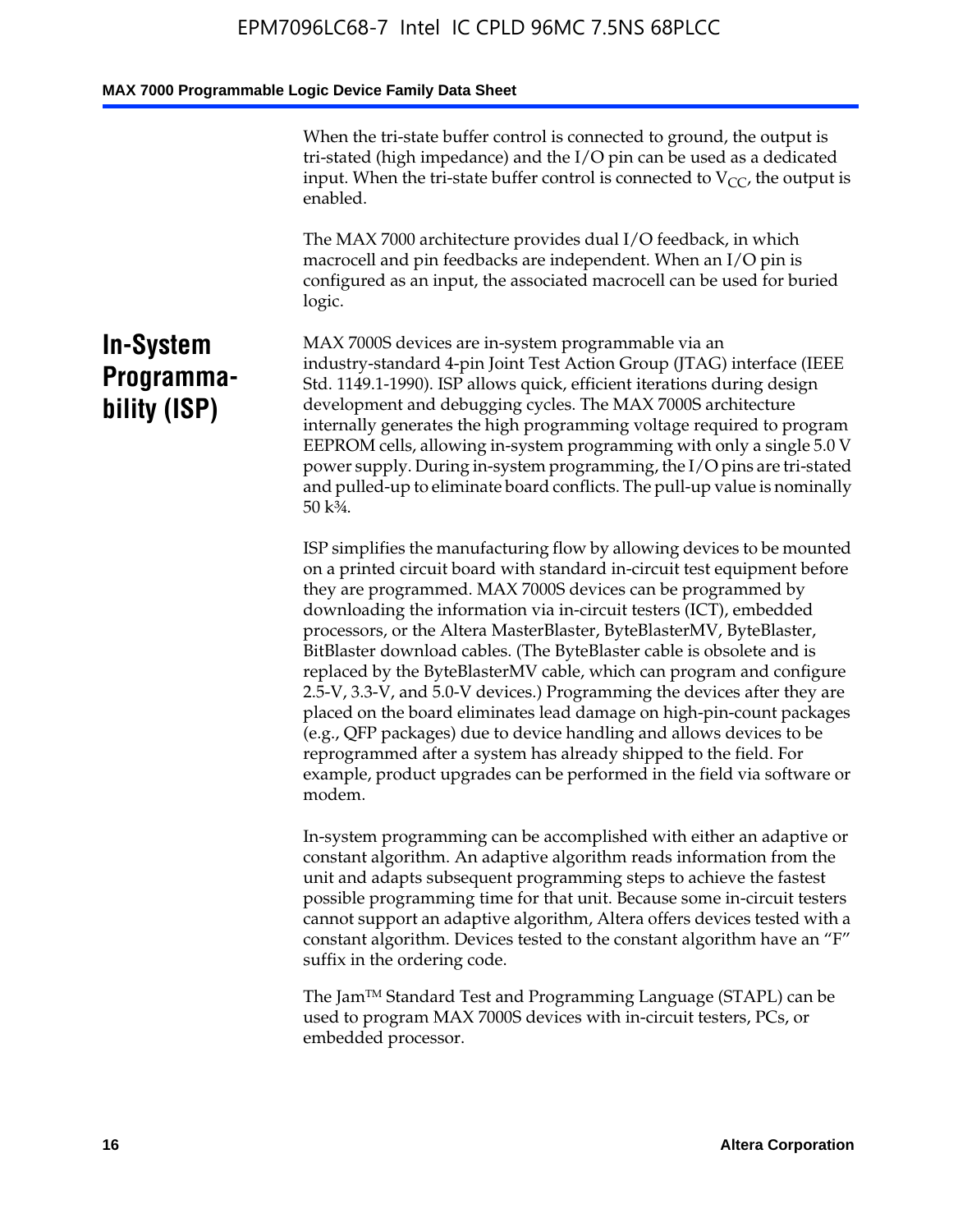For more information on using the Jam language, refer to *AN* 122: Using *Jam STAPL for ISP & ICR via an Embedded Processor*.

The ISP circuitry in MAX 7000S devices is compatible with IEEE Std. 1532 specification. The IEEE Std. 1532 is a standard developed to allow concurrent ISP between multiple PLD vendors.

## **Programming Sequence**

During in-system programming, instructions, addresses, and data are shifted into the MAX 7000S device through the TDI input pin. Data is shifted out through the TDO output pin and compared against the expected data.

Programming a pattern into the device requires the following six ISP stages. A stand-alone verification of a programmed pattern involves only stages 1, 2, 5, and 6.

- 1. *Enter ISP*. The enter ISP stage ensures that the I/O pins transition smoothly from user mode to ISP mode. The enter ISP stage requires 1 ms.
- 2. *Check ID*. Before any program or verify process, the silicon ID is checked. The time required to read this silicon ID is relatively small compared to the overall programming time.
- 3. *Bulk Erase*. Erasing the device in-system involves shifting in the instructions to erase the device and applying one erase pulse of 100 ms.
- 4. *Program*. Programming the device in-system involves shifting in the address and data and then applying the programming pulse to program the EEPROM cells. This process is repeated for each EEPROM address.
- 5. *Verify*. Verifying an Altera device in-system involves shifting in addresses, applying the read pulse to verify the EEPROM cells, and shifting out the data for comparison. This process is repeated for each EEPROM address.
- 6. *Exit ISP*. An exit ISP stage ensures that the I/O pins transition smoothly from ISP mode to user mode. The exit ISP stage requires 1 ms.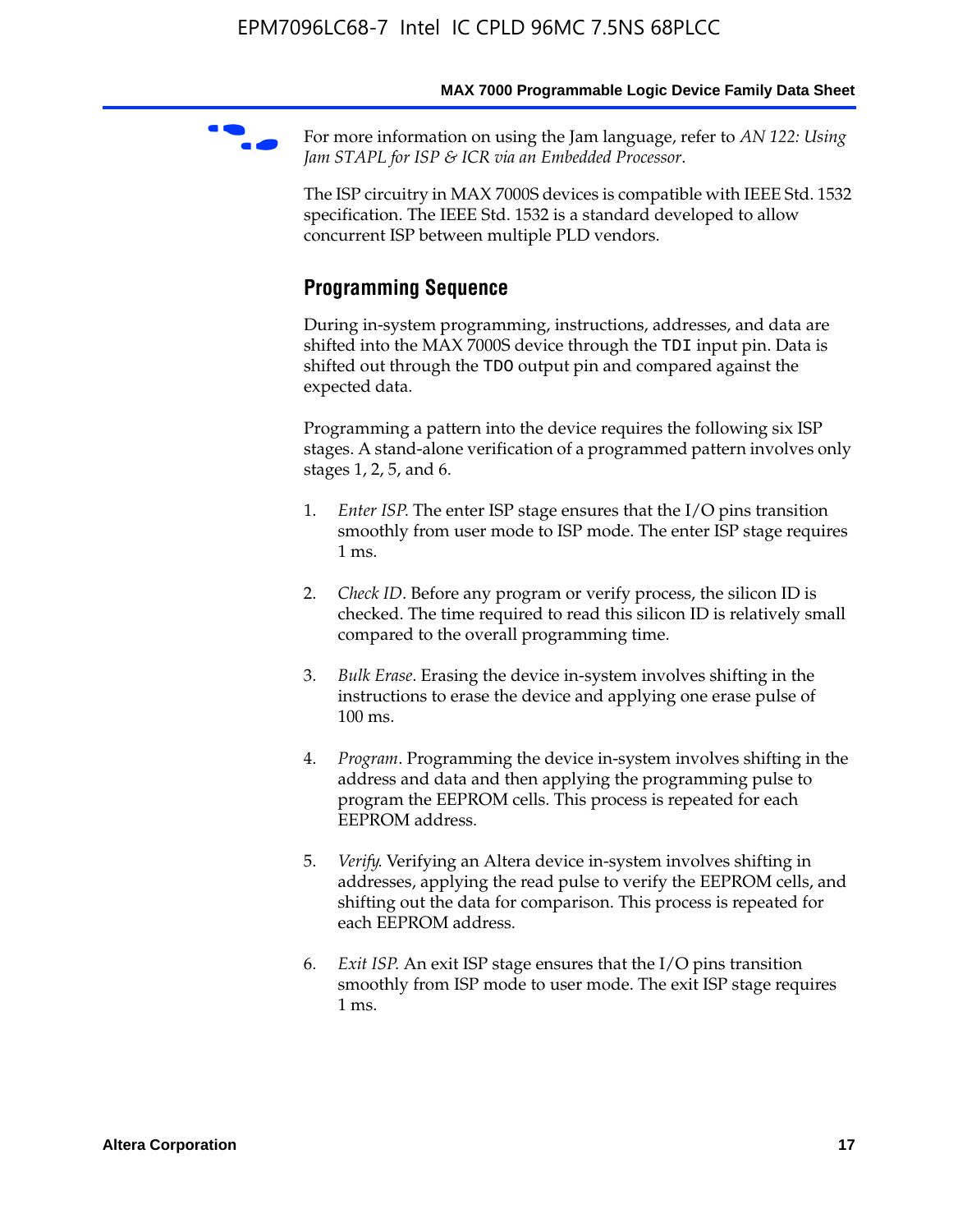## **Programming Times**

The time required to implement each of the six programming stages can be broken into the following two elements:

- A pulse time to erase, program, or read the EEPROM cells.
- A shifting time based on the test clock (TCK) frequency and the number of TCK cycles to shift instructions, address, and data into the device.

By combining the pulse and shift times for each of the programming stages, the program or verify time can be derived as a function of the TCK frequency, the number of devices, and specific target device(s). Because different ISP-capable devices have a different number of EEPROM cells, both the total fixed and total variable times are unique for a single device.

### *Programming a Single MAX 7000S Device*

The time required to program a single MAX 7000S device in-system can be calculated from the following formula:

$$
t_{PROG} = t_{PPULSE} + \frac{C_{ycle_{PTCK}}}{f_{TCK}}
$$
  
where:  $t_{PROG}$  = Programming time  
 $t_{PPULSE}$  = Sum of the fixed times to erase, program, and  
verify the EEPROM cells  
 $C_{ycle_{PTCK}}$  = Number of TCK cycles to program a device  
 $f_{TCK}$  = TCK frequency

The ISP times for a stand-alone verification of a single MAX 7000S device can be calculated from the following formula:

|                  | $t_{VER} = t_{VPULSE} + \frac{Cycle_{VTCK}}{f_{TCK}}$ |                                                                                                                                 |
|------------------|-------------------------------------------------------|---------------------------------------------------------------------------------------------------------------------------------|
| where: $t_{VFR}$ | $t_{VPULSE}$                                          | = Verify time<br>$=$ Sum of the fixed times to verify the EEPROM cells<br>$CycleVTCK$ = Number of TCK cycles to verify a device |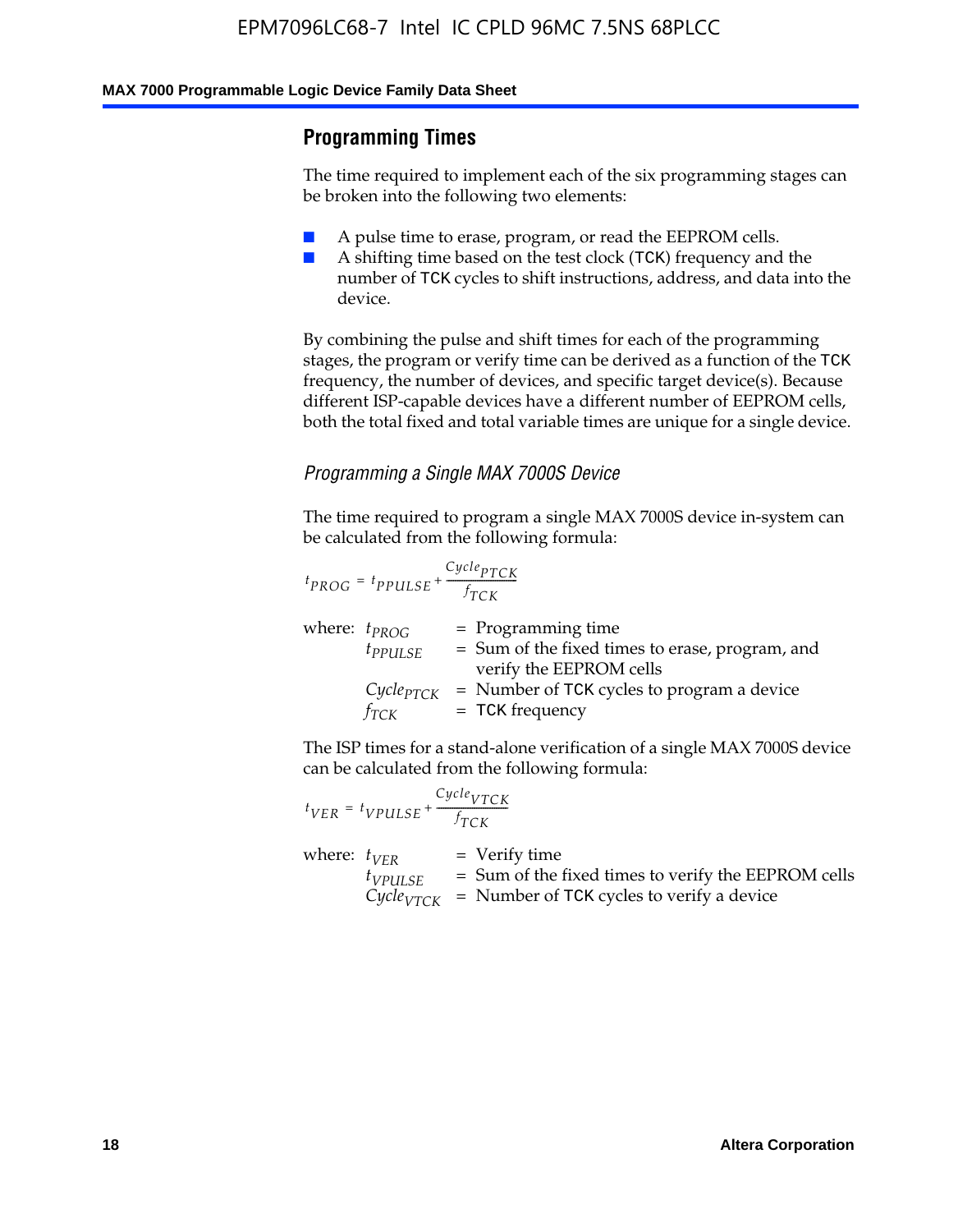### **MAX 7000 Programmable Logic Device Family Data Sheet**

The programming times described in Tables 6 through 8 are associated with the worst-case method using the enhanced ISP algorithm.

| Table 6. MAX 7000S t <sub>PULSE</sub> & Cycle <sub>TCK</sub> Values |                         |                       |                 |                                 |  |  |  |  |
|---------------------------------------------------------------------|-------------------------|-----------------------|-----------------|---------------------------------|--|--|--|--|
| <b>Device</b>                                                       | <b>Programming</b>      |                       |                 | <b>Stand-Alone Verification</b> |  |  |  |  |
|                                                                     | t <sub>PPULSE</sub> (S) | Cycle <sub>PTCK</sub> | $t_{VPULSE}(s)$ | $\mathcal C$ ycle $_{VTCK}$     |  |  |  |  |
| EPM7032S                                                            | 4.02                    | 342,000               | 0.03            | 200,000                         |  |  |  |  |
| <b>EPM7064S</b>                                                     | 4.50                    | 504,000               | 0.03            | 308,000                         |  |  |  |  |
| <b>EPM7128S</b>                                                     | 5.11                    | 832,000               | 0.03            | 528,000                         |  |  |  |  |
| <b>EPM7160S</b>                                                     | 5.35                    | 1,001,000             | 0.03            | 640,000                         |  |  |  |  |
| <b>EPM7192S</b>                                                     | 5.71                    | 1,192,000             | 0.03            | 764,000                         |  |  |  |  |
| <b>EPM7256S</b>                                                     | 6.43                    | 1,603,000             | 0.03            | 1,024,000                       |  |  |  |  |

Tables 7 and 8 show the in-system programming and stand alone verification times for several common test clock frequencies.

| Table 7. MAX 7000S In-System Programming Times for Different Test Clock Frequencies |               |       |       |       |                |                |                |               |              |
|-------------------------------------------------------------------------------------|---------------|-------|-------|-------|----------------|----------------|----------------|---------------|--------------|
| <b>Device</b><br>$f_{TCK}$                                                          |               |       |       |       |                |                |                |               | <b>Units</b> |
|                                                                                     | <b>10 MHz</b> | 5 MHz | 2 MHz | 1 MHz | <b>500 kHz</b> | <b>200 kHz</b> | <b>100 kHz</b> | <b>50 kHz</b> |              |
| <b>EPM7032S</b>                                                                     | 4.06          | 4.09  | 4.19  | 4.36  | 4.71           | 5.73           | 7.44           | 10.86         | s            |
| <b>EPM7064S</b>                                                                     | 4.55          | 4.60  | 4.76  | 5.01  | 5.51           | 7.02           | 9.54           | 14.58         | s            |
| <b>EPM7128S</b>                                                                     | 5.19          | 5.27  | 5.52  | 5.94  | 6.77           | 9.27           | 13.43          | 21.75         | s            |
| <b>EPM7160S</b>                                                                     | 5.45          | 5.55  | 5.85  | 6.35  | 7.35           | 10.35          | 15.36          | 25.37         | s            |
| <b>EPM7192S</b>                                                                     | 5.83          | 5.95  | 6.30  | 6.90  | 8.09           | 11.67          | 17.63          | 29.55         | s            |
| <b>EPM7256S</b>                                                                     | 6.59          | 6.75  | 7.23  | 8.03  | 9.64           | 14.45          | 22.46          | 38.49         | s            |

| Table 8. MAX 7000S Stand-Alone Verification Times for Different Test Clock Frequencies |               |                  |       |       |                |                |                |               |   |
|----------------------------------------------------------------------------------------|---------------|------------------|-------|-------|----------------|----------------|----------------|---------------|---|
| <b>Device</b>                                                                          |               | f <sub>тск</sub> |       |       |                |                |                |               |   |
|                                                                                        | <b>10 MHz</b> | 5 MHz            | 2 MHz | 1 MHz | <b>500 kHz</b> | <b>200 kHz</b> | <b>100 kHz</b> | <b>50 kHz</b> |   |
| EPM7032S                                                                               | 0.05          | 0.07             | 0.13  | 0.23  | 0.43           | 1.03           | 2.03           | 4.03          | s |
| <b>EPM7064S</b>                                                                        | 0.06          | 0.09             | 0.18  | 0.34  | 0.64           | 1.57           | 3.11           | 6.19          | s |
| <b>EPM7128S</b>                                                                        | 0.08          | 0.14             | 0.29  | 0.56  | 1.09           | 2.67           | 5.31           | 10.59         | s |
| <b>EPM7160S</b>                                                                        | 0.09          | 0.16             | 0.35  | 0.67  | 1.31           | 3.23           | 6.43           | 12.83         | s |
| <b>EPM7192S</b>                                                                        | 0.11          | 0.18             | 0.41  | 0.79  | 1.56           | 3.85           | 7.67           | 15.31         | s |
| <b>EPM7256S</b>                                                                        | 0.13          | 0.24             | 0.54  | 1.06  | 2.08           | 5.15           | 10.27          | 20.51         | s |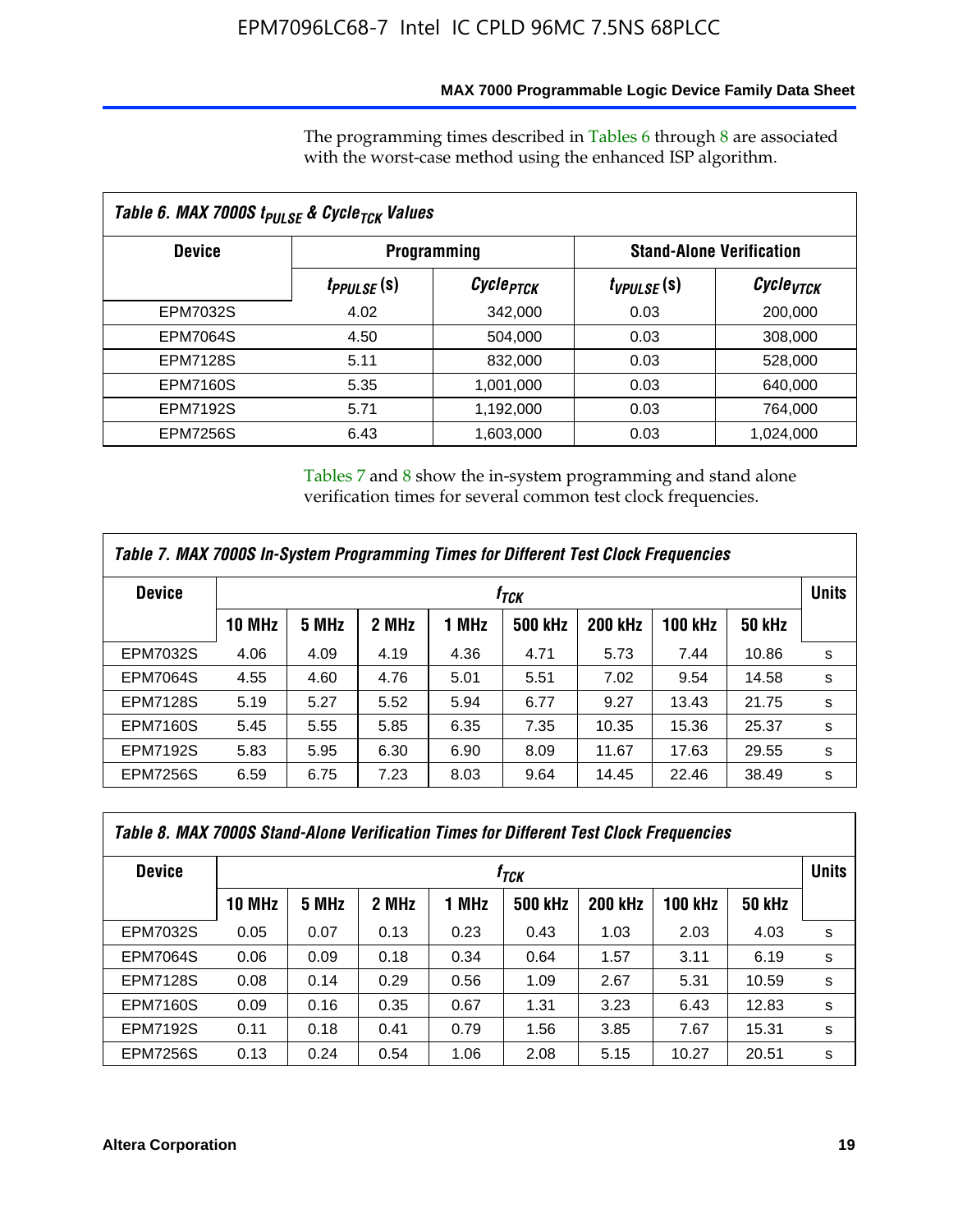## **Programmable Speed/Power Control**

MAX 7000 devices offer a power-saving mode that supports low-power operation across user-defined signal paths or the entire device. This feature allows total power dissipation to be reduced by 50% or more, because most logic applications require only a small fraction of all gates to operate at maximum frequency.

The designer can program each individual macrocell in a MAX 7000 device for either high-speed (i.e., with the Turbo  $Bit^{TM}$  option turned on) or low-power (i.e., with the Turbo Bit option turned off) operation. As a result, speed-critical paths in the design can run at high speed, while the remaining paths can operate at reduced power. Macrocells that run at low power incur a nominal timing delay adder  $(t_{LPA})$  for the  $t_{LAD}$ ,  $t_{LAC}$ ,  $t_{IC}$ ,  $t_{EN}$ , and  $t_{SEXP}$ ,  $t_{ACL}$ , and  $t_{CPPW}$  parameters.

## **Output Configuration**

MAX 7000 device outputs can be programmed to meet a variety of system-level requirements.

## **MultiVolt I/O Interface**

MAX 7000 devices—except 44-pin devices—support the MultiVolt I/O interface feature, which allows MAX 7000 devices to interface with systems that have differing supply voltages. The 5.0-V devices in all packages can be set for 3.3-V or 5.0-V I/O pin operation. These devices have one set of VCC pins for internal operation and input buffers (VCCINT), and another set for I/O output drivers (VCCIO).

The VCCINT pins must always be connected to a 5.0-V power supply. With a 5.0-V  $V_{\text{CCINT}}$  level, input voltage thresholds are at TTL levels, and are therefore compatible with both 3.3-V and 5.0-V inputs.

The VCCIO pins can be connected to either a 3.3-V or a 5.0-V power supply, depending on the output requirements. When the VCCIO pins are connected to a 5.0-V supply, the output levels are compatible with 5.0-V systems. When  $V_{\text{CGO}}$  is connected to a 3.3-V supply, the output high is 3.3 V and is therefore compatible with 3.3-V or 5.0-V systems. Devices operating with  $V_{\text{CCIO}}$  levels lower than 4.75 V incur a nominally greater timing delay of  $t_{OD2}$  instead of  $t_{OD1}$ .

## **Open-Drain Output Option (MAX 7000S Devices Only)**

MAX 7000S devices provide an optional open-drain (functionally equivalent to open-collector) output for each I/O pin. This open-drain output enables the device to provide system-level control signals (e.g., interrupt and write enable signals) that can be asserted by any of several devices. It can also provide an additional wired-OR plane.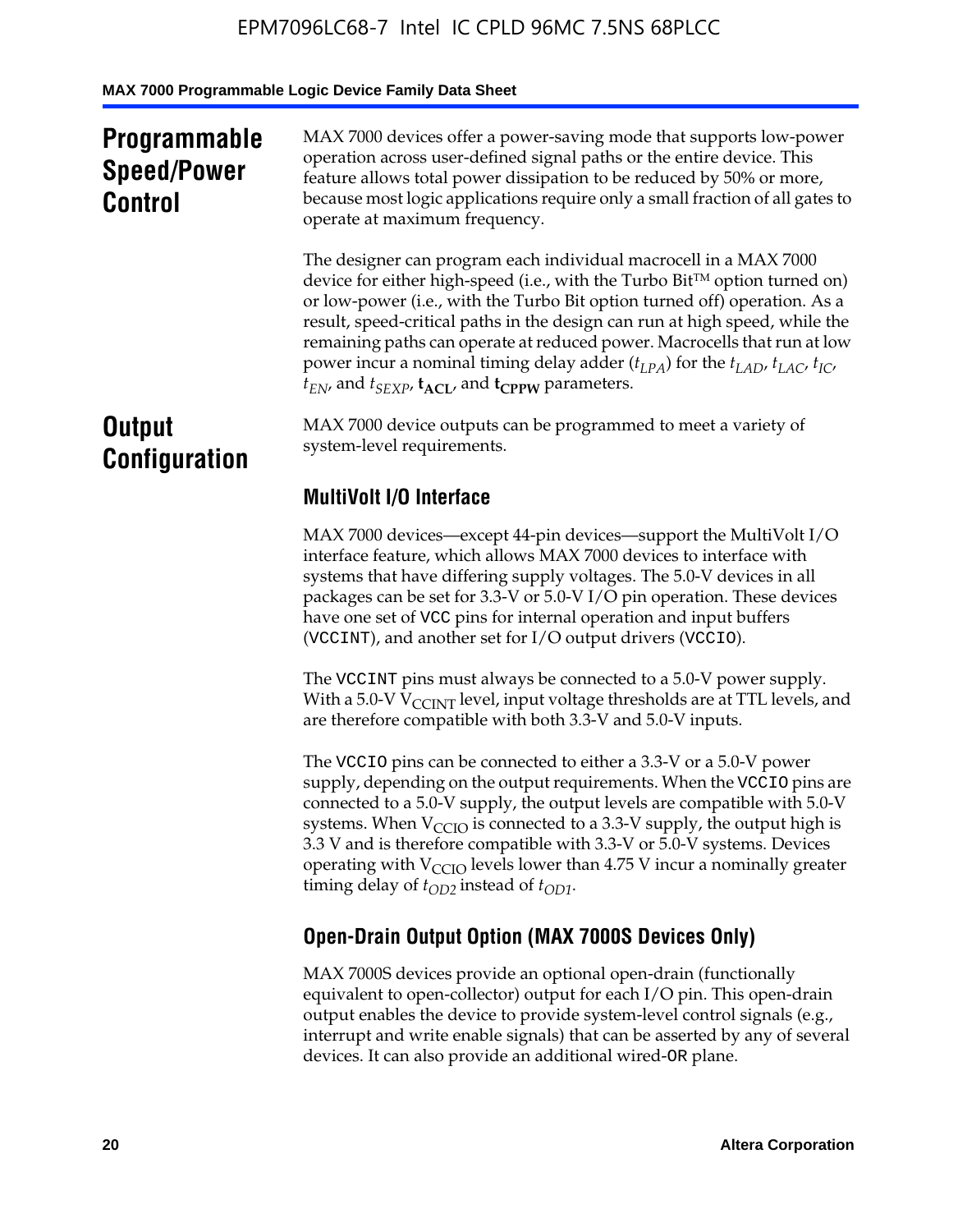By using an external 5.0-V pull-up resistor, output pins on MAX 7000S devices can be set to meet 5.0-V CMOS input voltages. When  $V<sub>CCIO</sub>$  is 3.3 V, setting the open drain option will turn off the output pull-up transistor, allowing the external pull-up resistor to pull the output high enough to meet 5.0-V CMOS input voltages. When  $V_{\text{CCIO}}$  is 5.0 V, setting the output drain option is not necessary because the pull-up transistor will already turn off when the pin exceeds approximately 3.8 V, allowing the external pull-up resistor to pull the output high enough to meet 5.0-V CMOS input voltages.

## **Slew-Rate Control**

The output buffer for each MAX 7000E and MAX 7000S I/O pin has an adjustable output slew rate that can be configured for low-noise or high-speed performance. A faster slew rate provides high-speed transitions for high-performance systems. However, these fast transitions may introduce noise transients into the system. A slow slew rate reduces system noise, but adds a nominal delay of 4 to 5 ns. In MAX 7000E devices, when the Turbo Bit is turned off, the slew rate is set for low noise performance. For MAX 7000S devices, each I/O pin has an individual EEPROM bit that controls the slew rate, allowing designers to specify the slew rate on a pin-by-pin basis.

## **Programming with External Hardware**

[MAX](http://www.altera.com/literature/ds/dspghd.pdf) 7000 devices can be prog[rammed on Windows-based PCs with](http://www.altera.com/literature/ds/dspghd.pdf)  the Altera Logic Programmer card, the Master Programming Unit (MPU), and the appropriate device adapter. The MPU performs a continuity check to ensure adequate electrical contact between the adapter and the device.



For more information, see the *Altera Programming Hardware Data Sheet*.

The Altera development system can use text- or waveform-format test vectors created with the Text Editor or Waveform Editor to test the programmed device. For added design verification, designers can perform functional testing to compare the functional behavior of a MAX 7000 device with the results of simulation. Moreover, Data I/O, BP Microsystems, and other programming hardware manufacturers also provide programming support for Altera devices.



For more information, see the *Programming Hardware Manufacturers*.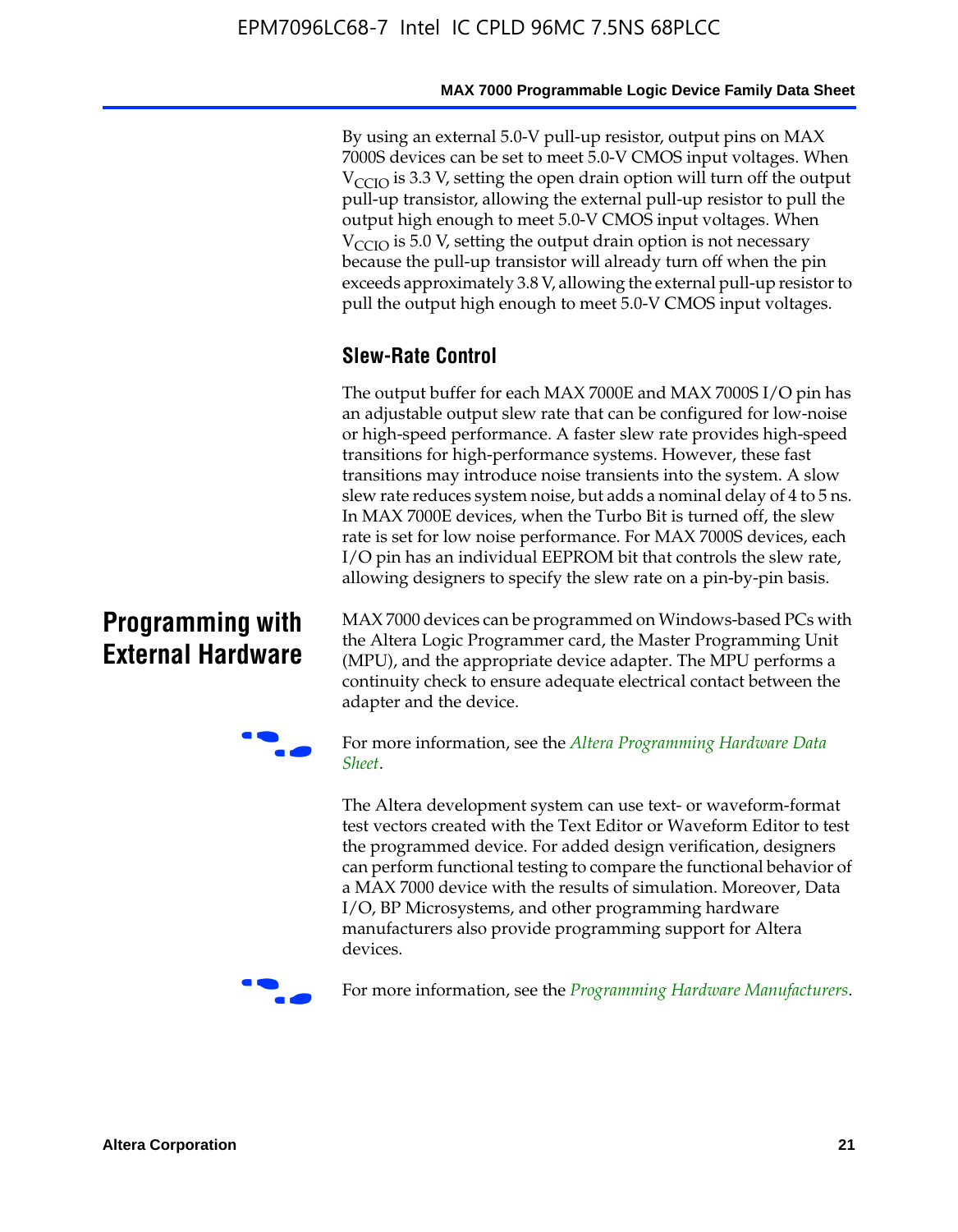### **MAX 7000 Programmable Logic Device Family Data Sheet**

## **IEEE Std. 1149.1 (JTAG) Boundary-Scan Support**

 $\mathsf{r}$ 

MAX 7000 devices support JTAG BST circuitry as specified by IEEE Std. 1149.1-1990. Table 9 describes the JTAG instructions supported by the MAX 7000 family. The pin-out tables (see the Altera web site (**http://www.altera.com**) or the *Altera Digital Library* for pin-out information) show the location of the JTAG control pins for each device. If the JTAG interface is not required, the JTAG pins are available as user I/O pins.

| Table 9. MAX 7000 JTAG Instructions |                                                                                                                |                                                                                                                                                                                                                                                                                                         |
|-------------------------------------|----------------------------------------------------------------------------------------------------------------|---------------------------------------------------------------------------------------------------------------------------------------------------------------------------------------------------------------------------------------------------------------------------------------------------------|
| <b>JTAG Instruction</b>             | <b>Devices</b>                                                                                                 | <b>Description</b>                                                                                                                                                                                                                                                                                      |
| SAMPLE/PRELOAD                      | <b>EPM7128S</b><br><b>EPM7160S</b><br><b>EPM7192S</b>                                                          | Allows a snapshot of signals at the device pins to be captured and<br>examined during normal device operation, and permits an initial data<br>pattern output at the device pins.                                                                                                                        |
|                                     | <b>EPM7256S</b>                                                                                                |                                                                                                                                                                                                                                                                                                         |
| <b>EXTEST</b>                       | <b>EPM7128S</b><br><b>EPM7160S</b><br><b>EPM7192S</b><br><b>EPM7256S</b>                                       | Allows the external circuitry and board-level interconnections to be<br>tested by forcing a test pattern at the output pins and capturing test<br>results at the input pins.                                                                                                                            |
| <b>BYPASS</b>                       | EPM7032S<br><b>EPM7064S</b><br><b>EPM7128S</b><br><b>EPM7160S</b><br><b>EPM7192S</b><br><b>EPM7256S</b>        | Places the 1-bit bypass register between the TDI and TDO pins, which<br>allows the BST data to pass synchronously through a selected device<br>to adjacent devices during normal device operation.                                                                                                      |
| <b>IDCODE</b>                       | EPM7032S<br><b>EPM7064S</b><br><b>EPM7128S</b><br><b>EPM7160S</b><br><b>EPM7192S</b><br><b>EPM7256S</b>        | Selects the IDCODE register and places it between TDI and TDO,<br>allowing the IDCODE to be serially shifted out of TDO.                                                                                                                                                                                |
| <b>ISP Instructions</b>             | <b>EPM7032S</b><br><b>EPM7064S</b><br><b>EPM7128S</b><br><b>EPM7160S</b><br><b>EPM7192S</b><br><b>EPM7256S</b> | These instructions are used when programming MAX 7000S devices<br>via the JTAG ports with the MasterBlaster, ByteBlasterMV, BitBlaster<br>download cable, or using a Jam File (.jam), Jam Byte-Code file (.jbc),<br>or Serial Vector Format file (.svf) via an embedded processor or test<br>equipment. |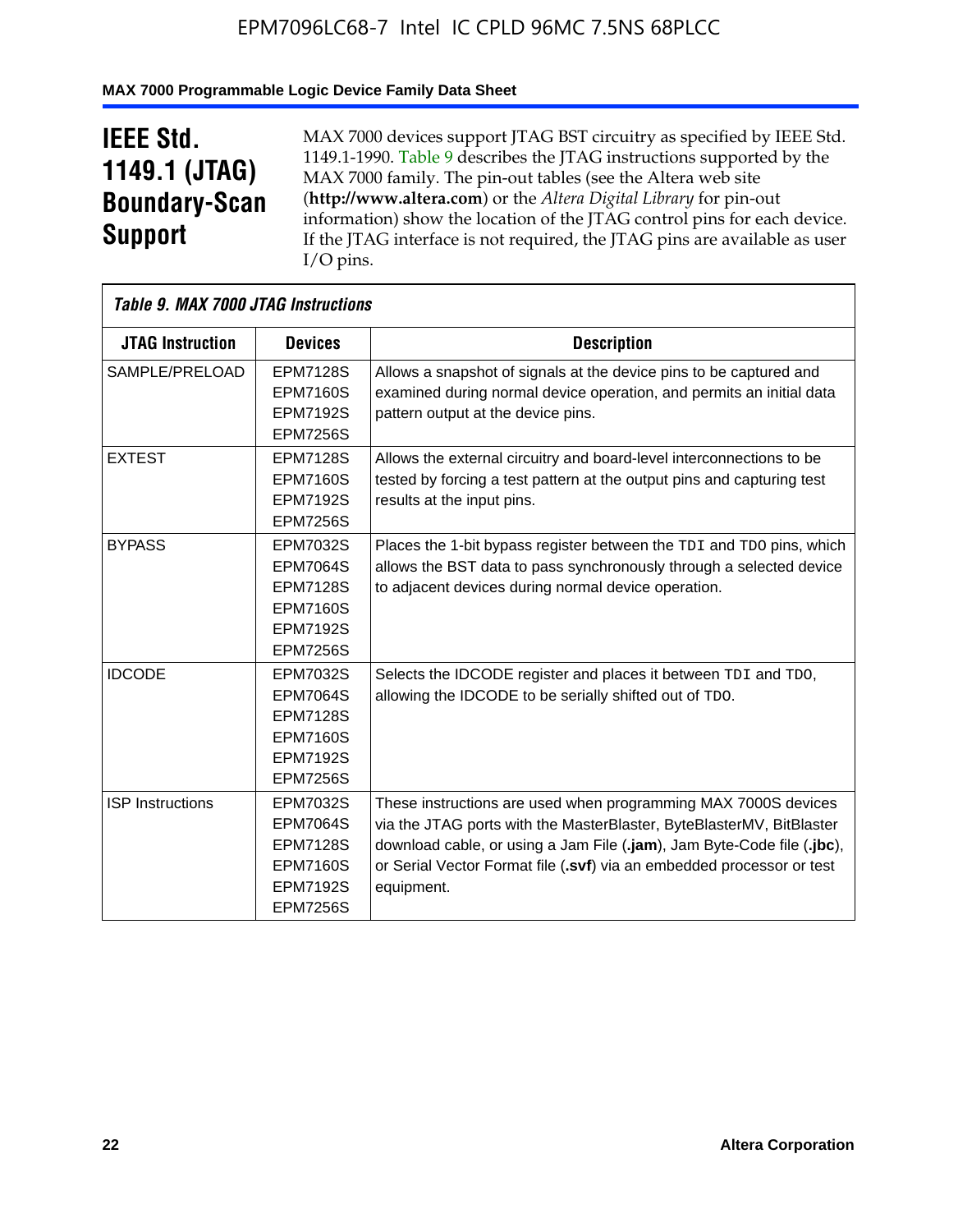The instruction register length of MAX 7000S devices is 10 bits. Tables 10 and 11 show the boundary-scan register length and device IDCODE information for MAX 7000S devices.

| Table 10. MAX 7000S Boundary-Scan Register Length |                                      |  |  |  |  |  |
|---------------------------------------------------|--------------------------------------|--|--|--|--|--|
| <b>Device</b>                                     | <b>Boundary-Scan Register Length</b> |  |  |  |  |  |
| <b>EPM7032S</b>                                   | 1 $(1)$                              |  |  |  |  |  |
| <b>EPM7064S</b>                                   | 1 $(1)$                              |  |  |  |  |  |
| <b>EPM7128S</b>                                   | 288                                  |  |  |  |  |  |
| <b>EPM7160S</b>                                   | 312                                  |  |  |  |  |  |
| <b>EPM7192S</b>                                   | 360                                  |  |  |  |  |  |
| <b>EPM7256S</b>                                   | 480                                  |  |  |  |  |  |

*Note:*

(1) This device does not support JTAG boundary-scan testing. Selecting either the EXTEST or SAMPLE/PRELOAD instruction will select the one-bit bypass register.

| Table 11, 32-Bit MAX 7000 Device IDCODE<br>Note (1) |                            |                              |                                                    |                  |  |  |  |
|-----------------------------------------------------|----------------------------|------------------------------|----------------------------------------------------|------------------|--|--|--|
| <b>Device</b>                                       |                            | <b>IDCODE (32 Bits)</b>      |                                                    |                  |  |  |  |
|                                                     | <b>Version</b><br>(4 Bits) | Part Number (16 Bits)        | <b>Manufacturer's</b><br><b>Identity (11 Bits)</b> | 1 (1 Bit)<br>(2) |  |  |  |
| EPM7032S                                            | 0000                       | 0010<br>0111<br>0000<br>0011 | 00001101110                                        | 1                |  |  |  |
| <b>EPM7064S</b>                                     | 0000                       | 0000<br>0110<br>0100<br>0111 | 00001101110                                        | 1                |  |  |  |
| <b>EPM7128S</b>                                     | 0000                       | 0001 0010<br>1000<br>0111    | 00001101110                                        | 1                |  |  |  |
| <b>EPM7160S</b>                                     | 0000                       | 0001<br>0110<br>0000<br>0111 | 00001101110                                        | $\mathbf{1}$     |  |  |  |
| <b>EPM7192S</b>                                     | 0000                       | 1001<br>0010<br>0111<br>0001 | 00001101110                                        | 1                |  |  |  |
| EPM7256S                                            | 0000                       | 0111<br>0010<br>0101<br>0110 | 00001101110                                        | 1                |  |  |  |

*Notes:*

(1) The most significant bit (MSB) is on the left.

(2) The least significant bit (LSB) for all JTAG IDCODEs is 1.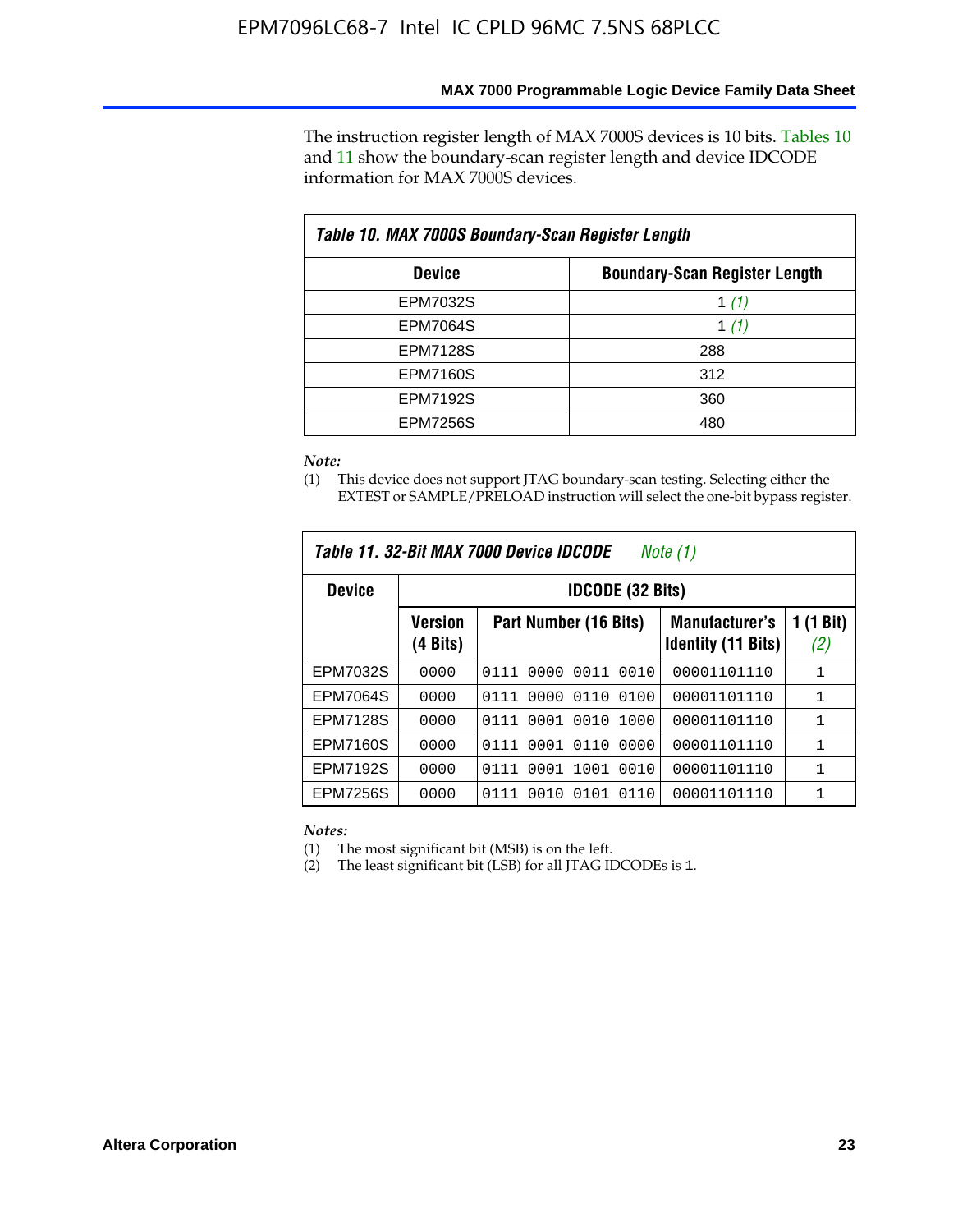### **MAX 7000 Programmable Logic Device Family Data Sheet**

Figure 9 shows the timing requirements for the JTAG signals.



Table 12 shows the JTAG timing parameters and values for MAX 7000S devices.

|                   | Table 12. JTAG Timing Parameters & Values for MAX 7000S Devices |     |     |      |  |  |  |
|-------------------|-----------------------------------------------------------------|-----|-----|------|--|--|--|
| <b>Symbol</b>     | Parameter                                                       | Min | Max | Unit |  |  |  |
| t <sub>JCP</sub>  | TCK clock period                                                | 100 |     | ns   |  |  |  |
| t <sub>JCH</sub>  | TCK clock high time                                             | 50  |     | ns   |  |  |  |
| tjcl              | TCK clock low time                                              | 50  |     | ns   |  |  |  |
| t <sub>JPSU</sub> | JTAG port setup time                                            | 20  |     | ns   |  |  |  |
| t <sub>JPH</sub>  | JTAG port hold time                                             | 45  |     | ns   |  |  |  |
| t <sub>JPCO</sub> | JTAG port clock to output                                       |     | 25  | ns   |  |  |  |
| t <sub>JPZX</sub> | JTAG port high impedance to valid output                        |     | 25  | ns   |  |  |  |
| t <sub>JPXZ</sub> | JTAG port valid output to high impedance                        |     | 25  | ns   |  |  |  |
| tjssu             | Capture register setup time                                     | 20  |     | ns   |  |  |  |
| t <sub>JSH</sub>  | Capture register hold time                                      | 45  |     | ns   |  |  |  |
| t <sub>JSCO</sub> | Update register clock to output                                 |     | 25  | ns   |  |  |  |
| t <sub>JSZX</sub> | Update register high impedance to valid output                  |     | 25  | ns   |  |  |  |
| t <sub>JSXZ</sub> | Update register valid output to high impedance                  |     | 25  | ns   |  |  |  |



For more information, see *Application Note 39* (IEEE 1149.1 (JTAG) *Boundary-Scan Testing in Altera Devices)*.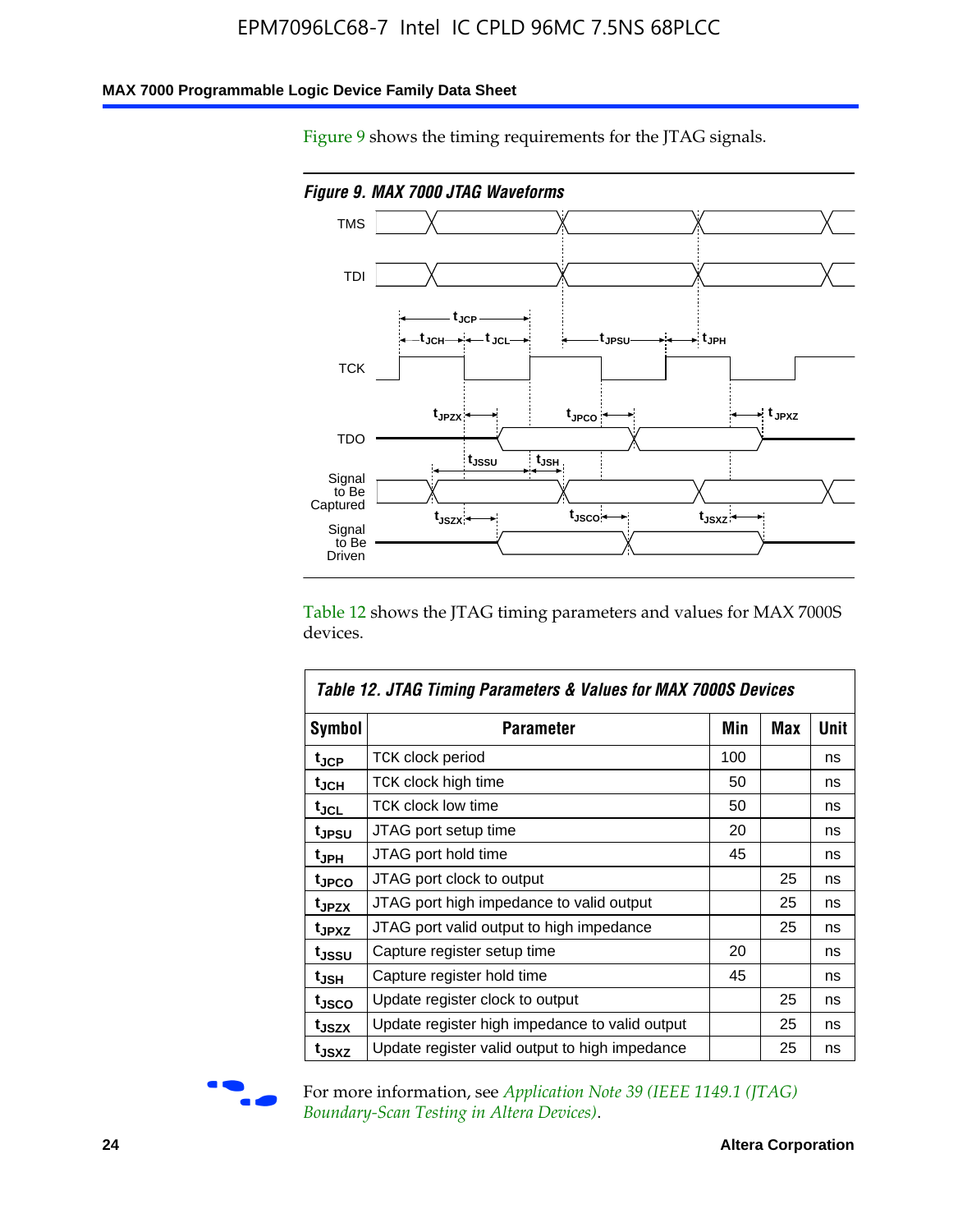### **MAX 7000 Programmable Logic Device Family Data Sheet**

**Design Security** All MAX 7000 devices contain a programmable security bit that controls access to the data programmed into the device. When this bit is programmed, a proprietary design implemented in the device cannot be copied or retrieved. This feature provides a high level of design security because programmed data within EEPROM cells is invisible. The security bit that controls this function, as well as all other programmed data, is reset only when the device is reprogrammed.

### **Generic Testing** Each MAX 7000 device is functionally tested. Complete testing of each programmable EEPROM bit and all internal logic elements ensures 100% programming yield. AC test measurements are taken under conditions equivalent to those shown in Figure 10. Test patterns can be used and then erased during early stages of the production flow.

#### *Figure 10. MAX 7000 AC Test Conditions*

*Power supply transients can affect AC measurements. Simultaneous transitions of multiple outputs should be avoided for accurate measurement. Threshold tests must not be performed under AC conditions. Large-amplitude, fast ground-current transients normally occur as the device outputs discharge the load capacitances. When these transients flow through the parasitic inductance between the device ground pin and the test system ground, significant reductions in observable noise immunity can result. Numbers in brackets are for 2.5-V devices and outputs. Numbers without brackets are for 3.3-V devices and outputs.*



## **QFP Carrier & Development Socket**

MAX 7000 and MAX 7000E devices in QFP packages with 10[0 or more](http://www.altera.com/literature/ds/dsqfp.pdf)  [pins are shipped in special plas](http://www.altera.com/literature/ds/dsqfp.pdf)tic carriers to protect the QFP leads. The carrier is used with a prototype development socket and special programming hardware available from Altera. This carrier technology makes it possible to program, test, erase, and reprogram a device without exposing the leads to mechanical stress.

For detailed information and carrier dimensions, refer to the *QFP Carrier & Development Socket Data Sheet*.

MAX 7000S devices are not shipped in carriers.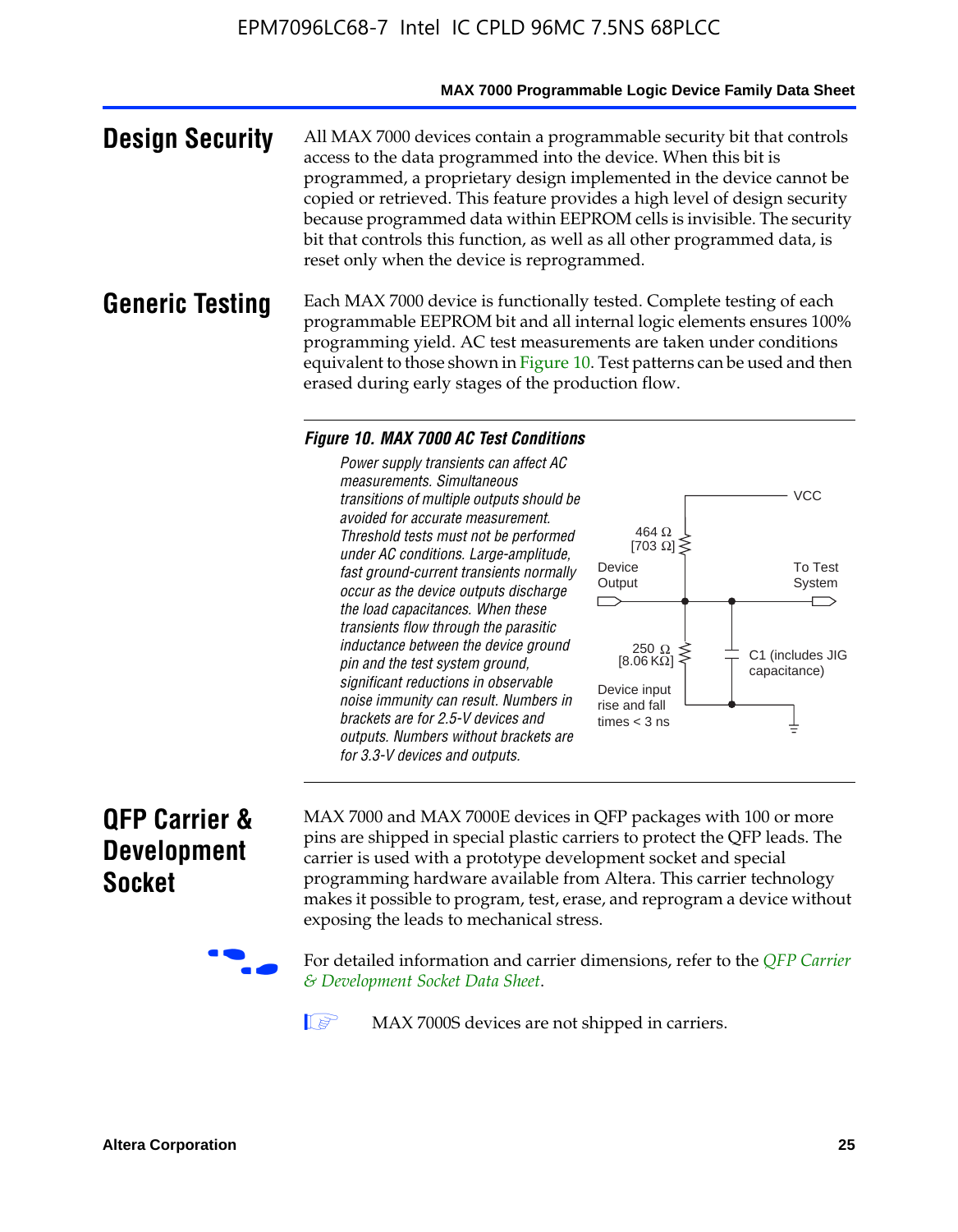### **MAX 7000 Programmable Logic Device Family Data Sheet**

## **Operating Conditions**

Tables 13 through 18 provide information about absolute maximum ratings, recommended operating conditions, operating conditions, and capacitance for 5.0-V MAX 7000 devices.

|                             | Table 13. MAX 7000 5.0-V Device Absolute Maximum Ratings<br>Note (1) |                                    |        |     |      |  |  |  |  |
|-----------------------------|----------------------------------------------------------------------|------------------------------------|--------|-----|------|--|--|--|--|
| Symbol                      | <b>Parameter</b>                                                     | <b>Conditions</b>                  | Min    | Max | Unit |  |  |  |  |
| $V_{\rm CC}$                | Supply voltage                                                       | With respect to ground (2)         | $-2.0$ | 7.0 | V    |  |  |  |  |
| $V_{1}$                     | DC input voltage                                                     |                                    | $-2.0$ | 7.0 | V    |  |  |  |  |
| $I_{\text{OUT}}$            | DC output current, per pin                                           |                                    | $-25$  | 25  | mA   |  |  |  |  |
| $\mathsf{T}_{\text{STG}}$   | Storage temperature                                                  | No bias                            | $-65$  | 150 | ° C  |  |  |  |  |
| $\mathsf{T}_{\mathsf{AMB}}$ | Ambient temperature                                                  | Under bias                         | $-65$  | 135 | ° C  |  |  |  |  |
| $T_{\rm J}$                 | Junction temperature                                                 | Ceramic packages, under bias       |        | 150 | ° C  |  |  |  |  |
|                             |                                                                      | PQFP and RQFP packages, under bias |        | 135 | ° C  |  |  |  |  |

|                          | <b>Table 14. MAX 7000 5.0-V Device Recommended Operating Conditions</b> |                    |                |                          |              |  |  |  |
|--------------------------|-------------------------------------------------------------------------|--------------------|----------------|--------------------------|--------------|--|--|--|
| Symbol                   | <b>Parameter</b>                                                        | <b>Conditions</b>  | Min            | Max                      | Unit         |  |  |  |
| <b>V<sub>CCINT</sub></b> | Supply voltage for internal logic and<br>input buffers                  | (3), (4), (5)      | 4.75<br>(4.50) | 5.25<br>(5.50)           | $\vee$       |  |  |  |
| V <sub>CCIO</sub>        | Supply voltage for output drivers,<br>5.0-V operation                   | (3), (4)           | 4.75<br>(4.50) | 5.25<br>(5.50)           | V            |  |  |  |
|                          | Supply voltage for output drivers,<br>3.3-V operation                   | (3), (4), (6)      | 3.00<br>(3.00) | 3.60<br>(3.60)           | $\vee$       |  |  |  |
| V <sub>CCISP</sub>       | Supply voltage during ISP                                               | (7)                | 4.75           | 5.25                     | $\vee$       |  |  |  |
| $V_{1}$                  | Input voltage                                                           |                    | $-0.5(8)$      | $V_{\text{CCINT}} + 0.5$ | V            |  |  |  |
| $V_{\rm O}$              | Output voltage                                                          |                    | 0              | V <sub>CCIO</sub>        | V            |  |  |  |
| Т <sub>А</sub>           | Ambient temperature                                                     | For commercial use | $\Omega$       | 70                       | $^{\circ}$ C |  |  |  |
|                          |                                                                         | For industrial use | $-40$          | 85                       | $^{\circ}$ C |  |  |  |
| $T_{\rm d}$              | Junction temperature                                                    | For commercial use | $\Omega$       | 90                       | $^{\circ}$ C |  |  |  |
|                          |                                                                         | For industrial use | $-40$          | 105                      | $^{\circ}$ C |  |  |  |
| $t_{\mathsf{R}}$         | Input rise time                                                         |                    |                | 40                       | ns           |  |  |  |
| $t_F$                    | Input fall time                                                         |                    |                | 40                       | ns           |  |  |  |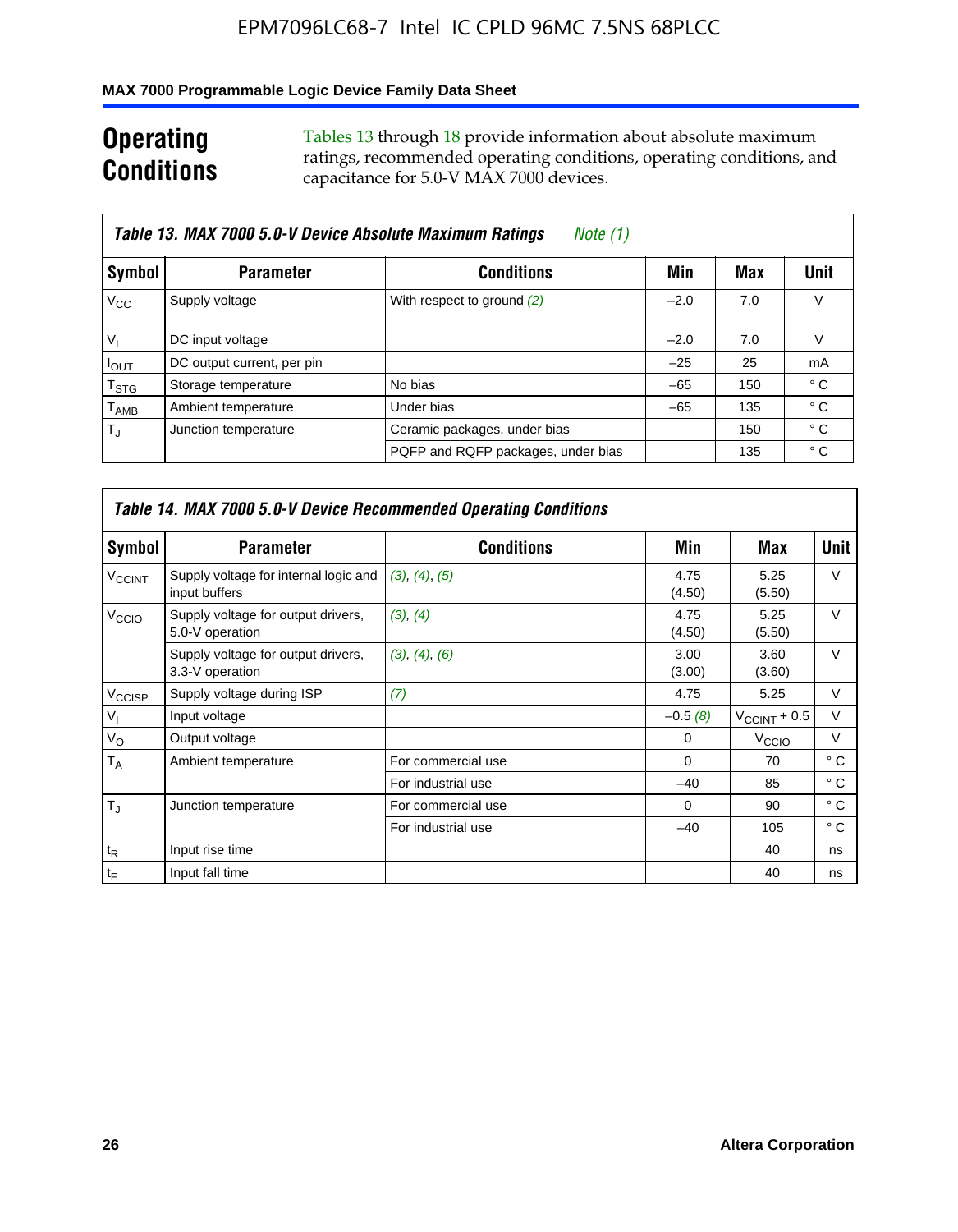|                 | Table 15. MAX 7000 5.0-V Device DC Operating Conditions<br>Note (9) |                                                                           |                 |                       |        |  |  |  |  |
|-----------------|---------------------------------------------------------------------|---------------------------------------------------------------------------|-----------------|-----------------------|--------|--|--|--|--|
| Symbol          | <b>Parameter</b>                                                    | <b>Conditions</b>                                                         | Min             | Max                   | Unit   |  |  |  |  |
| V <sub>IH</sub> | High-level input voltage                                            |                                                                           | 2.0             | $V_{\rm CCINT}$ + 0.5 | V      |  |  |  |  |
| $V_{IL}$        | Low-level input voltage                                             |                                                                           | $-0.5(8)$       | 0.8                   | V      |  |  |  |  |
| $V_{OH}$        | 5.0-V high-level TTL output voltage                                 | $I_{OH} = -4$ mA DC, $V_{CClO} = 4.75$ V (10)                             | 2.4             |                       | V      |  |  |  |  |
|                 | 3.3-V high-level TTL output voltage                                 | $I_{OH} = -4$ mA DC, $V_{CClO} = 3.00$ V (10)                             | 2.4             |                       | V      |  |  |  |  |
|                 | 3.3-V high-level CMOS output<br>voltage                             | $I_{OH} = -0.1$ mA DC, $V_{CClO} = 3.0$ V (10)                            | $V_{CCD}$ – 0.2 |                       | $\vee$ |  |  |  |  |
| $V_{OL}$        | 5.0-V low-level TTL output voltage                                  | $I_{\text{OI}}$ = 12 mA DC, $V_{\text{CCIO}}$ = 4.75 V (11)               |                 | 0.45                  | V      |  |  |  |  |
|                 | 3.3-V low-level TTL output voltage                                  | $I_{OL}$ = 12 mA DC, $V_{CCIO}$ = 3.00 V (11)                             |                 | 0.45                  | $\vee$ |  |  |  |  |
|                 | 3.3-V low-level CMOS output<br>voltage                              | $I_{\text{OI}} = 0.1 \text{ mA DC}, V_{\text{CCIO}} = 3.0 \text{ V} (11)$ |                 | 0.2                   | $\vee$ |  |  |  |  |
| 4               | Leakage current of dedicated input<br>pins                          | $V_1 = -0.5$ to 5.5 V (11)                                                | $-10$           | 10                    | μA     |  |  |  |  |
| $I_{OZ}$        | I/O pin tri-state output off-state<br>current                       | $V_1 = -0.5$ to 5.5 V (11), (12)                                          | $-40$           | 40                    | μA     |  |  |  |  |

| Table 16. MAX 7000 5.0-V Device Capacitance: EPM7032, EPM7064 & EPM7096 Devices |                                                            |                              |  |    | <i>Note (13)</i> |  |
|---------------------------------------------------------------------------------|------------------------------------------------------------|------------------------------|--|----|------------------|--|
| Symbol                                                                          | Min<br><b>Conditions</b><br><b>Parameter</b>               |                              |  |    |                  |  |
| $C_{IN}$                                                                        | Input pin capacitance                                      | $V_{IN} = 0 V$ , f = 1.0 MHz |  | 12 | рF               |  |
| C <sub>I/O</sub>                                                                | $V_{\text{OUT}} = 0$ V, f = 1.0 MHz<br>I/O pin capacitance |                              |  |    |                  |  |

|                  | Table 17. MAX 7000 5.0-V Device Capacitance: MAX 7000E Devices<br><i>Note (13)</i> |                                |     |     |        |  |  |
|------------------|------------------------------------------------------------------------------------|--------------------------------|-----|-----|--------|--|--|
| Symbol           | <b>Parameter</b>                                                                   | <b>Conditions</b>              | Min | Max | Unit I |  |  |
| $C_{IN}$         | Input pin capacitance                                                              | $V_{1N} = 0 V$ , f = 1.0 MHz   |     | 15  | pF     |  |  |
| C <sub>I/O</sub> | I/O pin capacitance                                                                | $V_{OIII} = 0 V$ , f = 1.0 MHz |     | 15  | pF     |  |  |

|                  | Table 18. MAX 7000 5.0-V Device Capacitance: MAX 7000S Devices | <i>Note (13)</i>                    |     |     |        |
|------------------|----------------------------------------------------------------|-------------------------------------|-----|-----|--------|
| Symbol           | <b>Parameter</b>                                               | <b>Conditions</b>                   | Min | Max | Unit I |
| $C_{IN}$         | Dedicated input pin capacitance                                | $V_{IN} = 0 V$ , f = 1.0 MHz        |     | 10  | pF     |
| C <sub>I/O</sub> | I/O pin capacitance                                            | $V_{\text{OUT}} = 0 V, f = 1.0 MHz$ |     | 10  | pF     |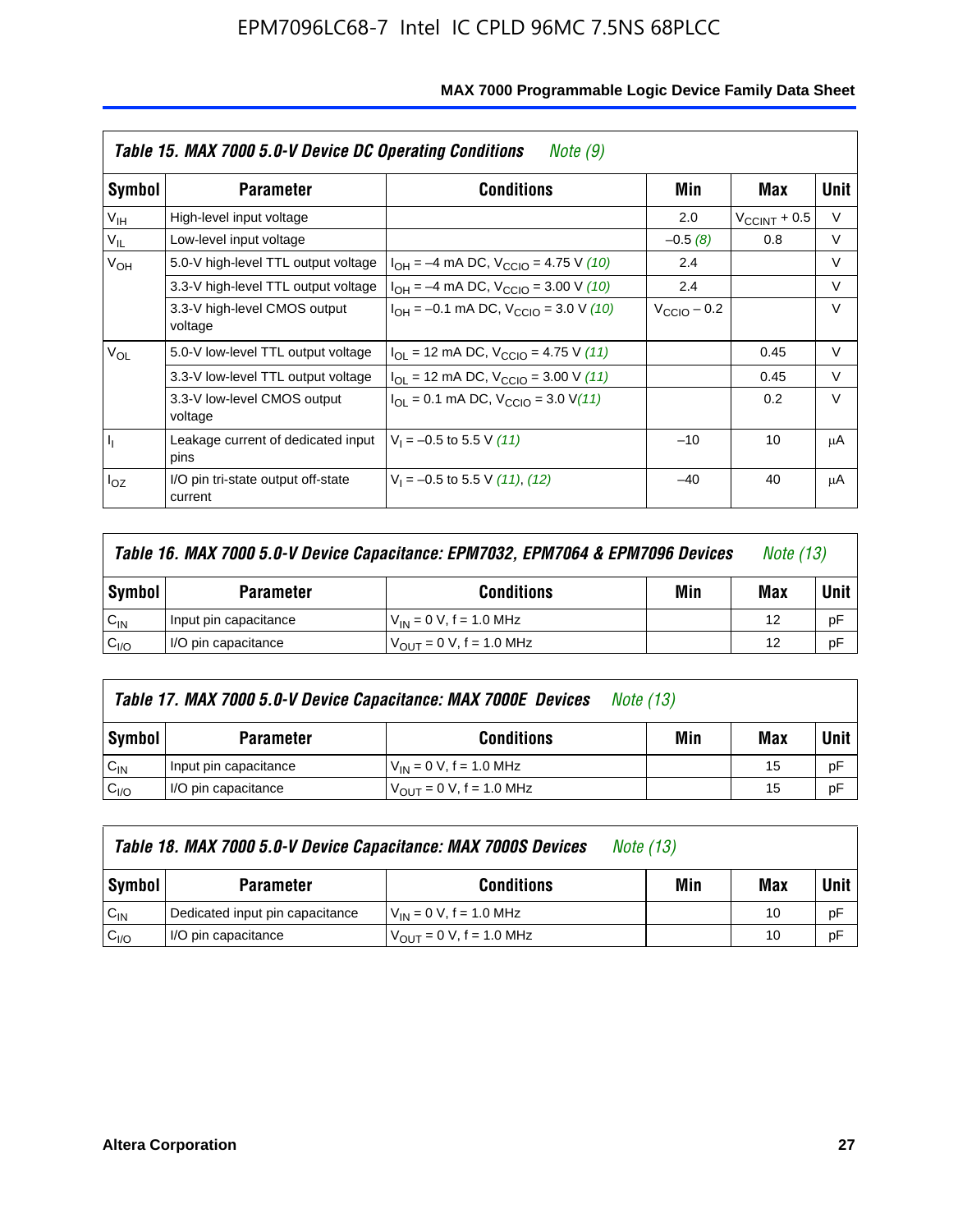#### **MAX 7000 Programmable Logic Device Family Data Sheet**

*Notes to tables:*

- (1) See the *Operating Requirements for Altera Devices Data Sheet*.
- (2) Minimum DC input voltage on I/O pins is –0.5 V and on 4 dedicated input pins is –0.3 V. During transitions, the inputs may undershoot to –2.0 V or overshoot to 7.0 V for input currents less than 100 mA and periods shorter than  $20$  ns.
- (3) Numbers in parentheses are for industrial-temperature-range devices.<br>(4)  ${\rm V}_{CC}$  must rise monotonically.
- $V_{CC}$  must rise monotonically.
- (5) The POR time for all 7000S devices does not exceed 300 µs. The sufficient V<sub>CCINT</sub> voltage level for POR is 4.5 V. The device is fully initialized within the POR time after  $V_{\text{CCINT}}$  reaches the sufficient POR voltage level.
- (6) 3.3-V I/O operation is not available for 44-pin packages.
- (7) The  $V_{\text{CCISP}}$  parameter applies only to MAX 7000S devices.
- (8) During in-system programming, the minimum DC input voltage is –0.3 V.
- (9) These values are specified under the MAX 7000 recommended operating conditions in Table 14 on page 26.
- (10) The parameter is measured with 50% of the outputs each sourcing the specified current. The  $I_{OH}$  parameter refers to high-level TTL or CMOS output current.
- (11) The parameter is measured with 50% of the outputs each sinking the specified current. The  $I_{OL}$  parameter refers to low-level TTL, PCI, or CMOS output current.
- (12) When the JTAG interface is enabled in MAX 7000S devices, the input leakage current on the JTAG pins is typically –60 μA.
- (13) Capacitance is measured at 25° C and is sample-tested only. The OE1 pin has a maximum capacitance of 20 pF.

Figure 11 shows the typical output drive characteristics of MAX 7000 devices.

#### *Figure 11. Output Drive Characteristics of 5.0-V MAX 7000 Devices*



**Timing Model** MAX 7000 device timing can be analyzed with the Altera software, with a variety of popular industry-standard EDA simulators and timing analyzers, or with the timing model shown in Figure 12. MAX 7000 devices have fixed internal delays that enable the designer to determine the worst-case timing of any design. The Altera software provides timing simulation, point-to-point delay prediction, and detailed timing analysis for a device-wide performance evaluation.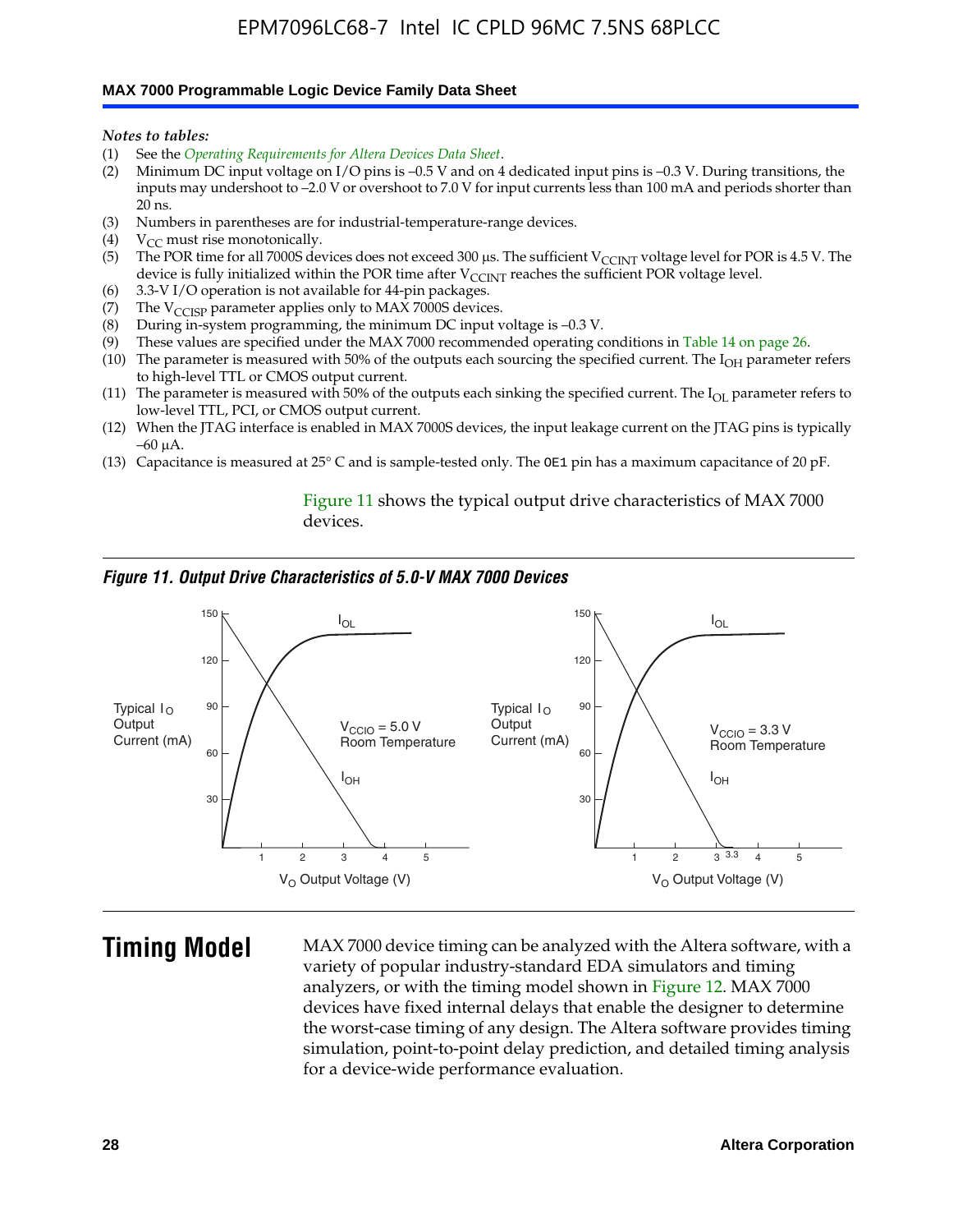

### **MAX 7000 Programmable Logic Device Family Data Sheet**

#### *Notes:*

- (1) Only available in MAX 7000E and MAX 7000S devices.
- (2) Not available in 44-pin devices.

[The tim](http://www.altera.com/literature/an/an094.pdf)ing characteristics [of any signal path can be derived from the](http://www.altera.com/literature/an/an094.pdf)  timing model and parameters of a particular device. External timing parameters, which represent pin-to-pin timing delays, can be calculated as the sum of internal parameters. Figure 13 shows the internal timing relationship of internal and external delay parameters.



For more infomration, see *Application Note 94 (Understanding MAX 7000 Timing)*.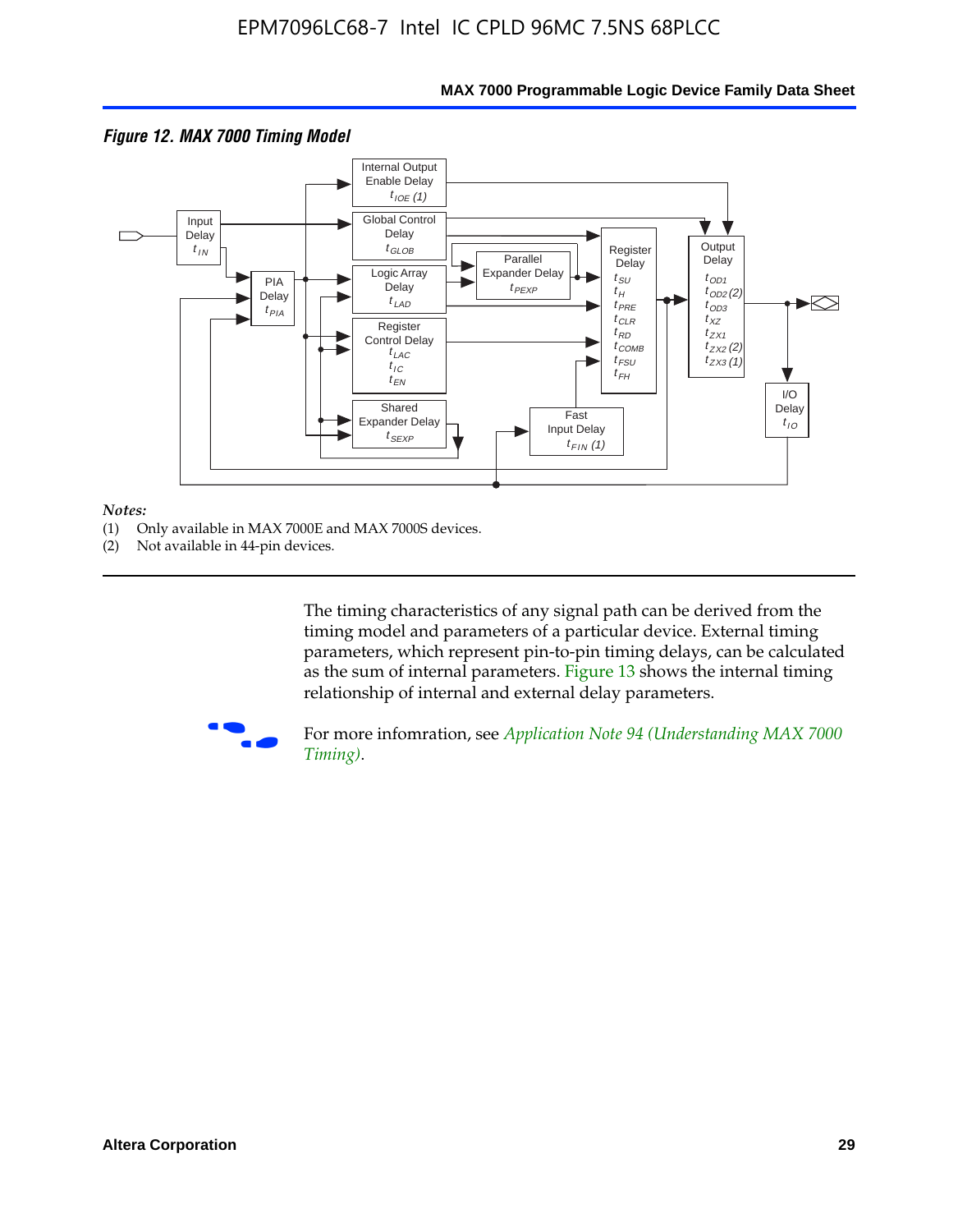### *Figure 13. Switching Waveforms*

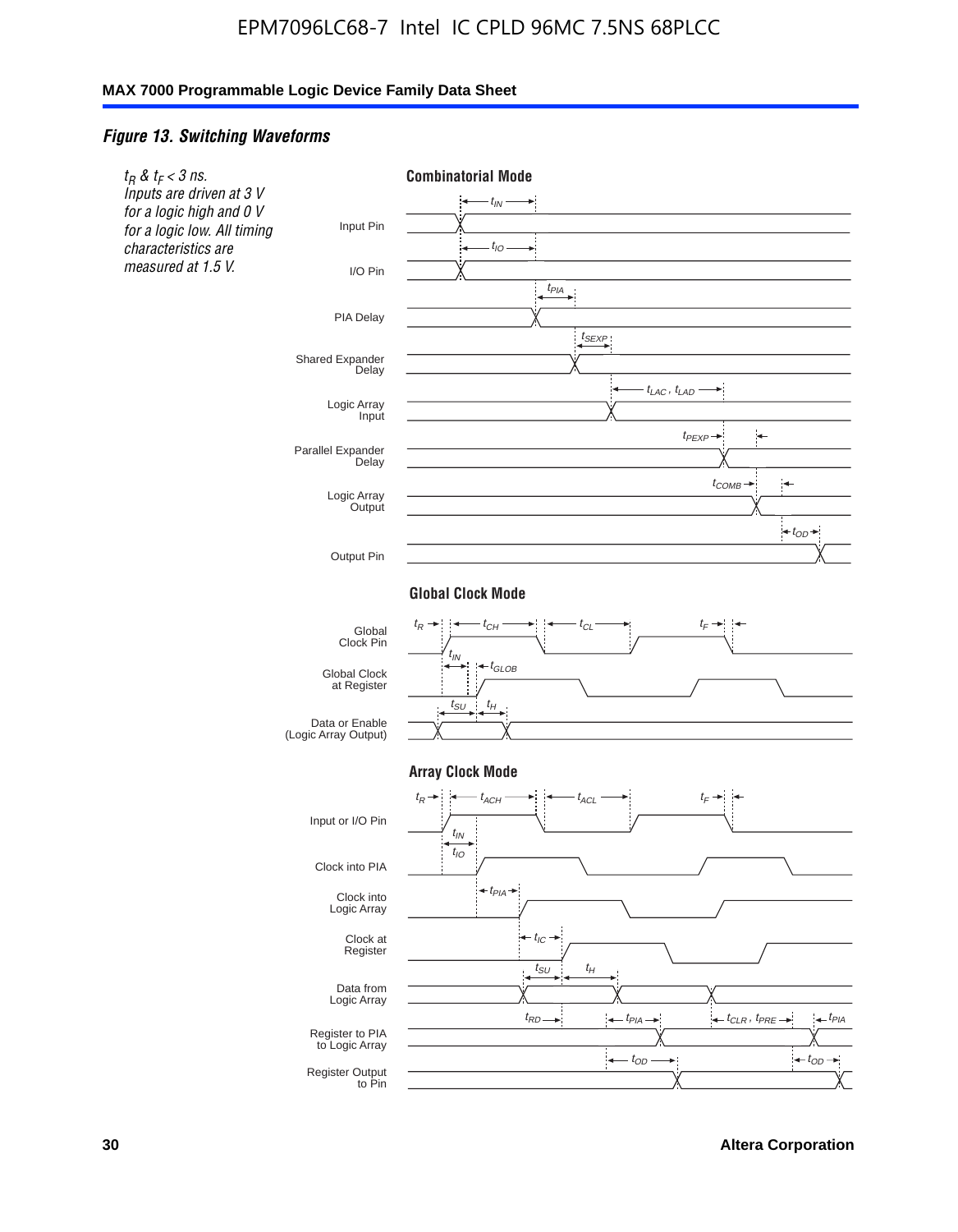operating conditions.

|                         | Table 19. MAX 7000 & MAX 7000E External Timing Parameters<br>Note (1) |                    |       |                |       |                |             |  |  |
|-------------------------|-----------------------------------------------------------------------|--------------------|-------|----------------|-------|----------------|-------------|--|--|
| Symbol                  | <b>Parameter</b>                                                      | <b>Conditions</b>  |       | -6 Speed Grade |       | -7 Speed Grade | <b>Unit</b> |  |  |
|                         |                                                                       |                    | Min   | Max            | Min   | Max            |             |  |  |
| t <sub>PD1</sub>        | Input to non-registered output                                        | $C1 = 35 pF$       |       | 6.0            |       | 7.5            | ns          |  |  |
| t <sub>PD2</sub>        | I/O input to non-registered output                                    | $C1 = 35 pF$       |       | 6.0            |       | 7.5            | ns          |  |  |
| t <sub>su</sub>         | Global clock setup time                                               |                    | 5.0   |                | 6.0   |                | ns          |  |  |
| tμ                      | Global clock hold time                                                |                    | 0.0   |                | 0.0   |                | ns          |  |  |
| t <sub>FSU</sub>        | Global clock setup time of fast input                                 | (2)                | 2.5   |                | 3.0   |                | ns          |  |  |
| $t_{FH}$                | Global clock hold time of fast input                                  | (2)                | 0.5   |                | 0.5   |                | ns          |  |  |
| t <sub>CO1</sub>        | Global clock to output delay                                          | $C1 = 35 pF$       |       | 4.0            |       | 4.5            | ns          |  |  |
| $t_{\mathsf{CH}}$       | Global clock high time                                                |                    | 2.5   |                | 3.0   |                | ns          |  |  |
| $t_{CL}$                | Global clock low time                                                 |                    | 2.5   |                | 3.0   |                | ns          |  |  |
| t <sub>ASU</sub>        | Array clock setup time                                                |                    | 2.5   |                | 3.0   |                | ns          |  |  |
| t <sub>АН</sub>         | Array clock hold time                                                 |                    | 2.0   |                | 2.0   |                | ns          |  |  |
| t <sub>ACO1</sub>       | Array clock to output delay                                           | $C1 = 35 pF$       |       | 6.5            |       | 7.5            | ns          |  |  |
| $t_{\sf ACH}$           | Array clock high time                                                 |                    | 3.0   |                | 3.0   |                | ns          |  |  |
| $t_{\sf ACL}$           | Array clock low time                                                  |                    | 3.0   |                | 3.0   |                | ns          |  |  |
| t <sub>CPPW</sub>       | Minimum pulse width for clear and<br>preset                           | (3)                | 3.0   |                | 3.0   |                | ns          |  |  |
| t <sub>ODH</sub>        | Output data hold time after clock                                     | $C1 = 35$ pF $(4)$ | 1.0   |                | 1.0   |                | ns          |  |  |
| $t_{\mathsf{CNT}}$      | Minimum global clock period                                           |                    |       | 6.6            |       | 8.0            | ns          |  |  |
| $f_{\mathsf{CNT}}$      | Maximum internal global clock<br>frequency                            | (5)                | 151.5 |                | 125.0 |                | <b>MHz</b>  |  |  |
| <b>t<sub>ACNT</sub></b> | Minimum array clock period                                            |                    |       | 6.6            |       | 8.0            | ns          |  |  |
| <b>f<sub>ACNT</sub></b> | Maximum internal array clock<br>frequency                             | (5)                | 151.5 |                | 125.0 |                | <b>MHz</b>  |  |  |
| $f_{MAX}$               | Maximum clock frequency                                               | (6)                | 200   |                | 166.7 |                | <b>MHz</b>  |  |  |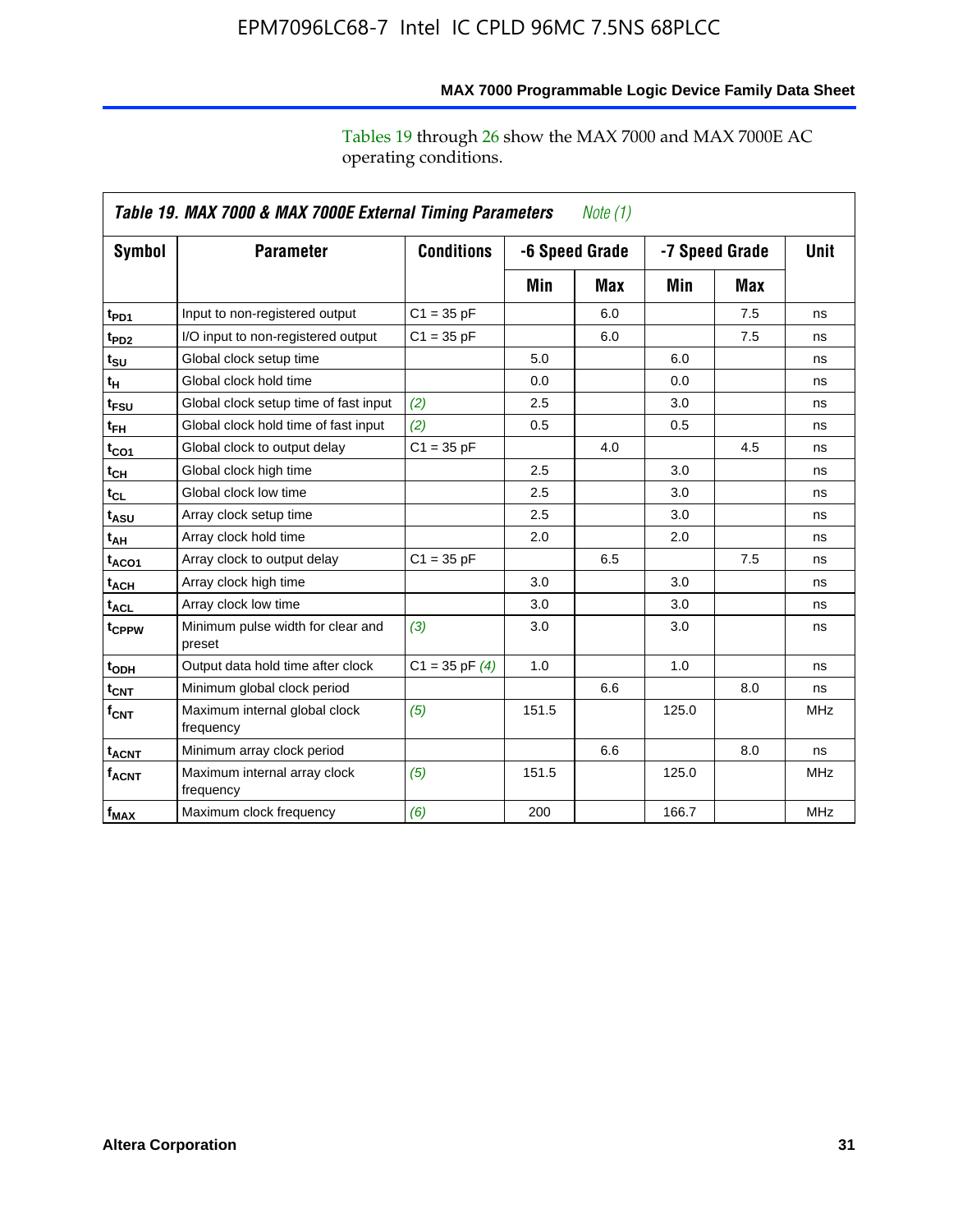| <b>Symbol</b>               | <b>Parameter</b>                                                                                             | <b>Conditions</b>  |     | Speed Grade -6 |     | Speed Grade -7 | Unit |
|-----------------------------|--------------------------------------------------------------------------------------------------------------|--------------------|-----|----------------|-----|----------------|------|
|                             |                                                                                                              |                    | Min | Max            | Min | Max            |      |
| $t_{IN}$                    | Input pad and buffer delay                                                                                   |                    |     | 0.4            |     | 0.5            | ns   |
| $t_{IO}$                    | I/O input pad and buffer delay                                                                               |                    |     | 0.4            |     | 0.5            | ns   |
| t <sub>FIN</sub>            | Fast input delay                                                                                             | (2)                |     | 0.8            |     | 1.0            | ns   |
| t <sub>SEXP</sub>           | Shared expander delay                                                                                        |                    |     | 3.5            |     | 4.0            | ns   |
| t <sub>PEXP</sub>           | Parallel expander delay                                                                                      |                    |     | 0.8            |     | 0.8            | ns   |
| t <sub>LAD</sub>            | Logic array delay                                                                                            |                    |     | 2.0            |     | 3.0            | ns   |
| $t_{LAC}$                   | Logic control array delay                                                                                    |                    |     | 2.0            |     | 3.0            | ns   |
| t <sub>IOE</sub>            | Internal output enable delay                                                                                 | (2)                |     |                |     | 2.0            | ns   |
| $t_{OD1}$                   | Output buffer and pad delay<br>Slow slew rate = off, $V_{\text{CCIO}} = 5.0 V$                               | $C1 = 35 pF$       |     | 2.0            |     | 2.0            | ns   |
| $t_{OD2}$                   | Output buffer and pad delay<br>Slow slew rate = off, $V_{\text{CCIO}} = 3.3$ V                               | $C1 = 35$ pF $(7)$ |     | 2.5            |     | 2.5            | ns   |
| $t_{OD3}$                   | Output buffer and pad delay<br>Slow slew rate $=$ on,<br>$V_{\text{CCIO}} = 5.0 \text{ V or } 3.3 \text{ V}$ | $C1 = 35$ pF $(2)$ |     | 7.0            |     | 7.0            | ns   |
| $t_{ZX1}$                   | Output buffer enable delay<br>Slow slew rate = off, $V_{\text{CCIO}} = 5.0 V$                                | $C1 = 35 pF$       |     | 4.0            |     | 4.0            | ns   |
| t <sub>ZX2</sub>            | Output buffer enable delay<br>Slow slew rate = off, $V_{CCD}$ = 3.3 V                                        | $C1 = 35$ pF $(7)$ |     | 4.5            |     | 4.5            | ns   |
| $t_{ZX3}$                   | Output buffer enable delay<br>Slow slew rate $=$ on<br>$V_{\text{CCIO}} = 5.0 \text{ V or } 3.3 \text{ V}$   | $C1 = 35$ pF $(2)$ |     | 9.0            |     | 9.0            | ns   |
| $t_{\mathsf{XZ}}$           | Output buffer disable delay                                                                                  | $C1 = 5pF$         |     | 4.0            |     | 4.0            | ns   |
| $t_{\scriptstyle\text{SU}}$ | Register setup time                                                                                          |                    | 3.0 |                | 3.0 |                | ns   |
| t <sub>Η</sub>              | Register hold time                                                                                           |                    | 1.5 |                | 2.0 |                | ns   |
| t <sub>FSU</sub>            | Register setup time of fast input                                                                            | (2)                | 2.5 |                | 3.0 |                | ns   |
| $t_{FH}$                    | Register hold time of fast input                                                                             | (2)                | 0.5 |                | 0.5 |                | ns   |
| t <sub>RD</sub>             | Register delay                                                                                               |                    |     | 0.8            |     | 1.0            | ns   |
| $t_{COMB}$                  | Combinatorial delay                                                                                          |                    |     | 0.8            |     | 1.0            | ns   |
| $t_{IC}$                    | Array clock delay                                                                                            |                    |     | 2.5            |     | 3.0            | ns   |
| $t_{EN}$                    | Register enable time                                                                                         |                    |     | 2.0            |     | 3.0            | ns   |
| t <sub>GLOB</sub>           | Global control delay                                                                                         |                    |     | 0.8            |     | 1.0            | ns   |
| $t_{PRE}$                   | Register preset time                                                                                         |                    |     | 2.0            |     | 2.0            | ns   |
| $t_{\sf CLR}$               | Register clear time                                                                                          |                    |     | 2.0            |     | 2.0            | ns   |
| t <sub>PIA</sub>            | PIA delay                                                                                                    |                    |     | 0.8            |     | 1.0            | ns   |
| $t_{LPA}$                   | Low-power adder                                                                                              | (8)                |     | 10.0           |     | 10.0           | ns   |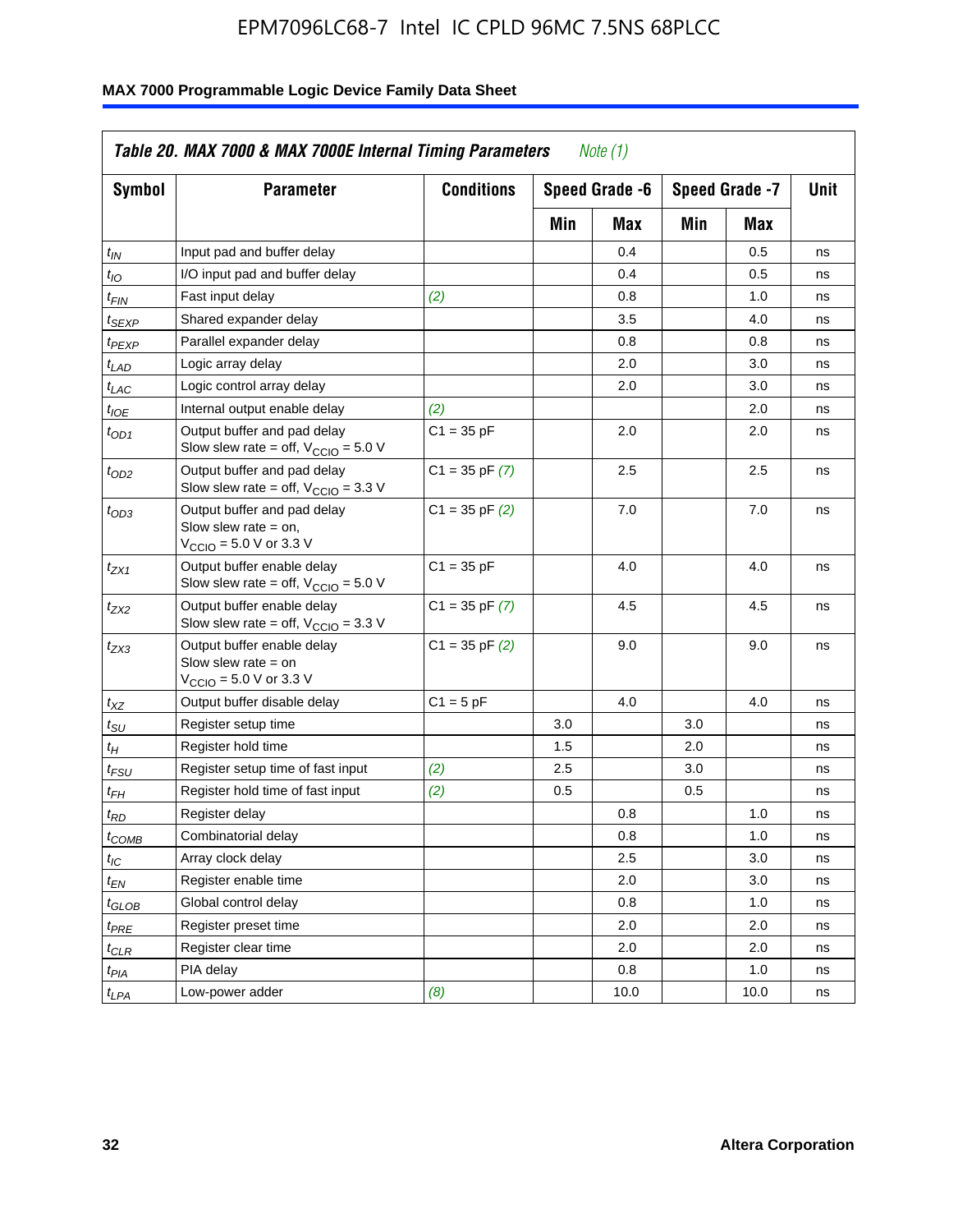| <b>Symbol</b>           | <b>Parameter</b>                            | <b>Conditions</b>  |       | <b>Speed Grade</b>      |       |                                          | <b>Unit</b> |
|-------------------------|---------------------------------------------|--------------------|-------|-------------------------|-------|------------------------------------------|-------------|
|                         |                                             |                    |       | <b>MAX 7000E (-10P)</b> |       | MAX 7000 (-10)<br><b>MAX 7000E (-10)</b> |             |
|                         |                                             |                    | Min   | <b>Max</b>              | Min   | Max                                      |             |
| t <sub>PD1</sub>        | Input to non-registered output              | $C1 = 35 pF$       |       | 10.0                    |       | 10.0                                     | ns          |
| t <sub>PD2</sub>        | I/O input to non-registered output          | $C1 = 35 pF$       |       | 10.0                    |       | 10.0                                     | ns          |
| t <sub>su</sub>         | Global clock setup time                     |                    | 7.0   |                         | 8.0   |                                          | ns          |
| tн                      | Global clock hold time                      |                    | 0.0   |                         | 0.0   |                                          | ns          |
| t <sub>FSU</sub>        | Global clock setup time of fast input       | (2)                | 3.0   |                         | 3.0   |                                          | ns          |
| $t_{FH}$                | Global clock hold time of fast input        | (2)                | 0.5   |                         | 0.5   |                                          | ns          |
| t <sub>CO1</sub>        | Global clock to output delay                | $C1 = 35 pF$       |       | 5.0                     |       | 5                                        | ns          |
| $t_{\mathsf{CH}}$       | Global clock high time                      |                    | 4.0   |                         | 4.0   |                                          | ns          |
| $t_{CL}$                | Global clock low time                       |                    | 4.0   |                         | 4.0   |                                          | ns          |
| t <sub>ASU</sub>        | Array clock setup time                      |                    | 2.0   |                         | 3.0   |                                          | ns          |
| t <sub>АН</sub>         | Array clock hold time                       |                    | 3.0   |                         | 3.0   |                                          | ns          |
| t <sub>ACO1</sub>       | Array clock to output delay                 | $C1 = 35 pF$       |       | 10.0                    |       | 10.0                                     | ns          |
| t <sub>ACH</sub>        | Array clock high time                       |                    | 4.0   |                         | 4.0   |                                          | ns          |
| $t_{\sf ACL}$           | Array clock low time                        |                    | 4.0   |                         | 4.0   |                                          | ns          |
| t <sub>CPPW</sub>       | Minimum pulse width for clear and<br>preset | (3)                | 4.0   |                         | 4.0   |                                          | ns          |
| t <sub>ODH</sub>        | Output data hold time after clock           | $C1 = 35$ pF $(4)$ | 1.0   |                         | 1.0   |                                          | ns          |
| $t_{\mathsf{CNT}}$      | Minimum global clock period                 |                    |       | 10.0                    |       | 10.0                                     | ns          |
| $f_{\mathsf{CNT}}$      | Maximum internal global clock<br>frequency  | (5)                | 100.0 |                         | 100.0 |                                          | <b>MHz</b>  |
| <b>t<sub>ACNT</sub></b> | Minimum array clock period                  |                    |       | 10.0                    |       | 10.0                                     | ns          |
| $f_{ACNT}$              | Maximum internal array clock<br>frequency   | (5)                | 100.0 |                         | 100.0 |                                          | <b>MHz</b>  |
| $f_{MAX}$               | Maximum clock frequency                     | (6)                | 125.0 |                         | 125.0 |                                          | <b>MHz</b>  |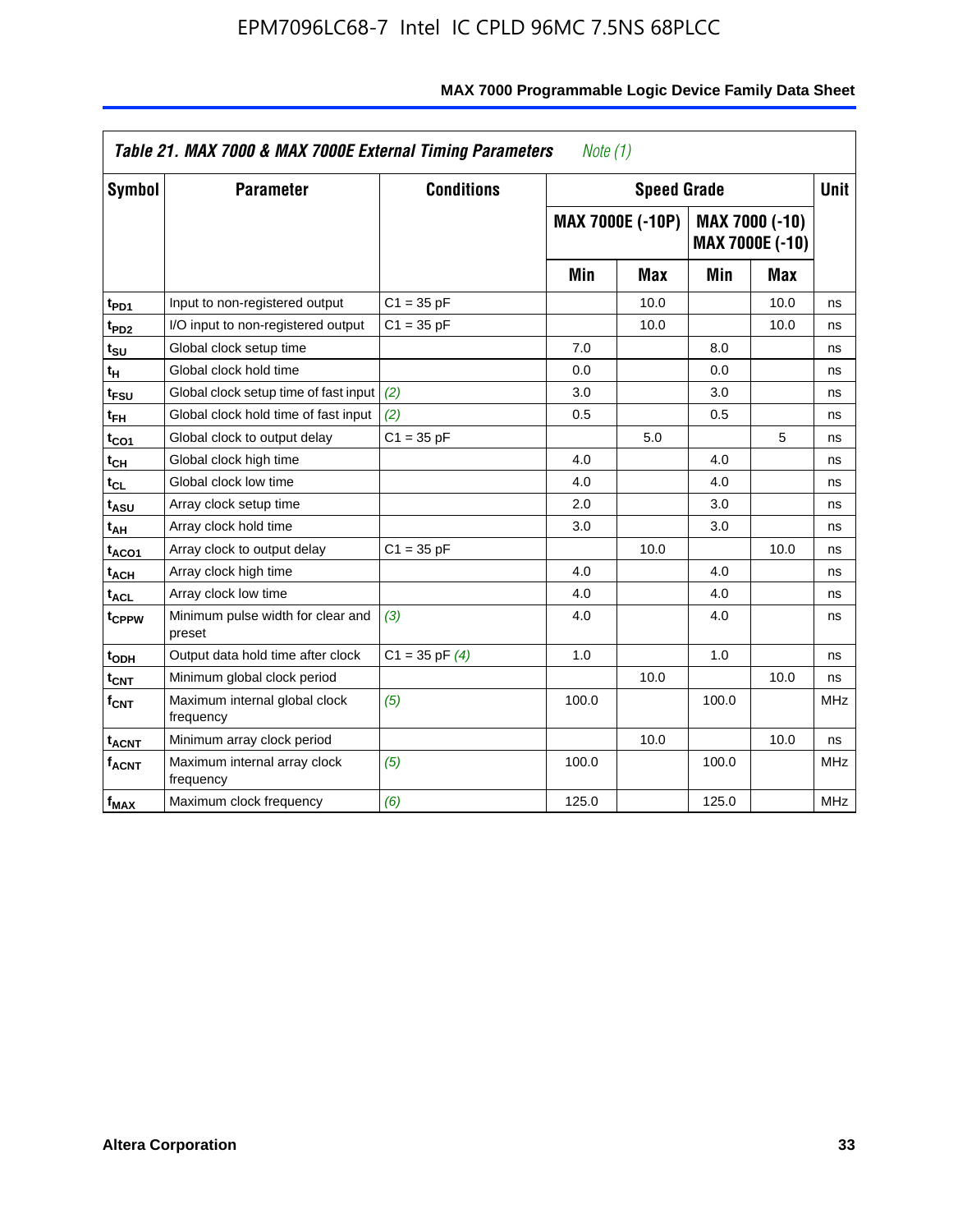| Symbol                      | <b>Parameter</b>                                                                                            | <b>Conditions</b>  |     |                  | <b>Speed Grade</b> |                                   | Unit |
|-----------------------------|-------------------------------------------------------------------------------------------------------------|--------------------|-----|------------------|--------------------|-----------------------------------|------|
|                             |                                                                                                             |                    |     | MAX 7000E (-10P) |                    | MAX 7000 (-10)<br>MAX 7000E (-10) |      |
|                             |                                                                                                             |                    | Min | Max              | Min                | Max                               |      |
| $t_{IN}$                    | Input pad and buffer delay                                                                                  |                    |     | 0.5              |                    | 1.0                               | ns   |
| $t_{IO}$                    | I/O input pad and buffer delay                                                                              |                    |     | 0.5              |                    | 1.0                               | ns   |
| t <sub>FIN</sub>            | Fast input delay                                                                                            | (2)                |     | 1.0              |                    | 1.0                               | ns   |
| $t_{SEXP}$                  | Shared expander delay                                                                                       |                    |     | 5.0              |                    | 5.0                               | ns   |
| $t_{PEXP}$                  | Parallel expander delay                                                                                     |                    |     | 0.8              |                    | 0.8                               | ns   |
| $t_{LAD}$                   | Logic array delay                                                                                           |                    |     | 5.0              |                    | 5.0                               | ns   |
| $t_{LAC}$                   | Logic control array delay                                                                                   |                    |     | 5.0              |                    | 5.0                               | ns   |
| $t_{IOE}$                   | Internal output enable delay                                                                                | (2)                |     | 2.0              |                    | 2.0                               | ns   |
| $t_{OD1}$                   | Output buffer and pad delay<br>Slow slew rate $=$ off<br>V <sub>CCIO</sub> = 5.0 V                          | $C1 = 35 pF$       |     | 1.5              |                    | 2.0                               | ns   |
| $t_{OD2}$                   | Output buffer and pad delay<br>Slow slew rate $=$ off<br>$V_{\text{CCIO}} = 3.3 \text{ V}$                  | $C1 = 35$ pF $(7)$ |     | 2.0              |                    | 2.5                               | ns   |
| $t_{OD3}$                   | Output buffer and pad delay<br>Slow slew rate $=$ on<br>$V_{\text{CCIO}} = 5.0 \text{ V or } 3.3 \text{ V}$ | $C1 = 35$ pF $(2)$ |     | 5.5              |                    | 6.0                               | ns   |
| t <sub>ZX1</sub>            | Output buffer enable delay<br>Slow slew rate $=$ off<br>$VCCIO = 5.0 V$                                     | $C1 = 35 pF$       |     | 5.0              |                    | 5.0                               | ns   |
| t <sub>ZX2</sub>            | Output buffer enable delay<br>Slow slew rate $=$ off<br>$VCCIO = 3.3 V$                                     | $C1 = 35$ pF $(7)$ |     | 5.5              |                    | 5.5                               | ns   |
| t <sub>ZX3</sub>            | Output buffer enable delay<br>Slow slew rate $=$ on<br>$V_{\text{CCIO}} = 5.0 \text{ V or } 3.3 \text{ V}$  | $C1 = 35$ pF $(2)$ |     | 9.0              |                    | 9.0                               | ns   |
| $t_{XZ}$                    | Output buffer disable delay                                                                                 | $C1 = 5 pF$        |     | 5.0              |                    | 5.0                               | ns   |
| $t_{\scriptstyle\text{SU}}$ | Register setup time                                                                                         |                    | 2.0 |                  | 3.0                |                                   | ns   |
| $t_H$                       | Register hold time                                                                                          |                    | 3.0 |                  | 3.0                |                                   | ns   |
| $t_{\it FSU}$               | Register setup time of fast input                                                                           | (2)                | 3.0 |                  | 3.0                |                                   | ns   |
| $t_{FH}$                    | Register hold time of fast input                                                                            | (2)                | 0.5 |                  | 0.5                |                                   | ns   |
| t <sub>RD</sub>             | Register delay                                                                                              |                    |     | 2.0              |                    | 1.0                               | ns   |
| $t_{COMB}$                  | Combinatorial delay                                                                                         |                    |     | 2.0              |                    | 1.0                               | ns   |
| ЧC                          | Array clock delay                                                                                           |                    |     | $5.0\,$          |                    | $5.0\,$                           | ns   |
| $t_{EN}$                    | Register enable time                                                                                        |                    |     | 5.0              |                    | 5.0                               | ns   |
| $t_{GLOB}$                  | Global control delay                                                                                        |                    |     | 1.0              |                    | 1.0                               | ns   |
| $t_{PRE}$                   | Register preset time                                                                                        |                    |     | 3.0              |                    | 3.0                               | ns   |
| $t_{CLR}$                   | Register clear time                                                                                         |                    |     | 3.0              |                    | 3.0                               | ns   |
| t <sub>PIA</sub>            | PIA delay                                                                                                   |                    |     | 1.0              |                    | 1.0                               | ns   |
| $t_{LPA}$                   | Low-power adder                                                                                             | (8)                |     | 11.0             |                    | 11.0                              | ns   |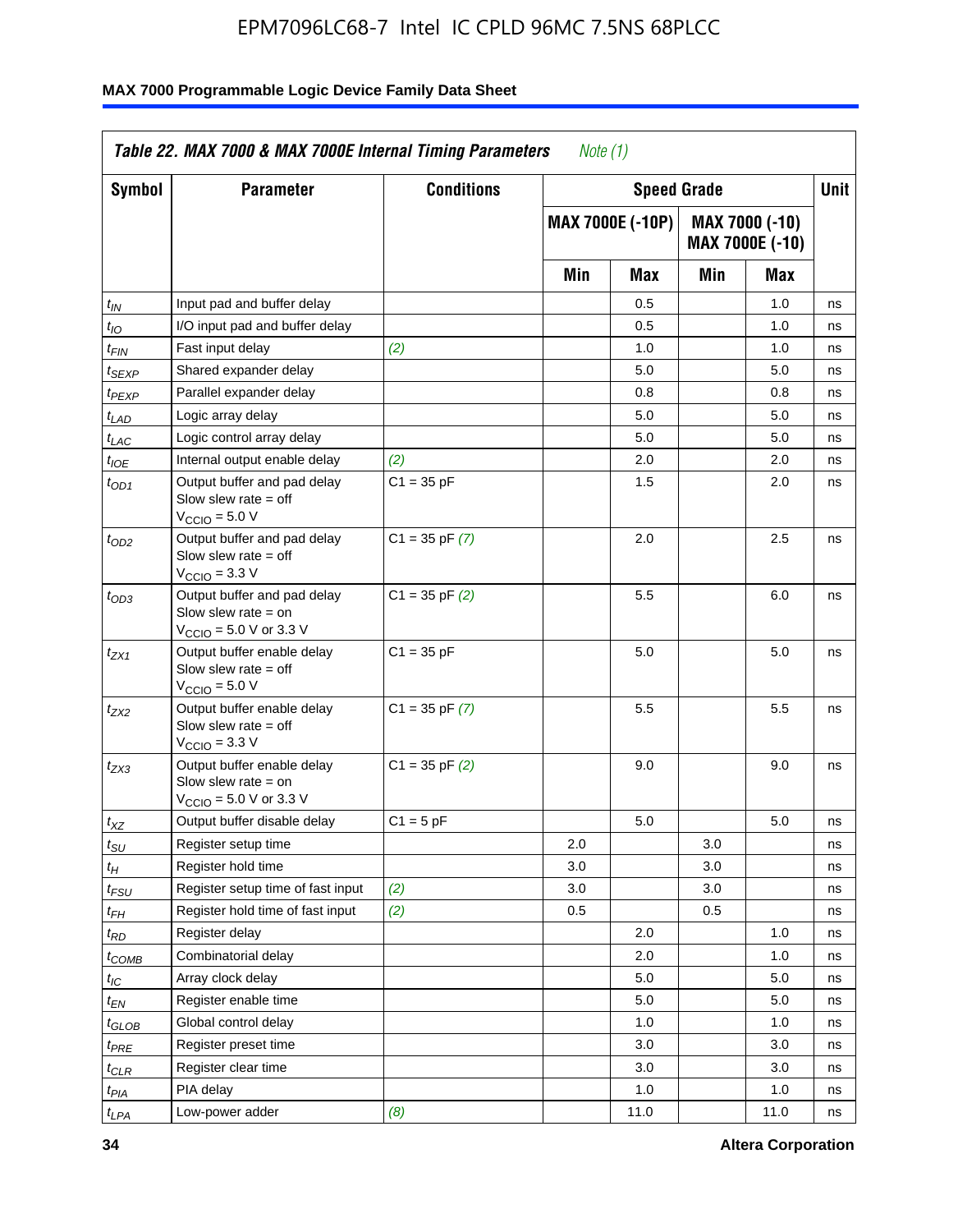|                         | Table 23. MAX 7000 & MAX 7000E External Timing Parameters |                    | Note (1) |                         |                    |                                   |             |
|-------------------------|-----------------------------------------------------------|--------------------|----------|-------------------------|--------------------|-----------------------------------|-------------|
| <b>Symbol</b>           | <b>Parameter</b>                                          | <b>Conditions</b>  |          |                         | <b>Speed Grade</b> |                                   | <b>Unit</b> |
|                         |                                                           |                    |          | <b>MAX 7000E (-12P)</b> |                    | MAX 7000 (-12)<br>MAX 7000E (-12) |             |
|                         |                                                           |                    | Min      | <b>Max</b>              | Min                | <b>Max</b>                        |             |
| t <sub>PD1</sub>        | Input to non-registered output                            | $C1 = 35 pF$       |          | 12.0                    |                    | 12.0                              | ns          |
| t <sub>PD2</sub>        | I/O input to non-registered output                        | $C1 = 35 pF$       |          | 12.0                    |                    | 12.0                              | ns          |
| t <sub>su</sub>         | Global clock setup time                                   |                    | 7.0      |                         | 10.0               |                                   | ns          |
| tн                      | Global clock hold time                                    |                    | 0.0      |                         | 0.0                |                                   | ns          |
| t <sub>FSU</sub>        | Global clock setup time of fast input                     | (2)                | 3.0      |                         | 3.0                |                                   | ns          |
| $t_{FH}$                | Global clock hold time of fast input                      | (2)                | 0.0      |                         | 0.0                |                                   | ns          |
| t <sub>CO1</sub>        | Global clock to output delay                              | $C1 = 35 pF$       |          | 6.0                     |                    | 6.0                               | ns          |
| $t_{\mathsf{CH}}$       | Global clock high time                                    |                    | 4.0      |                         | 4.0                |                                   | ns          |
| $t_{CL}$                | Global clock low time                                     |                    | 4.0      |                         | 4.0                |                                   | ns          |
| t <sub>ASU</sub>        | Array clock setup time                                    |                    | 3.0      |                         | 4.0                |                                   | ns          |
| t <sub>АН</sub>         | Array clock hold time                                     |                    | 4.0      |                         | 4.0                |                                   | ns          |
| t <sub>ACO1</sub>       | Array clock to output delay                               | $C1 = 35 pF$       |          | 12.0                    |                    | 12.0                              | ns          |
| t <sub>ACH</sub>        | Array clock high time                                     |                    | 5.0      |                         | 5.0                |                                   | ns          |
| $t_{\sf ACL}$           | Array clock low time                                      |                    | 5.0      |                         | 5.0                |                                   | ns          |
| t <sub>CPPW</sub>       | Minimum pulse width for clear and<br>preset               | (3)                | 5.0      |                         | 5.0                |                                   | ns          |
| t <sub>ODH</sub>        | Output data hold time after clock                         | $C1 = 35$ pF $(4)$ | 1.0      |                         | 1.0                |                                   | ns          |
| $t_{\mathsf{CNT}}$      | Minimum global clock period                               |                    |          | 11.0                    |                    | 11.0                              | ns          |
| $f_{\mathsf{CNT}}$      | Maximum internal global clock<br>frequency                | (5)                | 90.9     |                         | 90.9               |                                   | <b>MHz</b>  |
| <b>t<sub>ACNT</sub></b> | Minimum array clock period                                |                    |          | 11.0                    |                    | 11.0                              | ns          |
| <b>f<sub>ACNT</sub></b> | Maximum internal array clock<br>frequency                 | (5)                | 90.9     |                         | 90.9               |                                   | <b>MHz</b>  |
| $f_{MAX}$               | Maximum clock frequency                                   | (6)                | 125.0    |                         | 125.0              |                                   | <b>MHz</b>  |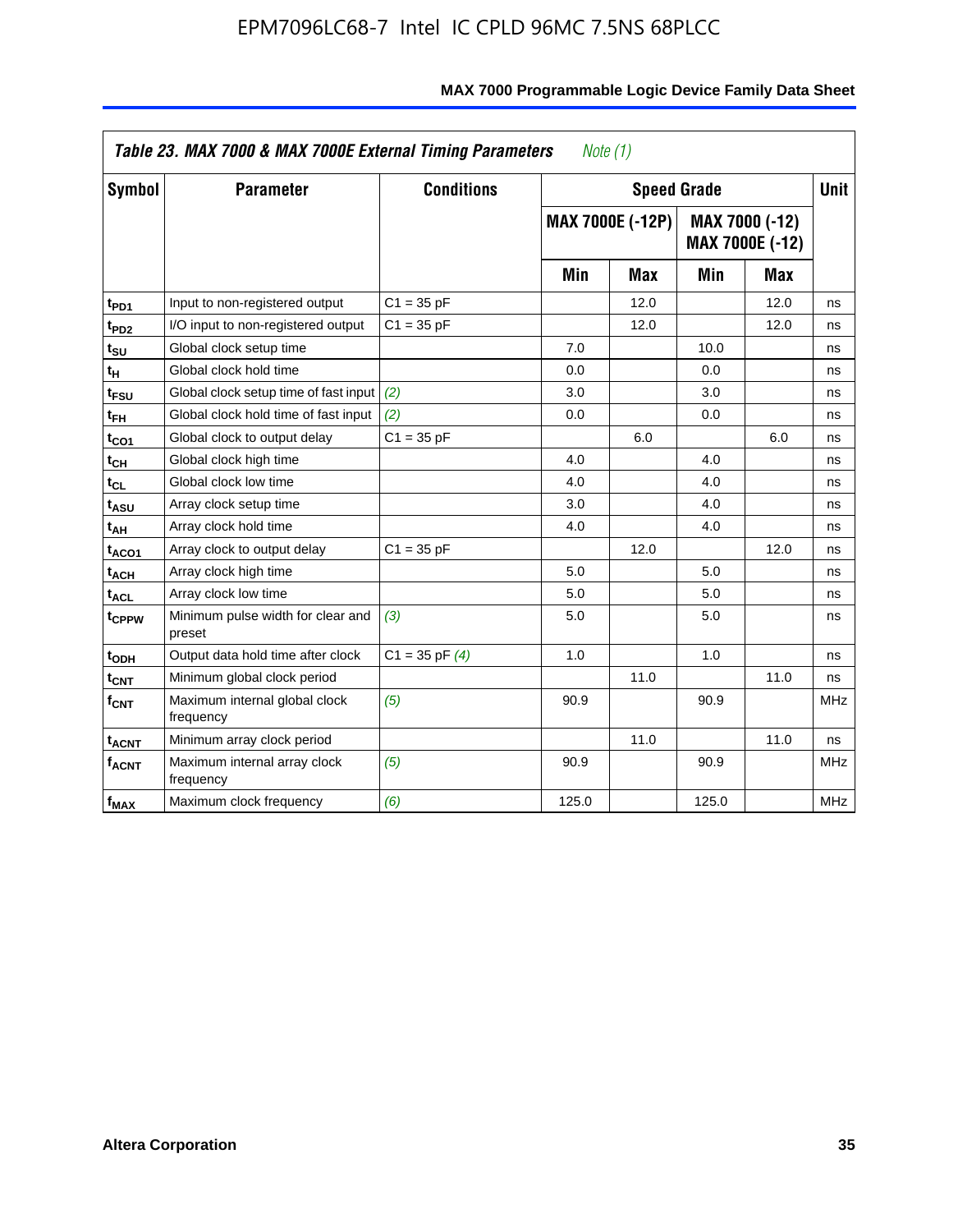| <b>Symbol</b>               | <b>Parameter</b>                                                                                           | <b>Conditions</b>  |     | <b>Speed Grade</b>      |     |                                   | <b>Unit</b> |
|-----------------------------|------------------------------------------------------------------------------------------------------------|--------------------|-----|-------------------------|-----|-----------------------------------|-------------|
|                             |                                                                                                            |                    |     | <b>MAX 7000E (-12P)</b> |     | MAX 7000 (-12)<br>MAX 7000E (-12) |             |
|                             |                                                                                                            |                    | Min | Max                     | Min | Max                               |             |
| t <sub>IN</sub>             | Input pad and buffer delay                                                                                 |                    |     | 1.0                     |     | 2.0                               | ns          |
| $t_{IO}$                    | I/O input pad and buffer delay                                                                             |                    |     | 1.0                     |     | 2.0                               | ns          |
| $t_{\sf FIN}$               | Fast input delay                                                                                           | (2)                |     | 1.0                     |     | 1.0                               | ns          |
| t <sub>SEXP</sub>           | Shared expander delay                                                                                      |                    |     | 7.0                     |     | 7.0                               | ns          |
| $t_{PEXP}$                  | Parallel expander delay                                                                                    |                    |     | 1.0                     |     | 1.0                               | ns          |
| t <sub>LAD</sub>            | Logic array delay                                                                                          |                    |     | 7.0                     |     | 5.0                               | ns          |
| $t_{LAC}$                   | Logic control array delay                                                                                  |                    |     | 5.0                     |     | 5.0                               | ns          |
| $t_{\mathit{IOE}}$          | Internal output enable delay                                                                               | (2)                |     | 2.0                     |     | 2.0                               | ns          |
| $t_{OD1}$                   | Output buffer and pad delay<br>Slow slew rate $=$ off<br>$V_{\text{CCIO}} = 5.0 V$                         | $C1 = 35 pF$       |     | 1.0                     |     | 3.0                               | ns          |
| $t_{OD2}$                   | Output buffer and pad delay<br>Slow slew rate $=$ off<br>$VCCIO = 3.3 V$                                   | $C1 = 35$ pF $(7)$ |     | 2.0                     |     | 4.0                               | ns          |
| $t_{OD3}$                   | Output buffer and pad delay<br>Slow slew rate = on<br>$V_{\text{CCIO}} = 5.0 \text{ V or } 3.3 \text{ V}$  | $C1 = 35$ pF $(2)$ |     | 5.0                     |     | 7.0                               | ns          |
| $t_{ZX1}$                   | Output buffer enable delay<br>Slow slew rate $=$ off<br>$V_{\text{CCIO}} = 5.0 V$                          | $C1 = 35 pF$       |     | 6.0                     |     | 6.0                               | ns          |
| $t_{ZX2}$                   | Output buffer enable delay<br>Slow slew rate $=$ off<br>$V_{\text{CCIO}} = 3.3 \text{ V}$                  | $C1 = 35$ pF $(7)$ |     | 7.0                     |     | 7.0                               | ns          |
| $t_{ZX3}$                   | Output buffer enable delay<br>Slow slew rate $=$ on<br>$V_{\text{CCIO}} = 5.0 \text{ V or } 3.3 \text{ V}$ | $C1 = 35$ pF $(2)$ |     | 10.0                    |     | 10.0                              | ns          |
| $t_{XZ}$                    | Output buffer disable delay                                                                                | $C1 = 5 pF$        |     | 6.0                     |     | 6.0                               | ns          |
| $t_{\scriptstyle\text{SU}}$ | Register setup time                                                                                        |                    | 1.0 |                         | 4.0 |                                   | ns          |
| $t_H$                       | Register hold time                                                                                         |                    | 6.0 |                         | 4.0 |                                   | ns          |
| $t_{\mathit{FSU}}$          | Register setup time of fast input                                                                          | (2)                | 4.0 |                         | 2.0 |                                   | ns          |
| t <sub>FH</sub>             | Register hold time of fast input                                                                           | (2)                | 0.0 |                         | 2.0 |                                   | ns          |
| $t_{RD}$                    | Register delay                                                                                             |                    |     | 2.0                     |     | 1.0                               | ns          |
| $t_{COMB}$                  | Combinatorial delay                                                                                        |                    |     | 2.0                     |     | 1.0                               | ns          |
| ЧC                          | Array clock delay                                                                                          |                    |     | $5.0\,$                 |     | 5.0                               | 115         |
| $t_{EN}$                    | Register enable time                                                                                       |                    |     | 7.0                     |     | 5.0                               | ns          |
| $t_{GLOB}$                  | Global control delay                                                                                       |                    |     | 2.0                     |     | 0.0                               | ns          |
| t <sub>PRE</sub>            | Register preset time                                                                                       |                    |     | 4.0                     |     | 3.0                               | ns          |
| $t_{CLR}$                   | Register clear time                                                                                        |                    |     | 4.0                     |     | 3.0                               | ns          |
| $t_{PIA}$                   | PIA delay                                                                                                  |                    |     | 1.0                     |     | 1.0                               | ns          |
| $t_{LPA}$                   | Low-power adder                                                                                            | (8)                |     | 12.0                    |     | 12.0                              | ns          |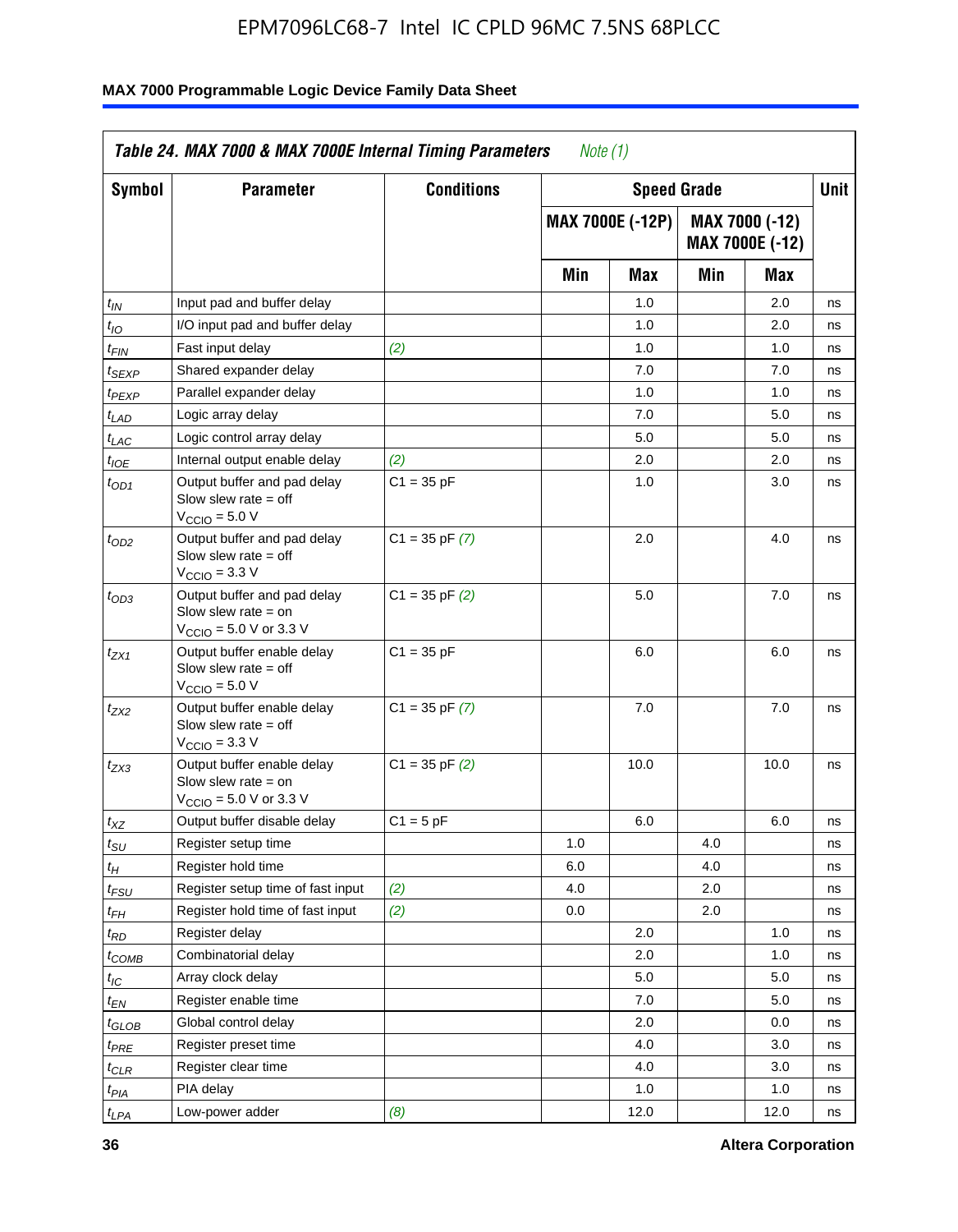| Symbol                      | <b>Parameter</b>                            | <b>Conditions</b>  |      |            |      | <b>Speed Grade</b> |      |            | <b>Unit</b> |
|-----------------------------|---------------------------------------------|--------------------|------|------------|------|--------------------|------|------------|-------------|
|                             |                                             |                    |      | $-15$      |      | $-15T$             |      | $-20$      |             |
|                             |                                             |                    | Min  | <b>Max</b> | Min  | Max                | Min  | <b>Max</b> |             |
| $t_{PD1}$                   | Input to non-registered output              | $C1 = 35 pF$       |      | 15.0       |      | 15.0               |      | 20.0       | ns          |
| t <sub>PD2</sub>            | I/O input to non-registered<br>output       | $C1 = 35 pF$       |      | 15.0       |      | 15.0               |      | 20.0       | ns          |
| $t_{\scriptstyle\text{SU}}$ | Global clock setup time                     |                    | 11.0 |            | 11.0 |                    | 12.0 |            | ns          |
| $t_H$                       | Global clock hold time                      |                    | 0.0  |            | 0.0  |                    | 0.0  |            | ns          |
| t <sub>FSU</sub>            | Global clock setup time of fast<br>input    | (2)                | 3.0  |            | -    |                    | 5.0  |            | ns          |
| $t_{FH}$                    | Global clock hold time of fast<br>input     | (2)                | 0.0  |            | -    |                    | 0.0  |            | ns          |
| $t_{CO1}$                   | Global clock to output delay                | $C1 = 35 pF$       |      | 8.0        |      | 8.0                |      | 12.0       | ns          |
| $t_{\mathsf{CH}}$           | Global clock high time                      |                    | 5.0  |            | 6.0  |                    | 6.0  |            | ns          |
| $t_{CL}$                    | Global clock low time                       |                    | 5.0  |            | 6.0  |                    | 6.0  |            | ns          |
| $t_{\sf ASU}$               | Array clock setup time                      |                    | 4.0  |            | 4.0  |                    | 5.0  |            | ns          |
| $t_{AH}$                    | Array clock hold time                       |                    | 4.0  |            | 4.0  |                    | 5.0  |            | ns          |
| t <sub>ACO1</sub>           | Array clock to output delay                 | $C1 = 35 pF$       |      | 15.0       |      | 15.0               |      | 20.0       | ns          |
| $\mathfrak{t}_{\sf{ACH}}$   | Array clock high time                       |                    | 6.0  |            | 6.5  |                    | 8.0  |            | ns          |
| t <sub>ACL</sub>            | Array clock low time                        |                    | 6.0  |            | 6.5  |                    | 8.0  |            | ns          |
| t <sub>CPPW</sub>           | Minimum pulse width for clear<br>and preset | (3)                | 6.0  |            | 6.5  |                    | 8.0  |            | ns          |
| $t_{ODH}$                   | Output data hold time after<br>clock        | $C1 = 35$ pF $(4)$ | 1.0  |            | 1.0  |                    | 1.0  |            | ns          |
| $t_{\text{CNT}}$            | Minimum global clock period                 |                    |      | 13.0       |      | 13.0               |      | 16.0       | ns          |
| f <sub>CNT</sub>            | Maximum internal global clock<br>frequency  | (5)                | 76.9 |            | 76.9 |                    | 62.5 |            | MHz         |
| <b>t<sub>ACNT</sub></b>     | Minimum array clock period                  |                    |      | 13.0       |      | 13.0               |      | 16.0       | ns          |
| <b>fACNT</b>                | Maximum internal array clock<br>frequency   | (5)                | 76.9 |            | 76.9 |                    | 62.5 |            | <b>MHz</b>  |
| f <sub>MAX</sub>            | Maximum clock frequency                     | (6)                | 100  |            | 83.3 |                    | 83.3 |            | MHz         |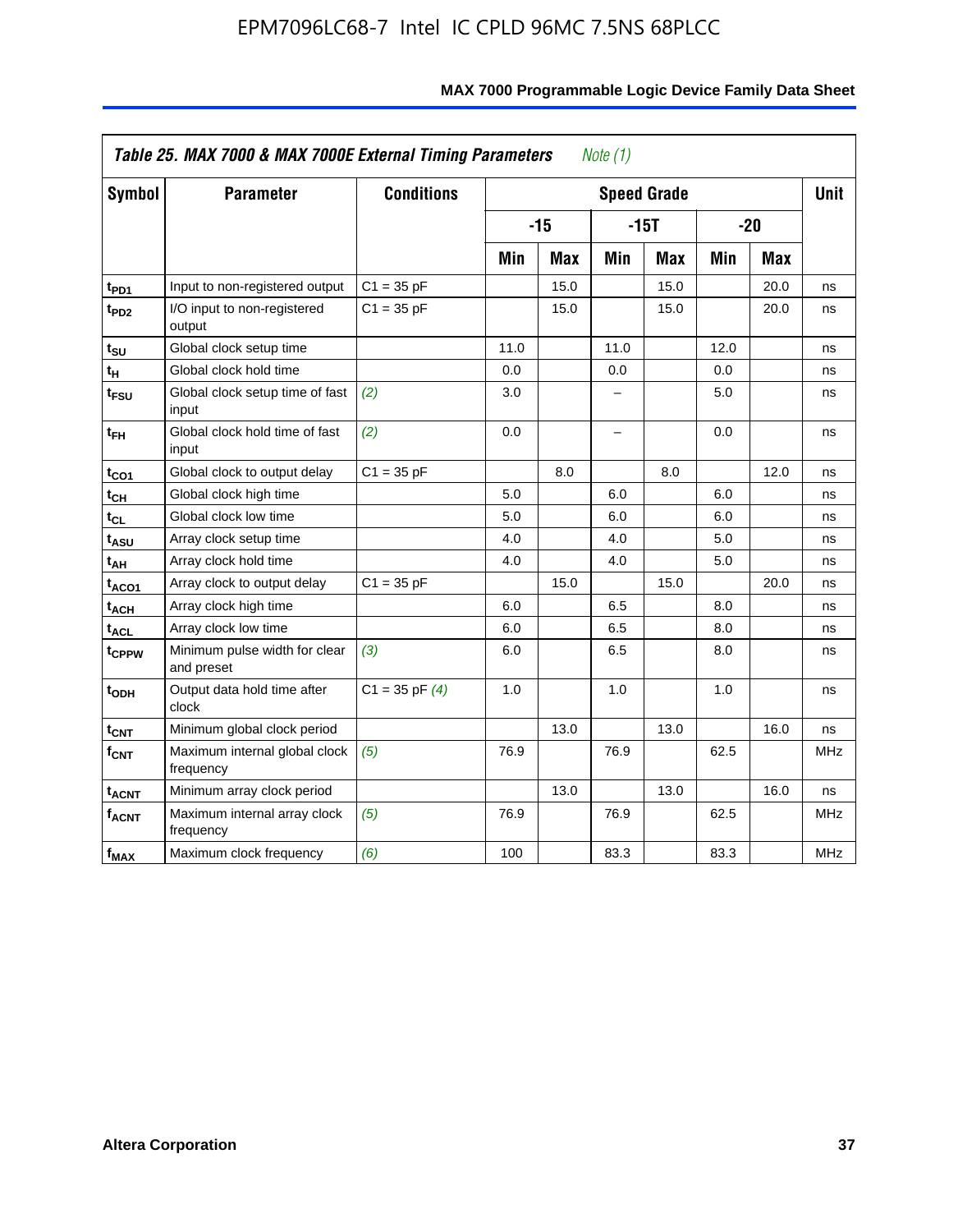| Symbol                        | <b>Parameter</b>                                                                                            | <b>Conditions</b>  |     |       |          | <b>Speed Grade</b>       |     |      | <b>Unit</b> |
|-------------------------------|-------------------------------------------------------------------------------------------------------------|--------------------|-----|-------|----------|--------------------------|-----|------|-------------|
|                               |                                                                                                             |                    |     | $-15$ |          | $-15T$                   |     | -20  |             |
|                               |                                                                                                             |                    | Min | Max   | Min      | Max                      | Min | Max  |             |
| $t_{IN}$                      | Input pad and buffer delay                                                                                  |                    |     | 2.0   |          | 2.0                      |     | 3.0  | ns          |
| $t_{IO}$                      | I/O input pad and buffer delay                                                                              |                    |     | 2.0   |          | 2.0                      |     | 3.0  | ns          |
| $t_{\textsf{FIN}}$            | Fast input delay                                                                                            | (2)                |     | 2.0   |          | $\overline{a}$           |     | 4.0  | ns          |
| $t_{SEXP}$                    | Shared expander delay                                                                                       |                    |     | 8.0   |          | 10.0                     |     | 9.0  | ns          |
| $t_{PEXP}$                    | Parallel expander delay                                                                                     |                    |     | 1.0   |          | 1.0                      |     | 2.0  | ns          |
| $t_{LAD}$                     | Logic array delay                                                                                           |                    |     | 6.0   |          | 6.0                      |     | 8.0  | ns          |
| $t_{LAC}$                     | Logic control array delay                                                                                   |                    |     | 6.0   |          | 6.0                      |     | 8.0  | ns          |
| $t_{IOE}$                     | Internal output enable delay                                                                                | (2)                |     | 3.0   |          | $\overline{\phantom{a}}$ |     | 4.0  | ns          |
| $t_{OD1}$                     | Output buffer and pad delay<br>Slow slew rate $=$ off<br>$VCCIO = 5.0 V$                                    | $C1 = 35 pF$       |     | 4.0   |          | 4.0                      |     | 5.0  | ns          |
| $t_{OD2}$                     | Output buffer and pad delay<br>Slow slew rate $=$ off<br>$V_{\text{CCIO}} = 3.3 \text{ V}$                  | $C1 = 35$ pF $(7)$ |     | 5.0   |          | L.                       |     | 6.0  | ns          |
| $t_{OD3}$                     | Output buffer and pad delay<br>Slow slew rate $=$ on<br>$V_{\text{CGIO}} = 5.0 \text{ V or } 3.3 \text{ V}$ | $C1 = 35$ pF $(2)$ |     | 8.0   |          | L.                       |     | 9.0  | ns          |
| $t_{ZX1}$                     | Output buffer enable delay<br>Slow slew rate $=$ off<br>$VCCIO = 5.0 V$                                     | $C1 = 35 pF$       |     | 6.0   |          | 6.0                      |     | 10.0 | ns          |
| $t_{ZX2}$                     | Output buffer enable delay<br>Slow slew rate $=$ off<br>$V_{\text{CCIO}} = 3.3 \text{ V}$                   | $C1 = 35$ pF $(7)$ |     | 7.0   |          | $\overline{\phantom{0}}$ |     | 11.0 | ns          |
| t <sub>ZX3</sub>              | Output buffer enable delay<br>Slow slew rate $=$ on<br>$V_{\text{CCIO}} = 5.0 \text{ V or } 3.3 \text{ V}$  | $C1 = 35$ pF $(2)$ |     | 10.0  |          | -                        |     | 14.0 | ns          |
| $t_{\mathsf{XZ}}$             | Output buffer disable delay                                                                                 | $C1 = 5pF$         |     | 6.0   |          | 6.0                      |     | 10.0 | ns          |
| $t_{\text{SU}}$               | Register setup time                                                                                         |                    | 4.0 |       | 4.0      |                          | 4.0 |      | ns          |
| $t_H$                         | Register hold time                                                                                          |                    | 4.0 |       | 4.0      |                          | 5.0 |      | ns          |
| $t_{\mathit{FSU}}$            | Register setup time of fast input                                                                           | (2)                | 2.0 |       | $\equiv$ |                          | 4.0 |      | ns          |
| $t_{FH}$                      | Register hold time of fast input                                                                            | (2)                | 2.0 |       |          |                          | 3.0 |      | ns          |
| $t_{RD}$                      | Register delay                                                                                              |                    |     | 1.0   |          | 1.0                      |     | 1.0  | ns          |
| $t_{COMB}$                    | Combinatorial delay                                                                                         |                    |     | 1.0   |          | 1.0                      |     | 1.0  | ns          |
| $t_{\text{IC}}$               | Array clock delay                                                                                           |                    |     | 6.0   |          | 6.0                      |     | 8.0  | ns          |
| $t_{EN}$                      | Register enable time                                                                                        |                    |     | 6.0   |          | 6.0                      |     | 8.0  | ns          |
| $t_{\scriptstyle\text{GLOB}}$ | Global control delay                                                                                        |                    |     | 1.0   |          | 1.0                      |     | 3.0  | ns          |
| t <sub>PRE</sub>              | Register preset time                                                                                        |                    |     | 4.0   |          | 4.0                      |     | 4.0  | ns          |
| $t_{\sf CLR}$                 | Register clear time                                                                                         |                    |     | 4.0   |          | 4.0                      |     | 4.0  | ns          |
| $t_{PIA}$                     | PIA delay                                                                                                   |                    |     | 2.0   |          | 2.0                      |     | 3.0  | ns          |
| $t_{LPA}$                     | Low-power adder                                                                                             | (8)                |     | 13.0  |          | 15.0                     |     | 15.0 | ns          |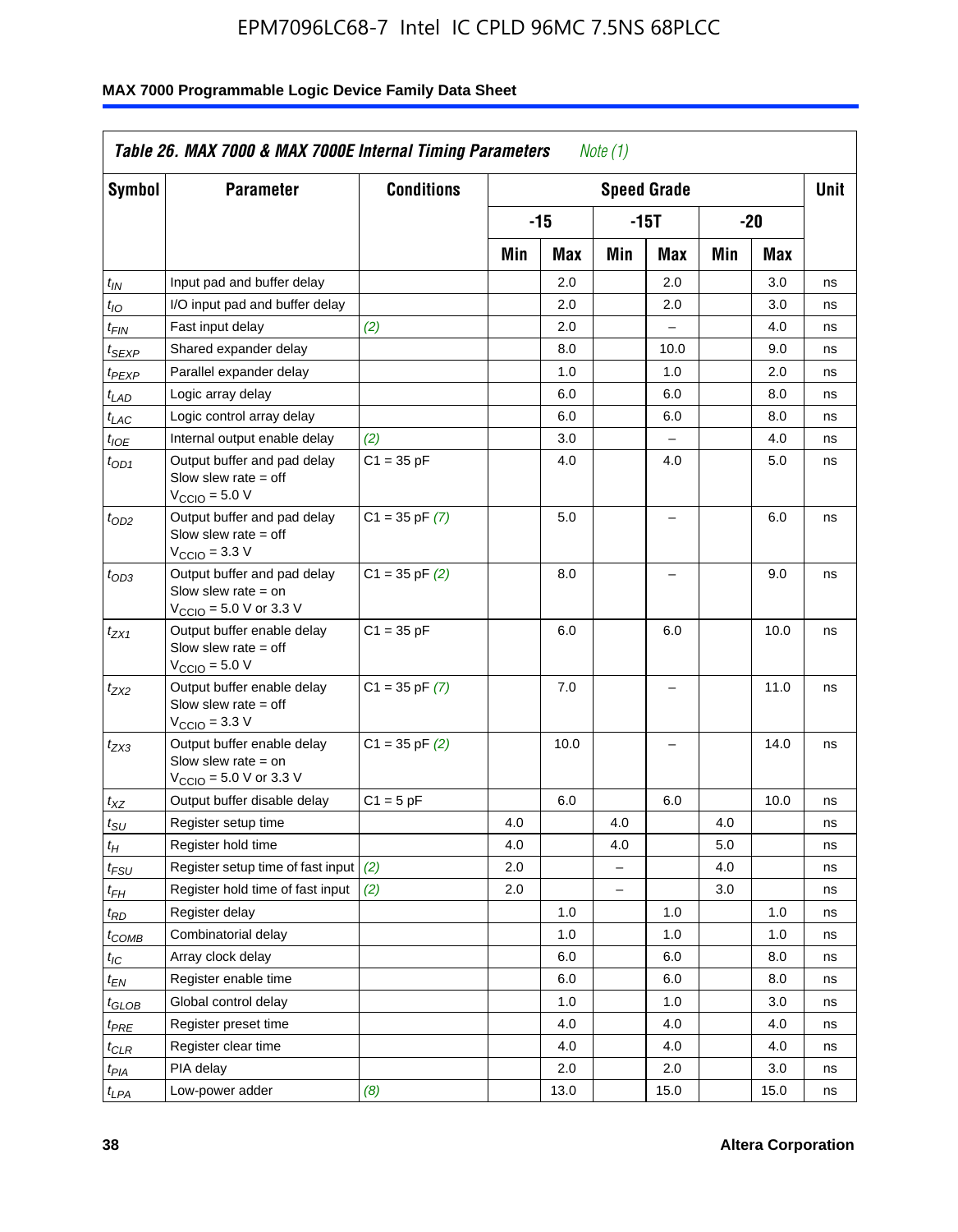**MAX 7000 Programmable Logic Device Family Data Sheet**

#### *Notes to tables:*

- (1) These values are specified under the recommended operating conditions shown in Table 14. See Figure 13 for more information on switching waveforms.
- (2) This parameter applies to MAX 7000E devices only.
- (3) This minimum pulse width for preset and clear applies for both global clear and array controls. The *tLPA* parameter must be added to this minimum width if the clear or reset signal incorporates the  $t_{LAD}$  parameter into the signal path.
- (4) This parameter is a guideline that is sample-tested only and is based on extensive device characterization. This parameter applies for both global and array clocking.
- (5) These parameters are measured with a 16-bit loadable, enabled, up/down counter programmed into each LAB.
- (6) The  $f_{MAX}$  values represent the highest frequency for pipelined data.
- (7) Operating conditions:  $V_{\text{CCIO}} = 3.3 \text{ V} \pm 10\%$  for commercial and industrial use.
- (8) The  $t_{LPA}$  parameter must be added to the  $t_{LAD}$ ,  $t_{LAC}$ ,  $t_{IC}$ ,  $t_{EN}$ ,  $t_{SEXP}$ ,  $t_{ACL}$ , and  $t_{CPPW}$  parameters for macrocells running in the low-power mode.

|                          | Table 27. EPM7032S External Timing Parameters (Part 1 of 2) |                   |       |            |       | Note (1) |                    |            |       |            |             |
|--------------------------|-------------------------------------------------------------|-------------------|-------|------------|-------|----------|--------------------|------------|-------|------------|-------------|
| Symbol                   | <b>Parameter</b>                                            | <b>Conditions</b> |       |            |       |          | <b>Speed Grade</b> |            |       |            | <b>Unit</b> |
|                          |                                                             |                   |       | -5         |       | -6       |                    | -7         |       | $-10$      |             |
|                          |                                                             |                   | Min   | <b>Max</b> | Min   | Max      | Min                | <b>Max</b> | Min   | <b>Max</b> |             |
| t <sub>PD1</sub>         | Input to non-registered output                              | $C1 = 35 pF$      |       | 5.0        |       | 6.0      |                    | 7.5        |       | 10.0       | ns          |
| $t_{PD2}$                | I/O input to non-registered<br>output                       | $C1 = 35 pF$      |       | 5.0        |       | 6.0      |                    | 7.5        |       | 10.0       | ns          |
| $t_{\text{SU}}$          | Global clock setup time                                     |                   | 2.9   |            | 4.0   |          | 5.0                |            | 7.0   |            | ns          |
| $t_H$                    | Global clock hold time                                      |                   | 0.0   |            | 0.0   |          | 0.0                |            | 0.0   |            | ns          |
| t <sub>FSU</sub>         | Global clock setup time of fast<br>input                    |                   | 2.5   |            | 2.5   |          | 2.5                |            | 3.0   |            | ns          |
| $t_{FH}$                 | Global clock hold time of fast<br>input                     |                   | 0.0   |            | 0.0   |          | 0.0                |            | 0.5   |            | ns          |
| t <sub>CO1</sub>         | Global clock to output delay                                | $C1 = 35 pF$      |       | 3.2        |       | 3.5      |                    | 4.3        |       | 5.0        | ns          |
| $t_{CH}$                 | Global clock high time                                      |                   | 2.0   |            | 2.5   |          | 3.0                |            | 4.0   |            | ns          |
| $t_{CL}$                 | Global clock low time                                       |                   | 2.0   |            | 2.5   |          | 3.0                |            | 4.0   |            | ns          |
| t <sub>ASU</sub>         | Array clock setup time                                      |                   | 0.7   |            | 0.9   |          | 1.1                |            | 2.0   |            | ns          |
| t <sub>АН</sub>          | Array clock hold time                                       |                   | 1.8   |            | 2.1   |          | 2.7                |            | 3.0   |            | ns          |
| t <sub>ACO1</sub>        | Array clock to output delay                                 | $C1 = 35 pF$      |       | 5.4        |       | 6.6      |                    | 8.2        |       | 10.0       | ns          |
| t <sub>ACH</sub>         | Array clock high time                                       |                   | 2.5   |            | 2.5   |          | 3.0                |            | 4.0   |            | ns          |
| $\mathfrak{t}_{\sf ACL}$ | Array clock low time                                        |                   | 2.5   |            | 2.5   |          | 3.0                |            | 4.0   |            | ns          |
| tcppw                    | Minimum pulse width for clear<br>and preset                 | (2)               | 2.5   |            | 2.5   |          | 3.0                |            | 4.0   |            | ns          |
| $t$ <sub>ODH</sub>       | Output data hold time after<br>clock                        | $C1 = 35 pF(3)$   | 1.0   |            | 1.0   |          | 1.0                |            | 1.0   |            | ns          |
| $t_{\mathsf{CNT}}$       | Minimum global clock period                                 |                   |       | 5.7        |       | 7.0      |                    | 8.6        |       | 10.0       | ns          |
| $f_{\mathsf{CNT}}$       | Maximum internal global clock<br>frequency                  | (4)               | 175.4 |            | 142.9 |          | 116.3              |            | 100.0 |            | <b>MHz</b>  |
| <b>t<sub>ACNT</sub></b>  | Minimum array clock period                                  |                   |       | 5.7        |       | 7.0      |                    | 8.6        |       | 10.0       | ns          |

### Tables 27 and 28 show the EPM7032S AC operating conditions.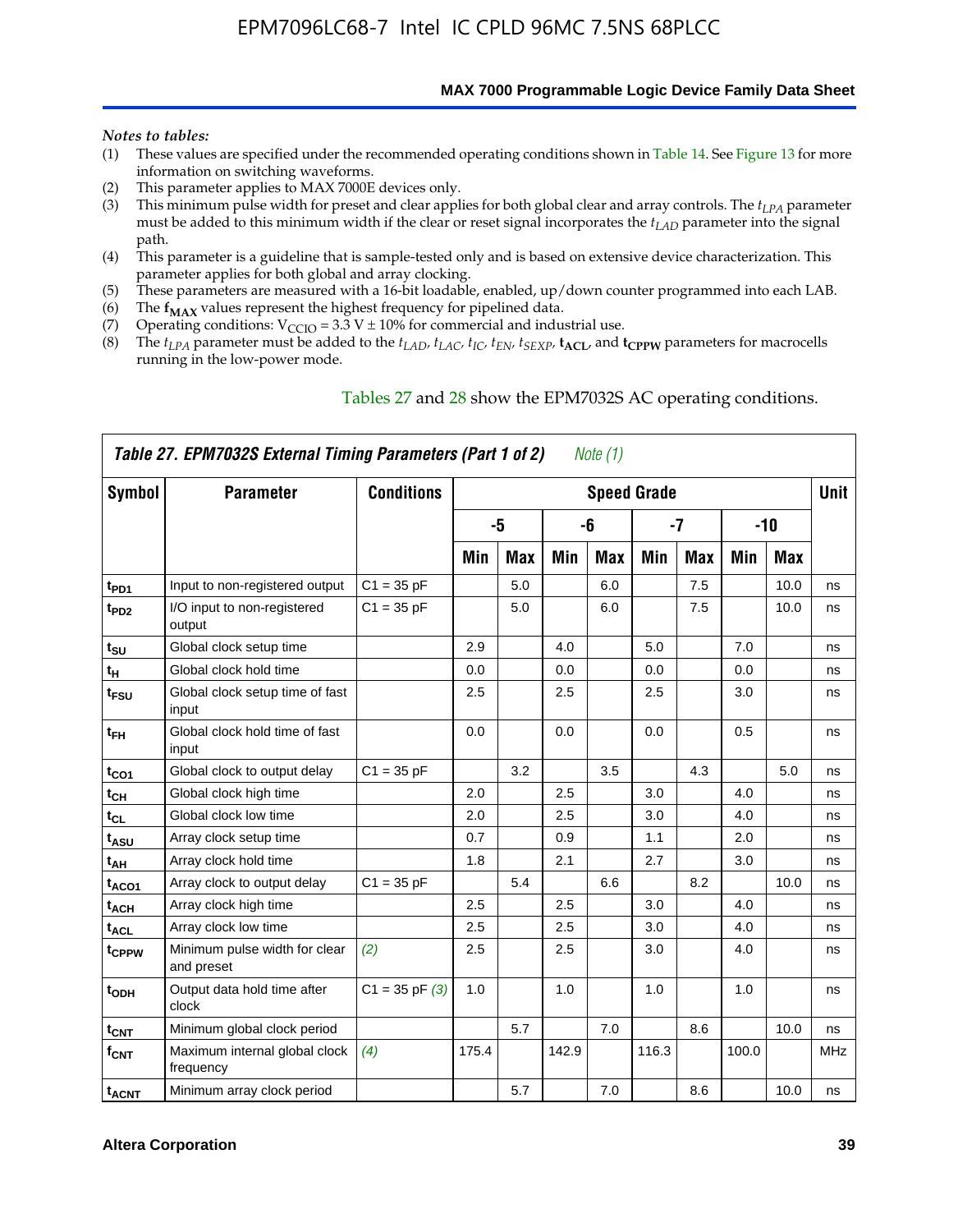| Table 27. EPM7032S External Timing Parameters (Part 2 of 2)<br>Note (1) |                                           |                   |       |                       |       |                    |       |     |       |            |            |  |  |
|-------------------------------------------------------------------------|-------------------------------------------|-------------------|-------|-----------------------|-------|--------------------|-------|-----|-------|------------|------------|--|--|
| Symbol                                                                  | <b>Parameter</b>                          | <b>Conditions</b> |       |                       |       | <b>Speed Grade</b> |       |     |       |            | Unit       |  |  |
|                                                                         |                                           |                   |       | -7<br>-10<br>-6<br>-5 |       |                    |       |     |       |            |            |  |  |
|                                                                         |                                           |                   | Min   | <b>Max</b>            | Min   | <b>Max</b>         | Min   | Max | Min   | <b>Max</b> |            |  |  |
| <b>fACNT</b>                                                            | Maximum internal array clock<br>frequency | (4)               | 175.4 |                       | 142.9 |                    | 116.3 |     | 100.0 |            | <b>MHz</b> |  |  |
| f <sub>MAX</sub>                                                        | Maximum clock frequency                   | (5)               | 250.0 |                       | 200.0 |                    | 166.7 |     | 125.0 |            | <b>MHz</b> |  |  |

| Symbol                        | <b>Parameter</b>                     | <b>Conditions</b>  |     |            |     | <b>Speed Grade</b> |     |            |     |            | <b>Unit</b> |
|-------------------------------|--------------------------------------|--------------------|-----|------------|-----|--------------------|-----|------------|-----|------------|-------------|
|                               |                                      |                    |     | -5         |     | -6                 |     | $-7$       |     | -10        |             |
|                               |                                      |                    | Min | <b>Max</b> | Min | <b>Max</b>         | Min | <b>Max</b> | Min | <b>Max</b> |             |
| $t_{IN}$                      | Input pad and buffer delay           |                    |     | 0.2        |     | 0.2                |     | 0.3        |     | 0.5        | ns          |
| $t_{IO}$                      | I/O input pad and buffer delay       |                    |     | 0.2        |     | 0.2                |     | 0.3        |     | 0.5        | ns          |
| $t_{\textit{FIN}}$            | Fast input delay                     |                    |     | 2.2        |     | 2.1                |     | 2.5        |     | 1.0        | ns          |
| $t_{SEXP}$                    | Shared expander delay                |                    |     | 3.1        |     | 3.8                |     | 4.6        |     | 5.0        | ns          |
| <sup>t</sup> PEXP             | Parallel expander delay              |                    |     | 0.9        |     | 1.1                |     | 1.4        |     | 0.8        | ns          |
| $t_{LAD}$                     | Logic array delay                    |                    |     | 2.6        |     | 3.3                |     | 4.0        |     | 5.0        | ns          |
| $t_{LAC}$                     | Logic control array delay            |                    |     | 2.5        |     | 3.3                |     | 4.0        |     | 5.0        | ns          |
| $t_{IOE}$                     | Internal output enable delay         |                    |     | 0.7        |     | 0.8                |     | 1.0        |     | 2.0        | ns          |
| $t_{OD1}$                     | Output buffer and pad delay          | $C1 = 35 pF$       |     | 0.2        |     | 0.3                |     | 0.4        |     | 1.5        | ns          |
| $t_{OD2}$                     | Output buffer and pad delay          | $C1 = 35$ pF $(6)$ |     | 0.7        |     | 0.8                |     | 0.9        |     | 2.0        | ns          |
| $t_{OD3}$                     | Output buffer and pad delay          | $C1 = 35 pF$       |     | 5.2        |     | 5.3                |     | 5.4        |     | 5.5        | ns          |
| $t_{ZX1}$                     | Output buffer enable delay           | $C1 = 35 pF$       |     | 4.0        |     | 4.0                |     | 4.0        |     | 5.0        | ns          |
| tzx2                          | Output buffer enable delay           | $C1 = 35$ pF $(6)$ |     | 4.5        |     | 4.5                |     | 4.5        |     | 5.5        | ns          |
| $t_{ZX3}$                     | Output buffer enable delay           | $C1 = 35 pF$       |     | 9.0        |     | 9.0                |     | 9.0        |     | 9.0        | ns          |
| $t_{XZ}$                      | Output buffer disable delay          | $C1 = 5pF$         |     | 4.0        |     | 4.0                |     | 4.0        |     | 5.0        | ns          |
| $t_{\text{SU}}$               | Register setup time                  |                    | 0.8 |            | 1.0 |                    | 1.3 |            | 2.0 |            | ns          |
| $t_H$                         | Register hold time                   |                    | 1.7 |            | 2.0 |                    | 2.5 |            | 3.0 |            | ns          |
| $t_{\mathit{FSU}}$            | Register setup time of fast<br>input |                    | 1.9 |            | 1.8 |                    | 1.7 |            | 3.0 |            | ns          |
| t <sub>FН</sub>               | Register hold time of fast<br>input  |                    | 0.6 |            | 0.7 |                    | 0.8 |            | 0.5 |            | ns          |
| $t_{RD}$                      | Register delay                       |                    |     | 1.2        |     | 1.6                |     | 1.9        |     | 2.0        | ns          |
| $t_{COMB}$                    | Combinatorial delay                  |                    |     | 0.9        |     | 1.1                |     | 1.4        |     | 2.0        | ns          |
| $t_{IC}$                      | Array clock delay                    |                    |     | 2.7        |     | 3.4                |     | 4.2        |     | 5.0        | ns          |
| $t_{EN}$                      | Register enable time                 |                    |     | 2.6        |     | 3.3                |     | 4.0        |     | 5.0        | ns          |
| $t_{\scriptstyle\text{GLOB}}$ | Global control delay                 |                    |     | 1.6        |     | 1.4                |     | 1.7        |     | 1.0        | ns          |
| $t_{PRE}$                     | Register preset time                 |                    |     | 2.0        |     | 2.4                |     | 3.0        |     | 3.0        | ns          |
| $t_{CLR}$                     | Register clear time                  |                    |     | 2.0        |     | 2.4                |     | 3.0        |     | 3.0        | ns          |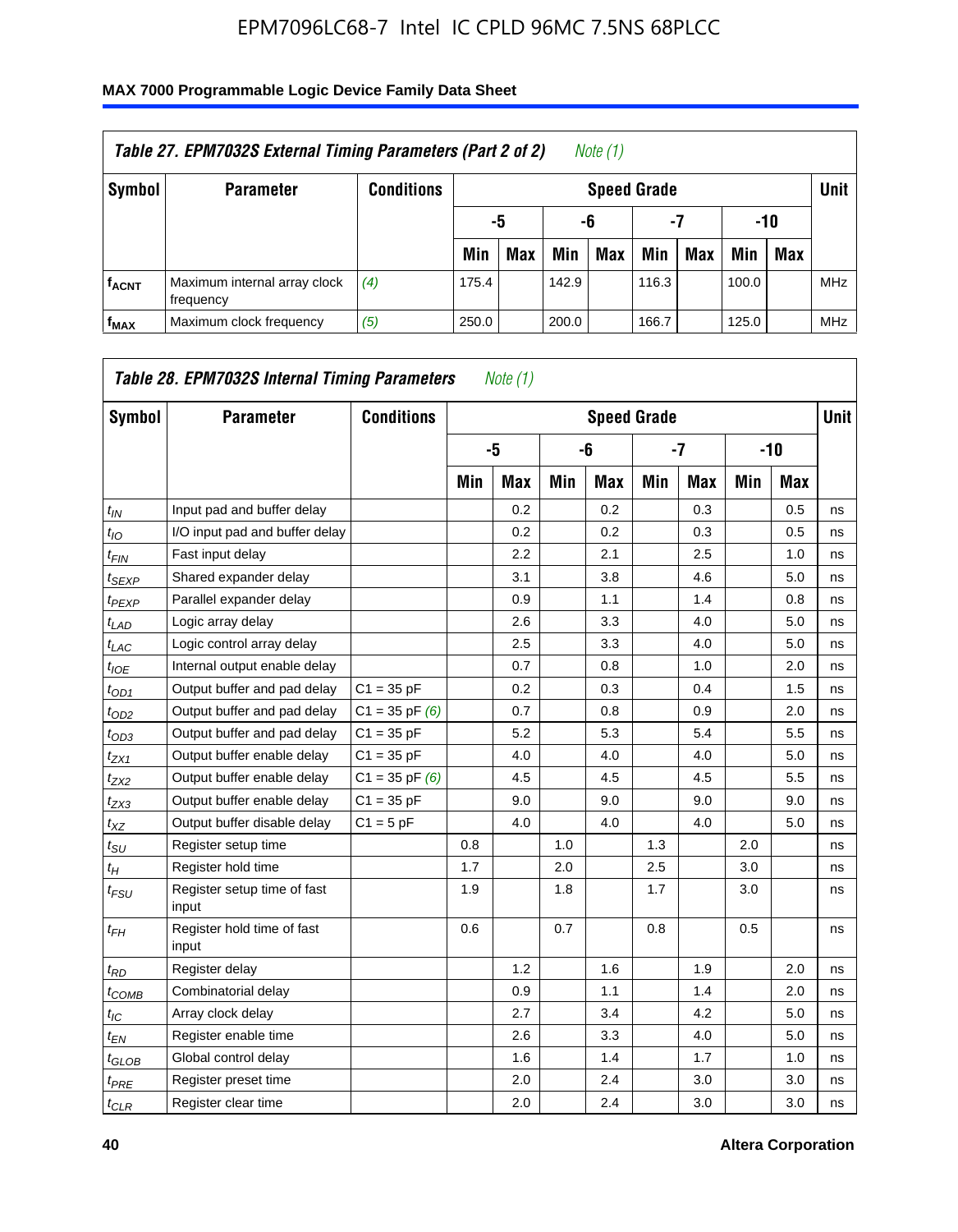| <b>Table 28. EPM7032S Internal Timing Parameters</b><br>Note (1)    |                  |                   |                                                                    |                       |  |                    |  |     |  |     |      |  |  |
|---------------------------------------------------------------------|------------------|-------------------|--------------------------------------------------------------------|-----------------------|--|--------------------|--|-----|--|-----|------|--|--|
| Symbol                                                              | <b>Parameter</b> | <b>Conditions</b> |                                                                    |                       |  | <b>Speed Grade</b> |  |     |  |     | Unit |  |  |
|                                                                     |                  |                   |                                                                    | -10<br>-5<br>-6<br>-7 |  |                    |  |     |  |     |      |  |  |
|                                                                     |                  |                   | <b>Max</b><br>Min<br>Min<br>Min<br><b>Max</b><br>Min<br>Max<br>Max |                       |  |                    |  |     |  |     |      |  |  |
| $t_{PIA}$                                                           | PIA delay        | (7)               |                                                                    | 1.1                   |  | 1.1                |  | 1.4 |  | 1.0 | ns   |  |  |
| (8)<br>Low-power adder<br>$t_{LPA}$<br>12.0<br>10.0<br>10.0<br>11.0 |                  |                   |                                                                    |                       |  |                    |  |     |  |     | ns   |  |  |

#### **MAX 7000 Programmable Logic Device Family Data Sheet**

*Notes to tables:*

(1) These values are specified under the recommended operating conditions shown in Table 14. See Figure 13 for more information on switching waveforms.

(2) This minimum pulse width for preset and clear applies for both global clear and array controls. The  $t_{LPA}$  parameter must be added to this minimum width if the clear or reset signal incorporates the *t<sub>LAD</sub>* parameter into the signal path.

(3) This parameter is a guideline that is sample-tested only and is based on extensive device characterization. This parameter applies for both global and array clocking.

(4) These parameters are measured with a 16-bit loadable, enabled, up/down counter programmed into each LAB.

(5) The  $f_{MAX}$  values represent the highest frequency for pipelined data.

(6) Operating conditions:  $V_{\text{CCIO}} = 3.3 \text{ V} \pm 10\%$  for commercial and industrial use.

(7) For EPM7064S-5, EPM7064S-6, EPM7128S-6, EPM7160S-6, EPM7160S-7, EPM7192S-7, and EPM7256S-7 devices, these values are specified for a PIA fan-out of one LAB (16 macrocells). For each additional LAB fan-out in these devices, add an additional 0.1 ns to the PIA timing value.

(8) The  $t_{LPA}$  parameter must be added to the  $t_{LAD}$ ,  $t_{LAC}$ ,  $t_{IC}$ ,  $t_{EN}$ ,  $t_{SEXP}$ ,  $t_{ACL}$ , and  $t_{CPPW}$  parameters for macrocells running in the low-power mode.

|                  | Table 29. EPM7064S External Timing Parameters (Part 1 of 2) |                   |     |     |     | Note (1)           |     |      |     |      |      |
|------------------|-------------------------------------------------------------|-------------------|-----|-----|-----|--------------------|-----|------|-----|------|------|
| Symbol           | <b>Parameter</b>                                            | <b>Conditions</b> |     |     |     | <b>Speed Grade</b> |     |      |     |      | Unit |
|                  |                                                             |                   |     | -5  |     | -6                 |     | $-7$ |     | -10  |      |
|                  |                                                             |                   | Min | Max | Min | Max                | Min | Max  | Min | Max  |      |
| t <sub>PD1</sub> | Input to non-registered output                              | $C1 = 35 pF$      |     | 5.0 |     | 6.0                |     | 7.5  |     | 10.0 | ns   |
| t <sub>PD2</sub> | I/O input to non-registered<br>output                       | $C1 = 35 pF$      |     | 5.0 |     | 6.0                |     | 7.5  |     | 10.0 | ns   |
| $t_{\text{SU}}$  | Global clock setup time                                     |                   | 2.9 |     | 3.6 |                    | 6.0 |      | 7.0 |      | ns   |
| $t_H$            | Global clock hold time                                      |                   | 0.0 |     | 0.0 |                    | 0.0 |      | 0.0 |      | ns   |
| t <sub>FSU</sub> | Global clock setup time of fast<br>input                    |                   | 2.5 |     | 2.5 |                    | 3.0 |      | 3.0 |      | ns   |
| $t_{FH}$         | Global clock hold time of fast<br>input                     |                   | 0.0 |     | 0.0 |                    | 0.5 |      | 0.5 |      | ns   |
| $t_{CO1}$        | Global clock to output delay                                | $C1 = 35 pF$      |     | 3.2 |     | 4.0                |     | 4.5  |     | 5.0  | ns   |
| $t_{CH}$         | Global clock high time                                      |                   | 2.0 |     | 2.5 |                    | 3.0 |      | 4.0 |      | ns   |
| $t_{CL}$         | Global clock low time                                       |                   | 2.0 |     | 2.5 |                    | 3.0 |      | 4.0 |      | ns   |
| t <sub>ASU</sub> | Array clock setup time                                      |                   | 0.7 |     | 0.9 |                    | 3.0 |      | 2.0 |      | ns   |
| $t_{AH}$         | Array clock hold time                                       |                   | 1.8 |     | 2.1 |                    | 2.0 |      | 3.0 |      | ns   |

Tables 29 and 30 show the EPM7064S AC operating conditions.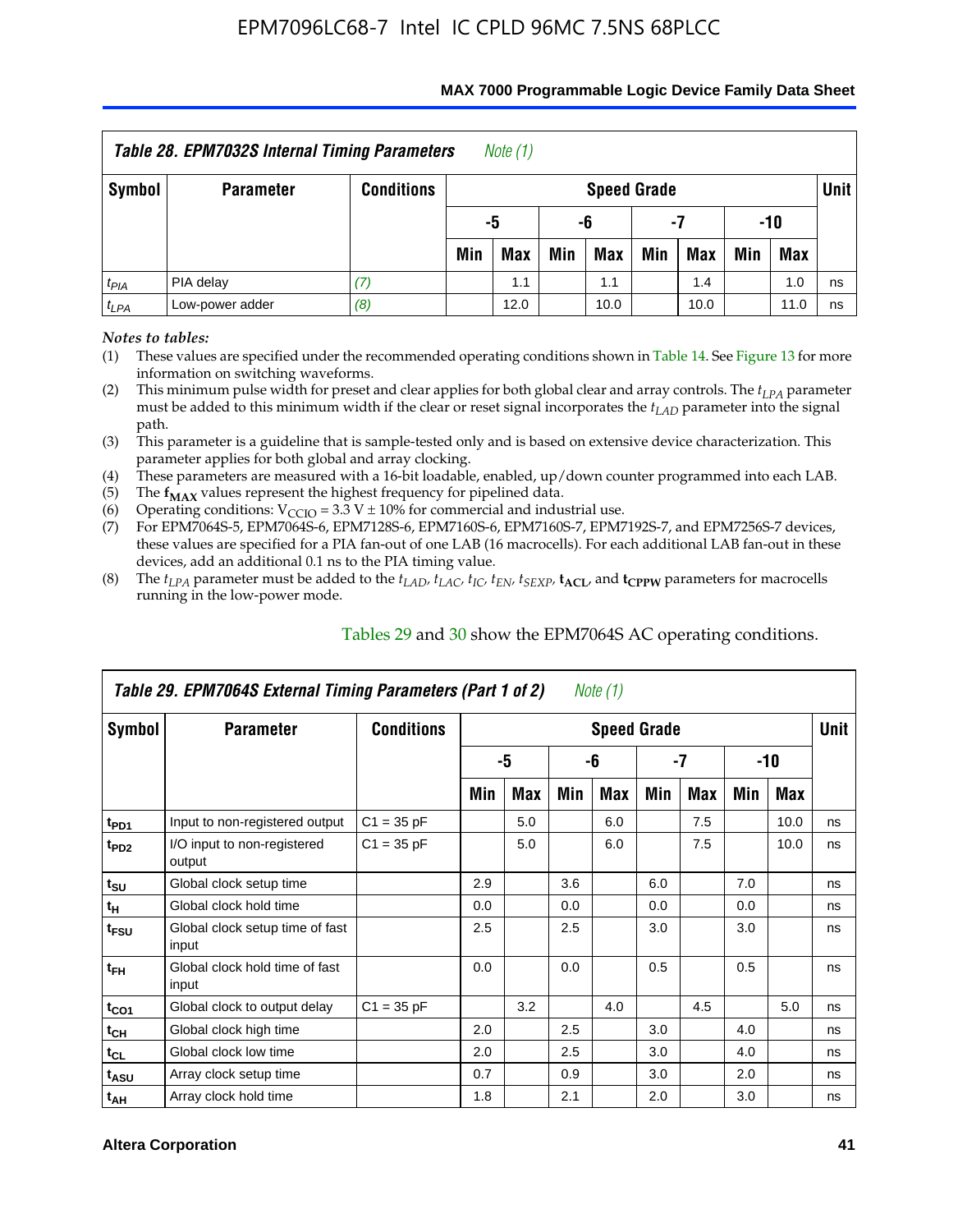| Symbol                  | <b>Parameter</b>                            | <b>Conditions</b>  |       |     |       |     | <b>Speed Grade</b> |     |       |      | <b>Unit</b> |
|-------------------------|---------------------------------------------|--------------------|-------|-----|-------|-----|--------------------|-----|-------|------|-------------|
|                         |                                             |                    |       | -5  |       | -6  |                    | -7  |       | -10  |             |
|                         |                                             |                    | Min   | Max | Min   | Max | Min                | Max | Min   | Max  |             |
| t <sub>ACO1</sub>       | Array clock to output delay                 | $C1 = 35 pF$       |       | 5.4 |       | 6.7 |                    | 7.5 |       | 10.0 | ns          |
| $t_{ACH}$               | Array clock high time                       |                    | 2.5   |     | 2.5   |     | 3.0                |     | 4.0   |      | ns          |
| $t_{\text{ACL}}$        | Array clock low time                        |                    | 2.5   |     | 2.5   |     | 3.0                |     | 4.0   |      | ns          |
| t <sub>CPPW</sub>       | Minimum pulse width for clear<br>and preset | (2)                | 2.5   |     | 2.5   |     | 3.0                |     | 4.0   |      | ns          |
| t <sub>ODH</sub>        | Output data hold time after<br>clock        | $C1 = 35$ pF $(3)$ | 1.0   |     | 1.0   |     | 1.0                |     | 1.0   |      | ns          |
| $t_{\text{CNT}}$        | Minimum global clock period                 |                    |       | 5.7 |       | 7.1 |                    | 8.0 |       | 10.0 | ns          |
| $f_{\text{CNT}}$        | Maximum internal global clock<br>frequency  | (4)                | 175.4 |     | 140.8 |     | 125.0              |     | 100.0 |      | <b>MHz</b>  |
| t <sub>ACNT</sub>       | Minimum array clock period                  |                    |       | 5.7 |       | 7.1 |                    | 8.0 |       | 10.0 | ns          |
| <b>f<sub>ACNT</sub></b> | Maximum internal array clock<br>frequency   | (4)                | 175.4 |     | 140.8 |     | 125.0              |     | 100.0 |      | <b>MHz</b>  |
| f <sub>MAX</sub>        | Maximum clock frequency                     | (5)                | 250.0 |     | 200.0 |     | 166.7              |     | 125.0 |      | <b>MHz</b>  |

## **MAX 7000 Programmable Logic Device Family Data Sheet**

| Symbol            | <b>Parameter</b>               | <b>Conditions</b>  |     |     |     | <b>Speed Grade</b> |     |            |     |            | <b>Unit</b> |
|-------------------|--------------------------------|--------------------|-----|-----|-----|--------------------|-----|------------|-----|------------|-------------|
|                   |                                |                    |     | -5  |     | -6                 |     | -7         |     | $-10$      |             |
|                   |                                |                    | Min | Max | Min | Max                | Min | <b>Max</b> | Min | <b>Max</b> |             |
| $t_{IN}$          | Input pad and buffer delay     |                    |     | 0.2 |     | 0.2                |     | 0.5        |     | 0.5        | ns          |
| $t_{IO}$          | I/O input pad and buffer delay |                    |     | 0.2 |     | 0.2                |     | 0.5        |     | 0.5        | ns          |
| t <sub>FIN</sub>  | Fast input delay               |                    |     | 2.2 |     | 2.6                |     | 1.0        |     | 1.0        | ns          |
| $t_{SEXP}$        | Shared expander delay          |                    |     | 3.1 |     | 3.8                |     | 4.0        |     | 5.0        | ns          |
| $t_{PEXP}$        | Parallel expander delay        |                    |     | 0.9 |     | 1.1                |     | 0.8        |     | 0.8        | ns          |
| t <sub>LAD</sub>  | Logic array delay              |                    |     | 2.6 |     | 3.2                |     | 3.0        |     | 5.0        | ns          |
| $t_{LAC}$         | Logic control array delay      |                    |     | 2.5 |     | 3.2                |     | 3.0        |     | 5.0        | ns          |
| $t_{IOE}$         | Internal output enable delay   |                    |     | 0.7 |     | 0.8                |     | 2.0        |     | 2.0        | ns          |
| $t_{OD1}$         | Output buffer and pad delay    | $C1 = 35 pF$       |     | 0.2 |     | 0.3                |     | 2.0        |     | 1.5        | ns          |
| $t_{OD2}$         | Output buffer and pad delay    | $C1 = 35$ pF $(6)$ |     | 0.7 |     | 0.8                |     | 2.5        |     | 2.0        | ns          |
| $t_{OD3}$         | Output buffer and pad delay    | $C1 = 35 pF$       |     | 5.2 |     | 5.3                |     | 7.0        |     | 5.5        | ns          |
| $t_{ZX1}$         | Output buffer enable delay     | $C1 = 35 pF$       |     | 4.0 |     | 4.0                |     | 4.0        |     | 5.0        | ns          |
| $t_{ZX2}$         | Output buffer enable delay     | $C1 = 35$ pF $(6)$ |     | 4.5 |     | 4.5                |     | 4.5        |     | 5.5        | ns          |
| $t_{ZX3}$         | Output buffer enable delay     | $C1 = 35 pF$       |     | 9.0 |     | 9.0                |     | 9.0        |     | 9.0        | ns          |
| $t_{\mathsf{XZ}}$ | Output buffer disable delay    | $C1 = 5pF$         |     | 4.0 |     | 4.0                |     | 4.0        |     | 5.0        | ns          |
| $t_{\text{SU}}$   | Register setup time            |                    | 0.8 |     | 1.0 |                    | 3.0 |            | 2.0 |            | ns          |
| $t_H\,$           | Register hold time             |                    | 1.7 |     | 2.0 |                    | 2.0 |            | 3.0 |            | ns          |

 $\overline{\mathbf{I}}$ 

 $\Gamma$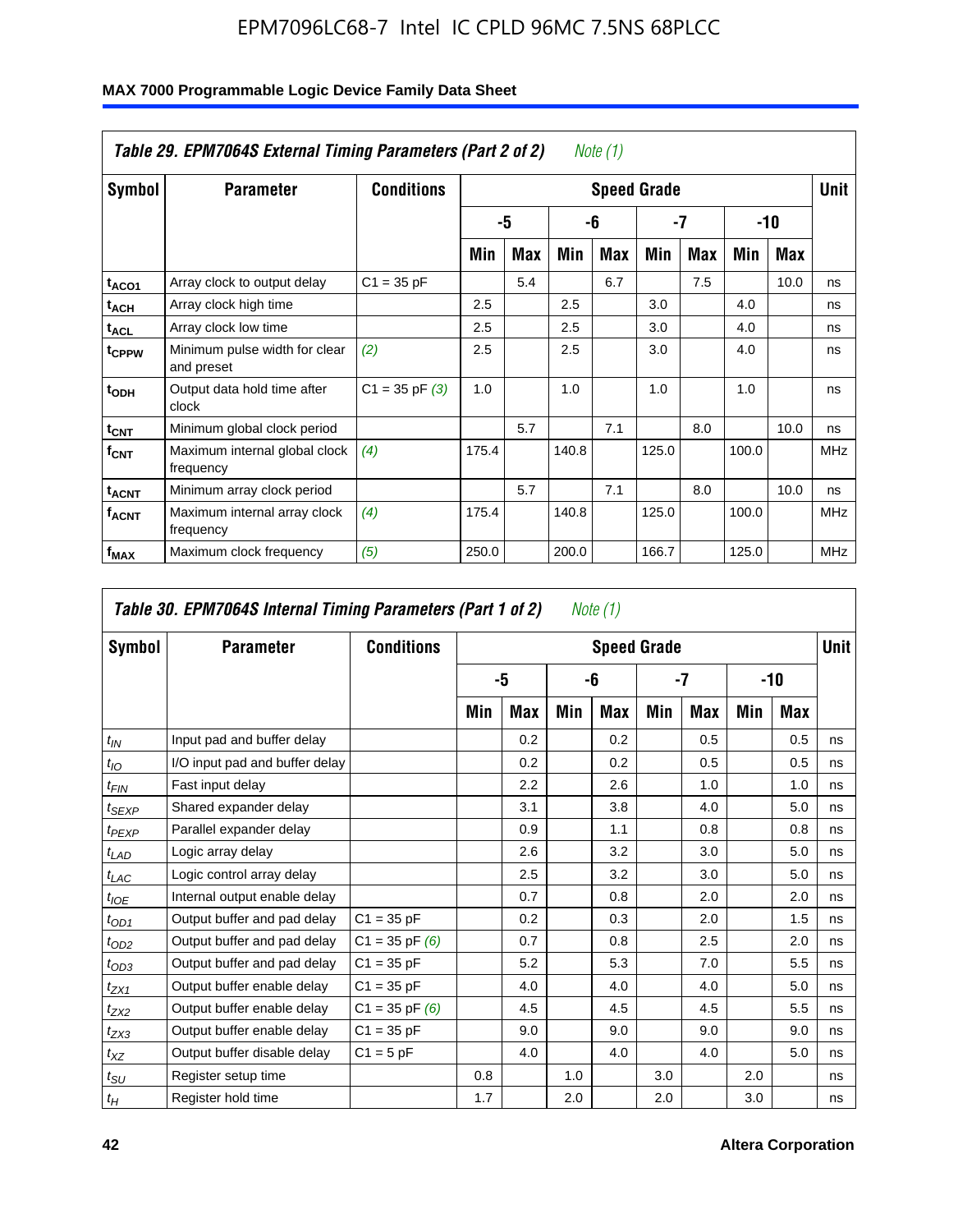|                   | Table 30. EPM7064S Internal Timing Parameters (Part 2 of 2) |                   |     |      |     | Note (1)           |     |      |     |            |             |
|-------------------|-------------------------------------------------------------|-------------------|-----|------|-----|--------------------|-----|------|-----|------------|-------------|
| Symbol            | <b>Parameter</b>                                            | <b>Conditions</b> |     |      |     | <b>Speed Grade</b> |     |      |     |            | <b>Unit</b> |
|                   |                                                             |                   |     | -5   |     | -6                 |     | -7   |     | $-10$      |             |
|                   |                                                             |                   | Min | Max  | Min | Max                | Min | Max  | Min | <b>Max</b> |             |
| $t_{FSU}$         | Register setup time of fast<br>input                        |                   | 1.9 |      | 1.8 |                    | 3.0 |      | 3.0 |            | ns          |
| $t_{FH}$          | Register hold time of fast<br>input                         |                   | 0.6 |      | 0.7 |                    | 0.5 |      | 0.5 |            | ns          |
| $t_{RD}$          | Register delay                                              |                   |     | 1.2  |     | 1.6                |     | 1.0  |     | 2.0        | ns          |
| $t_{COMB}$        | Combinatorial delay                                         |                   |     | 0.9  |     | 1.0                |     | 1.0  |     | 2.0        | ns          |
| $t_{IC}$          | Array clock delay                                           |                   |     | 2.7  |     | 3.3                |     | 3.0  |     | 5.0        | ns          |
| $t_{EN}$          | Register enable time                                        |                   |     | 2.6  |     | 3.2                |     | 3.0  |     | 5.0        | ns          |
| $t_{\text{GLOB}}$ | Global control delay                                        |                   |     | 1.6  |     | 1.9                |     | 1.0  |     | 1.0        | ns          |
| $t_{PRE}$         | Register preset time                                        |                   |     | 2.0  |     | 2.4                |     | 2.0  |     | 3.0        | ns          |
| $t_{CLR}$         | Register clear time                                         |                   |     | 2.0  |     | 2.4                |     | 2.0  |     | 3.0        | ns          |
| $t_{PIA}$         | PIA delay                                                   | (7)               |     | 1.1  |     | 1.3                |     | 1.0  |     | 1.0        | ns          |
| $t_{LPA}$         | Low-power adder                                             | (8)               |     | 12.0 |     | 11.0               |     | 10.0 |     | 11.0       | ns          |

#### **MAX 7000 Programmable Logic Device Family Data Sheet**

### *Notes to tables:*

- (1) These values are specified under the recommended operating conditions shown in Table 14. See Figure 13 for more information on switching waveforms.
- (2) This minimum pulse width for preset and clear applies for both global clear and array controls. The  $t_{LPA}$  parameter must be added to this minimum width if the clear or reset signal incorporates the *t<sub>LAD</sub>* parameter into the signal path.
- (3) This parameter is a guideline that is sample-tested only and is based on extensive device characterization. This parameter applies for both global and array clocking.
- (4) These parameters are measured with a 16-bit loadable, enabled, up/down counter programmed into each LAB.
- (5) The  $f_{MAX}$  values represent the highest frequency for pipelined data.
- (6) Operating conditions:  $V_{\text{CCIO}} = 3.3 \text{ V} \pm 10\%$  for commercial and industrial use.
- (7) For EPM7064S-5, EPM7064S-6, EPM7128S-6, EPM7160S-6, EPM7160S-7, EPM7192S-7, and EPM7256S-7 devices, these values are specified for a PIA fan-out of one LAB (16 macrocells). For each additional LAB fan-out in these devices, add an additional 0.1 ns to the PIA timing value.
- (8) The  $t_{LPA}$  parameter must be added to the  $t_{LAD}$ ,  $t_{LAC}$ ,  $t_{IC}$ ,  $t_{EN}$ ,  $t_{SEXP}$ ,  $t_{ACL}$ , and  $t_{CPPW}$  parameters for macrocells running in the low-power mode.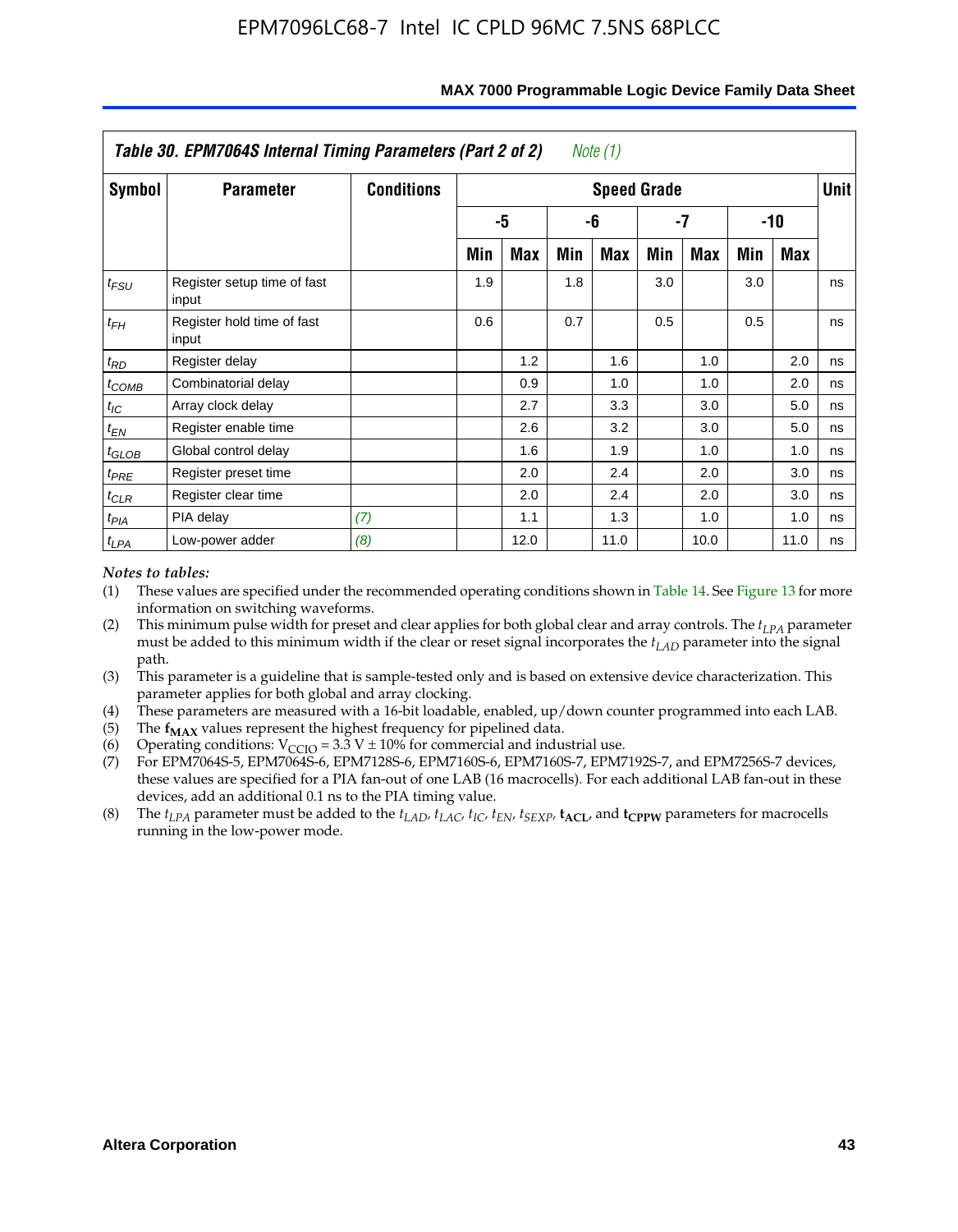### **MAX 7000 Programmable Logic Device Family Data Sheet**

|                          | Table 31. EPM7128S External Timing Parameters |                    |       | Note $(1)$ |            |            |                    |            |       |            |             |
|--------------------------|-----------------------------------------------|--------------------|-------|------------|------------|------------|--------------------|------------|-------|------------|-------------|
| Symbol                   | <b>Parameter</b>                              | <b>Conditions</b>  |       |            |            |            | <b>Speed Grade</b> |            |       |            | <b>Unit</b> |
|                          |                                               |                    |       | -6         |            | -7         |                    | $-10$      |       | $-15$      |             |
|                          |                                               |                    | Min   | <b>Max</b> | <b>Min</b> | <b>Max</b> | Min                | <b>Max</b> | Min   | <b>Max</b> |             |
| t <sub>PD1</sub>         | Input to non-registered output                | $C1 = 35 pF$       |       | 6.0        |            | 7.5        |                    | 10.0       |       | 15.0       | ns          |
| t <sub>PD2</sub>         | I/O input to non-registered<br>output         | $C1 = 35 pF$       |       | 6.0        |            | 7.5        |                    | 10.0       |       | 15.0       | ns          |
| t <sub>SU</sub>          | Global clock setup time                       |                    | 3.4   |            | 6.0        |            | 7.0                |            | 11.0  |            | ns          |
| t <sub>H</sub>           | Global clock hold time                        |                    | 0.0   |            | 0.0        |            | 0.0                |            | 0.0   |            | ns          |
| t <sub>FSU</sub>         | Global clock setup time of fast<br>input      |                    | 2.5   |            | 3.0        |            | 3.0                |            | 3.0   |            | ns          |
| t <sub>ЕН</sub>          | Global clock hold time of fast<br>input       |                    | 0.0   |            | 0.5        |            | 0.5                |            | 0.0   |            | ns          |
| t <sub>CO1</sub>         | Global clock to output delay                  | $C1 = 35 pF$       |       | 4.0        |            | 4.5        |                    | 5.0        |       | 8.0        | ns          |
| $t_{\text{CH}}$          | Global clock high time                        |                    | 3.0   |            | 3.0        |            | 4.0                |            | 5.0   |            | ns          |
| t <sub>CL</sub>          | Global clock low time                         |                    | 3.0   |            | 3.0        |            | 4.0                |            | 5.0   |            | ns          |
| t <sub>ASU</sub>         | Array clock setup time                        |                    | 0.9   |            | 3.0        |            | 2.0                |            | 4.0   |            | ns          |
| t <sub>АН</sub>          | Array clock hold time                         |                    | 1.8   |            | 2.0        |            | 5.0                |            | 4.0   |            | ns          |
| t <sub>ACO1</sub>        | Array clock to output delay                   | $C1 = 35 pF$       |       | 6.5        |            | 7.5        |                    | 10.0       |       | 15.0       | ns          |
| $\mathfrak{t}_{\sf ACH}$ | Array clock high time                         |                    | 3.0   |            | 3.0        |            | 4.0                |            | 6.0   |            | ns          |
| t <sub>ACL</sub>         | Array clock low time                          |                    | 3.0   |            | 3.0        |            | 4.0                |            | 6.0   |            | ns          |
| tcppw                    | Minimum pulse width for clear<br>and preset   | (2)                | 3.0   |            | 3.0        |            | 4.0                |            | 6.0   |            | ns          |
| t <sub>ODH</sub>         | Output data hold time after<br>clock          | $C1 = 35$ pF $(3)$ | 1.0   |            | 1.0        |            | 1.0                |            | 1.0   |            | ns          |
| $t_{\text{CNT}}$         | Minimum global clock period                   |                    |       | 6.8        |            | 8.0        |                    | 10.0       |       | 13.0       | ns          |
| $f_{\text{CNT}}$         | Maximum internal global clock<br>frequency    | (4)                | 147.1 |            | 125.0      |            | 100.0              |            | 76.9  |            | <b>MHz</b>  |
| <sup>t</sup> acnt        | Minimum array clock period                    |                    |       | 6.8        |            | 8.0        |                    | 10.0       |       | 13.0       | ns          |
| <b>f<sub>ACNT</sub></b>  | Maximum internal array clock<br>frequency     | (4)                | 147.1 |            | 125.0      |            | 100.0              |            | 76.9  |            | <b>MHz</b>  |
| $f_{MAX}$                | Maximum clock frequency                       | (5)                | 166.7 |            | 166.7      |            | 125.0              |            | 100.0 |            | MHz         |

## Tables 31 and 32 show the EPM7128S AC operating conditions.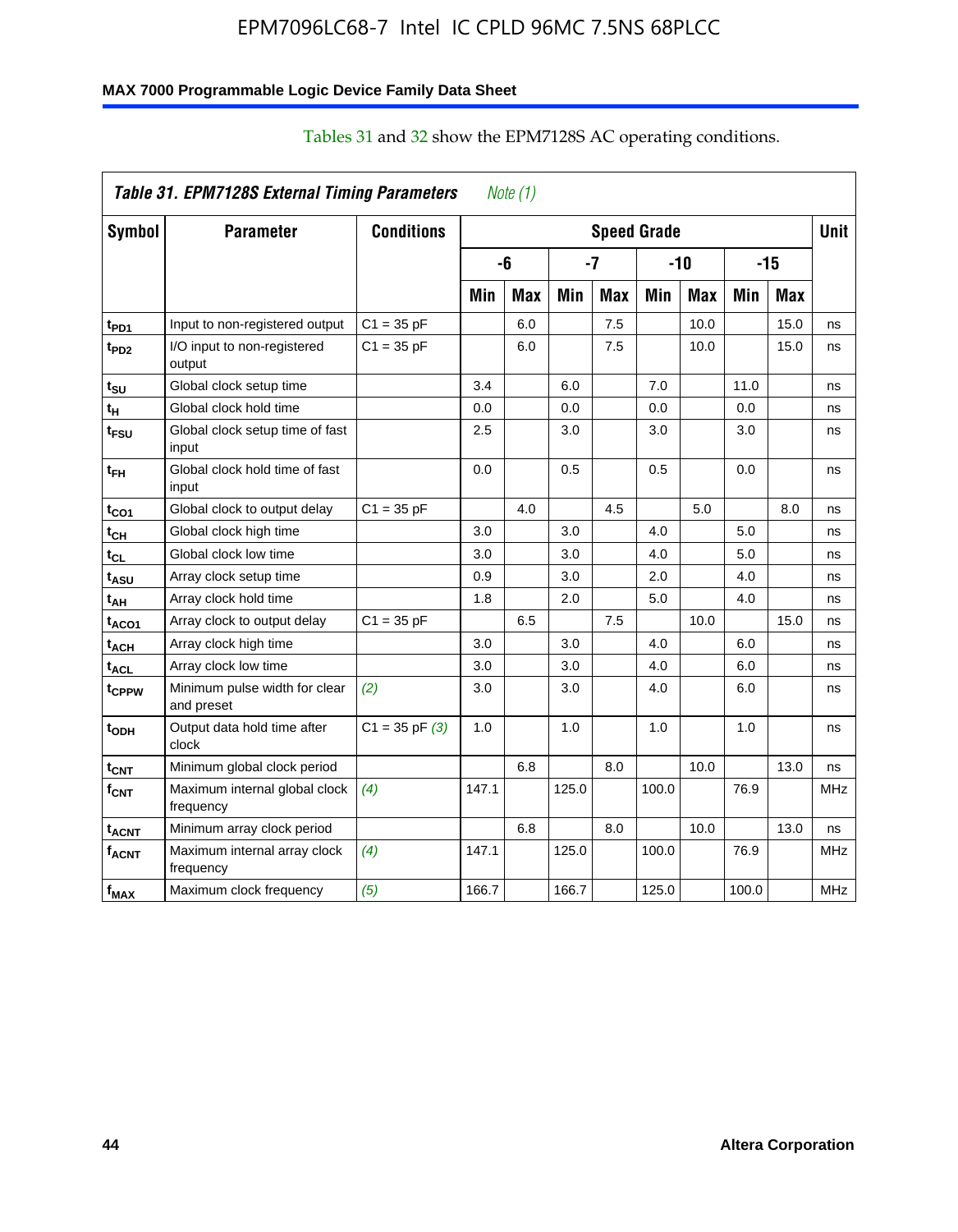|                            | Table 32. EPM7128S Internal Timing Parameters |                    |     | Note $(1)$ |     |                    |     |            |     |            |             |
|----------------------------|-----------------------------------------------|--------------------|-----|------------|-----|--------------------|-----|------------|-----|------------|-------------|
| Symbol                     | <b>Parameter</b>                              | <b>Conditions</b>  |     |            |     | <b>Speed Grade</b> |     |            |     |            | <b>Unit</b> |
|                            |                                               |                    |     | -6         |     | $-7$               |     | $-10$      |     | $-15$      |             |
|                            |                                               |                    | Min | <b>Max</b> | Min | <b>Max</b>         | Min | <b>Max</b> | Min | <b>Max</b> |             |
| $t_{IN}$                   | Input pad and buffer delay                    |                    |     | 0.2        |     | 0.5                |     | 0.5        |     | 2.0        | ns          |
| $t_{IO}$                   | I/O input pad and buffer delay                |                    |     | 0.2        |     | 0.5                |     | 0.5        |     | 2.0        | ns          |
| $t_{\textit{FIN}}$         | Fast input delay                              |                    |     | 2.6        |     | 1.0                |     | 1.0        |     | 2.0        | ns          |
| t <sub>SEXP</sub>          | Shared expander delay                         |                    |     | 3.7        |     | 4.0                |     | 5.0        |     | 8.0        | ns          |
| t <sub>PEXP</sub>          | Parallel expander delay                       |                    |     | 1.1        |     | 0.8                |     | 0.8        |     | 1.0        | ns          |
| t <sub>LAD</sub>           | Logic array delay                             |                    |     | 3.0        |     | 3.0                |     | 5.0        |     | 6.0        | ns          |
| $t_{LAC}$                  | Logic control array delay                     |                    |     | 3.0        |     | 3.0                |     | 5.0        |     | 6.0        | ns          |
| $t_{IOE}$                  | Internal output enable delay                  |                    |     | 0.7        |     | 2.0                |     | 2.0        |     | 3.0        | ns          |
| $t_{OD1}$                  | Output buffer and pad delay                   | $C1 = 35 pF$       |     | 0.4        |     | 2.0                |     | 1.5        |     | 4.0        | ns          |
| $t_{OD2}$                  | Output buffer and pad delay                   | $C1 = 35$ pF $(6)$ |     | 0.9        |     | 2.5                |     | 2.0        |     | 5.0        | ns          |
| $t_{OD3}$                  | Output buffer and pad delay                   | $C1 = 35 pF$       |     | 5.4        |     | 7.0                |     | 5.5        |     | 8.0        | ns          |
| $t_{ZX1}$                  | Output buffer enable delay                    | $C1 = 35 pF$       |     | 4.0        |     | 4.0                |     | 5.0        |     | 6.0        | ns          |
| t <sub>ZX2</sub>           | Output buffer enable delay                    | $C1 = 35$ pF $(6)$ |     | 4.5        |     | 4.5                |     | 5.5        |     | 7.0        | ns          |
| tzx3                       | Output buffer enable delay                    | $C1 = 35 pF$       |     | 9.0        |     | 9.0                |     | 9.0        |     | 10.0       | ns          |
| $t_{\mathsf{XZ}}$          | Output buffer disable delay                   | $C1 = 5pF$         |     | 4.0        |     | 4.0                |     | 5.0        |     | 6.0        | ns          |
| $t_{\text{SU}}$            | Register setup time                           |                    | 1.0 |            | 3.0 |                    | 2.0 |            | 4.0 |            | ns          |
| $t_H$                      | Register hold time                            |                    | 1.7 |            | 2.0 |                    | 5.0 |            | 4.0 |            | ns          |
| $t_{\mathit{FSU}}$         | Register setup time of fast<br>input          |                    | 1.9 |            | 3.0 |                    | 3.0 |            | 2.0 |            | ns          |
| $t_{FH}$                   | Register hold time of fast<br>input           |                    | 0.6 |            | 0.5 |                    | 0.5 |            | 1.0 |            | ns          |
| $t_{RD}$                   | Register delay                                |                    |     | 1.4        |     | 1.0                |     | 2.0        |     | 1.0        | ns          |
| $t_{\sf COMB}$             | Combinatorial delay                           |                    |     | 1.0        |     | 1.0                |     | 2.0        |     | 1.0        | ns          |
| $t_{\mathcal{IC}}$         | Array clock delay                             |                    |     | 3.1        |     | 3.0                |     | 5.0        |     | 6.0        | ns          |
| t <sub>EN</sub>            | Register enable time                          |                    |     | 3.0        |     | 3.0                |     | 5.0        |     | 6.0        | ns          |
| $t_{\scriptstyle\rm GLOB}$ | Global control delay                          |                    |     | 2.0        |     | 1.0                |     | 1.0        |     | 1.0        | ns          |
| $t_{PRE}$                  | Register preset time                          |                    |     | 2.4        |     | 2.0                |     | 3.0        |     | 4.0        | ns          |
| $t_{CLR}$                  | Register clear time                           |                    |     | 2.4        |     | 2.0                |     | 3.0        |     | 4.0        | ns          |
| t <sub>PIA</sub>           | PIA delay                                     | (7)                |     | 1.4        |     | 1.0                |     | 1.0        |     | 2.0        | ns          |
| $t_{LPA}$                  | Low-power adder                               | (8)                |     | 11.0       |     | 10.0               |     | 11.0       |     | 13.0       | ns          |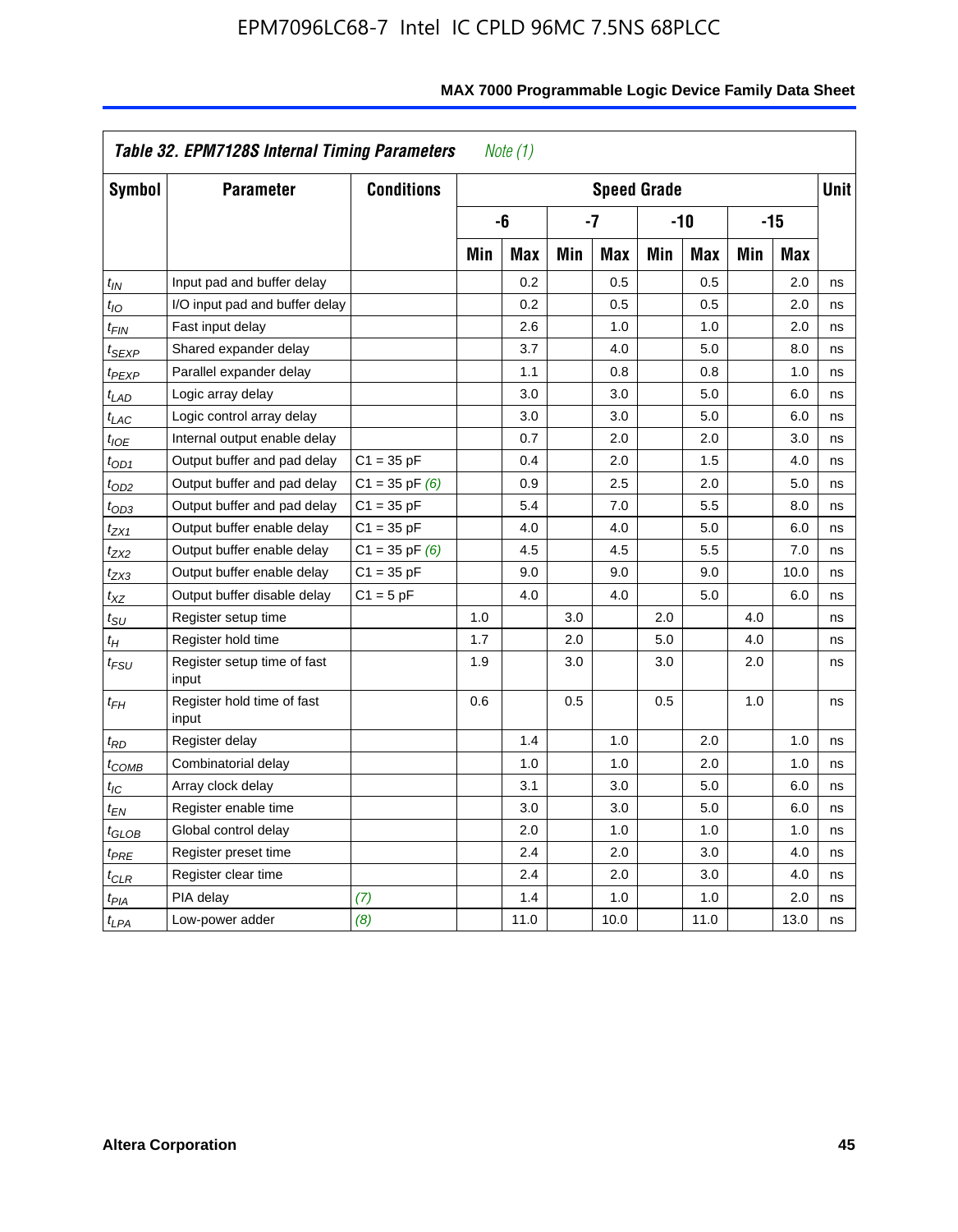### **MAX 7000 Programmable Logic Device Family Data Sheet**

*Notes to tables:*

- (1) These values are specified under the recommended operating conditions shown in Table 14. See Figure 13 for more information on switching waveforms.
- (2) This minimum pulse width for preset and clear applies for both global clear and array controls. The  $t_{LPA}$  parameter must be added to this minimum width if the clear or reset signal incorporates the *tLAD* parameter into the signal path.
- (3) This parameter is a guideline that is sample-tested only and is based on extensive device characterization. This parameter applies for both global and array clocking.
- (4) These parameters are measured with a 16-bit loadable, enabled, up/down counter programmed into each LAB.
- (5) The  $f_{MAX}$  values represent the highest frequency for pipelined data.
- (6) Operating conditions:  $V_{\text{CCIO}} = 3.3 \text{ V} \pm 10\%$  for commercial and industrial use.
- (7) For EPM7064S-5, EPM7064S-6, EPM7128S-6, EPM7160S-6, EPM7160S-7, EPM7192S-7, and EPM7256S-7 devices, these values are specified for a PIA fan-out of one LAB (16 macrocells). For each additional LAB fan-out in these devices, add an additional 0.1 ns to the PIA timing value.
- (8) The  $t_{LPA}$  parameter must be added to the  $t_{LAD}$ ,  $t_{LAC}$ ,  $t_{IC}$ ,  $t_{EN}$ ,  $t_{SEXP}$ ,  $t_{ACL}$ , and  $t_{CPPW}$  parameters for macrocells running in the low-power mode.

|                    | Table 33. EPM7160S External Timing Parameters (Part 1 of 2) |                    |       |            |       | Note (1)   |                    |            |      |            |            |
|--------------------|-------------------------------------------------------------|--------------------|-------|------------|-------|------------|--------------------|------------|------|------------|------------|
| Symbol             | <b>Parameter</b>                                            | <b>Conditions</b>  |       |            |       |            | <b>Speed Grade</b> |            |      |            | Unit       |
|                    |                                                             |                    |       | -6         |       | -7         |                    | $-10$      |      | $-15$      |            |
|                    |                                                             |                    | Min   | <b>Max</b> | Min   | <b>Max</b> | Min                | <b>Max</b> | Min  | <b>Max</b> |            |
| t <sub>PD1</sub>   | Input to non-registered output                              | $C1 = 35 pF$       |       | 6.0        |       | 7.5        |                    | 10.0       |      | 15.0       | ns         |
| $t_{PD2}$          | I/O input to non-registered<br>output                       | $C1 = 35 pF$       |       | 6.0        |       | 7.5        |                    | 10.0       |      | 15.0       | ns         |
| t <sub>SU</sub>    | Global clock setup time                                     |                    | 3.4   |            | 4.2   |            | 7.0                |            | 11.0 |            | ns         |
| t <sub>Η</sub>     | Global clock hold time                                      |                    | 0.0   |            | 0.0   |            | 0.0                |            | 0.0  |            | ns         |
| t <sub>FSU</sub>   | Global clock setup time of fast<br>input                    |                    | 2.5   |            | 3.0   |            | 3.0                |            | 3.0  |            | ns         |
| $t_{FH}$           | Global clock hold time of fast<br>input                     |                    | 0.0   |            | 0.0   |            | 0.5                |            | 0.0  |            | ns         |
| $t_{CO1}$          | Global clock to output delay                                | $C1 = 35 pF$       |       | 3.9        |       | 4.8        |                    | 5          |      | 8          | ns         |
| $t_{\mathsf{CH}}$  | Global clock high time                                      |                    | 3.0   |            | 3.0   |            | 4.0                |            | 5.0  |            | ns         |
| $t_{CL}$           | Global clock low time                                       |                    | 3.0   |            | 3.0   |            | 4.0                |            | 5.0  |            | ns         |
| t <sub>ASU</sub>   | Array clock setup time                                      |                    | 0.9   |            | 1.1   |            | 2.0                |            | 4.0  |            | ns         |
| t <sub>АН</sub>    | Array clock hold time                                       |                    | 1.7   |            | 2.1   |            | 3.0                |            | 4.0  |            | ns         |
| t <sub>ACO1</sub>  | Array clock to output delay                                 | $C1 = 35 pF$       |       | 6.4        |       | 7.9        |                    | 10.0       |      | 15.0       | ns         |
| $t_{\sf ACH}$      | Array clock high time                                       |                    | 3.0   |            | 3.0   |            | 4.0                |            | 6.0  |            | ns         |
| t <sub>ACL</sub>   | Array clock low time                                        |                    | 3.0   |            | 3.0   |            | 4.0                |            | 6.0  |            | ns         |
| tcppw              | Minimum pulse width for clear<br>and preset                 | (2)                | 2.5   |            | 3.0   |            | 4.0                |            | 6.0  |            | ns         |
| t <sub>ODH</sub>   | Output data hold time after<br>clock                        | $C1 = 35$ pF $(3)$ | 1.0   |            | 1.0   |            | 1.0                |            | 1.0  |            | ns         |
| $t_{CNT}$          | Minimum global clock period                                 |                    |       | 6.7        |       | 8.2        |                    | 10.0       |      | 13.0       | ns         |
| $f_{\mathsf{CNT}}$ | Maximum internal global clock<br>frequency                  | (4)                | 149.3 |            | 122.0 |            | 100.0              |            | 76.9 |            | <b>MHz</b> |

### Tables 33 and 34 show the EPM7160S AC operating conditions.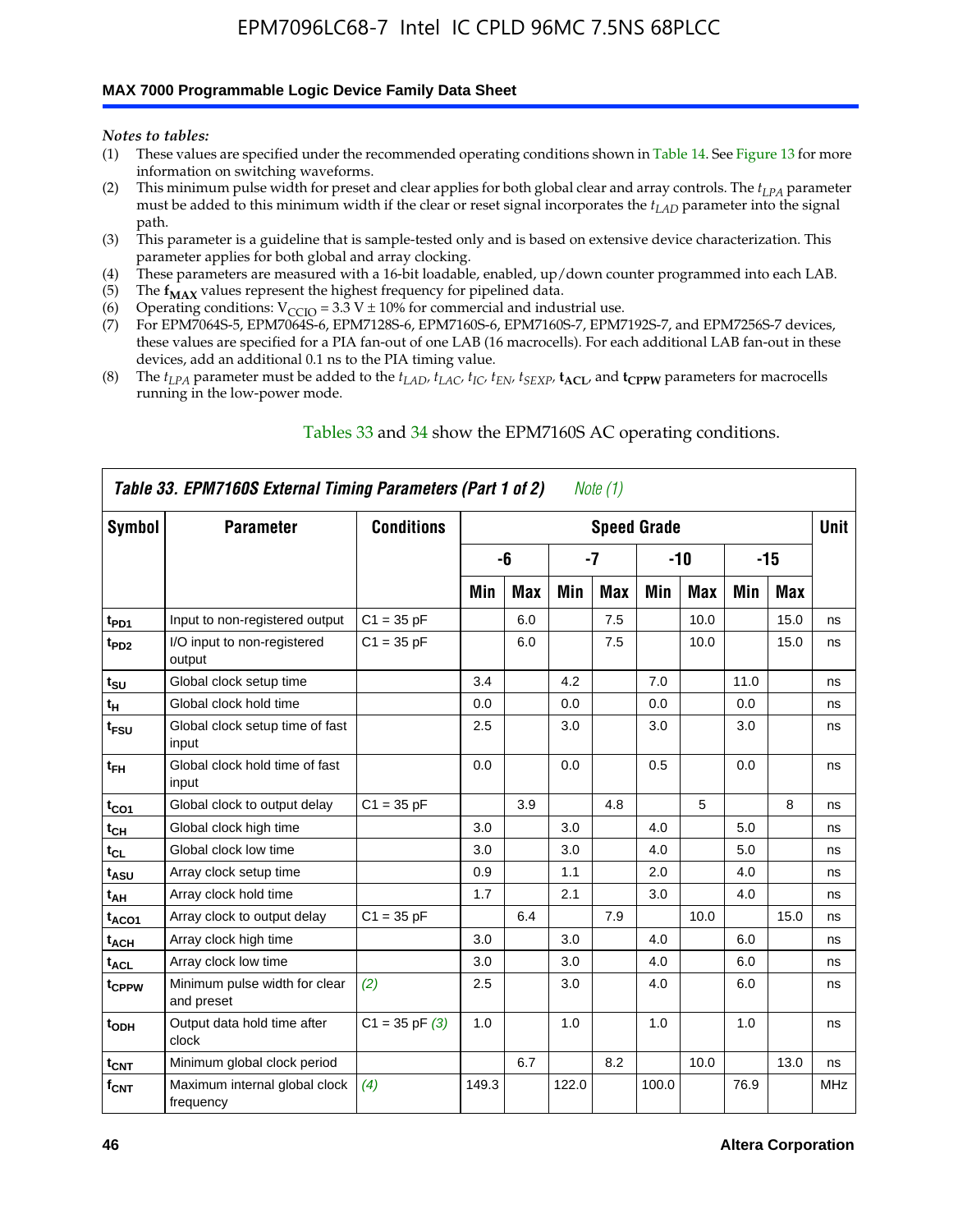|                         | Table 33. EPM7160S External Timing Parameters (Part 2 of 2) |                   |       |                        |       | Note $(1)$         |       |      |       |            |            |  |  |
|-------------------------|-------------------------------------------------------------|-------------------|-------|------------------------|-------|--------------------|-------|------|-------|------------|------------|--|--|
| Symbol                  | <b>Parameter</b>                                            | <b>Conditions</b> |       |                        |       | <b>Speed Grade</b> |       |      |       |            | Unit       |  |  |
|                         |                                                             |                   |       | -7<br>-15<br>-10<br>-6 |       |                    |       |      |       |            |            |  |  |
|                         |                                                             |                   | Min   | <b>Max</b>             | Min   | Max                | Min   | Max  | Min   | <b>Max</b> |            |  |  |
| <b>t<sub>ACNT</sub></b> | Minimum array clock period                                  |                   |       | 6.7                    |       | 8.2                |       | 10.0 |       | 13.0       | ns         |  |  |
| <b>f<sub>ACNT</sub></b> | Maximum internal array clock<br>frequency                   | (4)               | 149.3 |                        | 122.0 |                    | 100.0 |      | 76.9  |            | <b>MHz</b> |  |  |
| $f_{MAX}$               | Maximum clock frequency                                     | (5)               | 166.7 |                        | 166.7 |                    | 125.0 |      | 100.0 |            | <b>MHz</b> |  |  |

| Symbol            | <b>Parameter</b>                     | <b>Conditions</b>  |     |            |     | <b>Speed Grade</b> |     |            |     |       | <b>Unit</b> |
|-------------------|--------------------------------------|--------------------|-----|------------|-----|--------------------|-----|------------|-----|-------|-------------|
|                   |                                      |                    |     | -6         |     | $-7$               |     | -10        |     | $-15$ |             |
|                   |                                      |                    | Min | <b>Max</b> | Min | <b>Max</b>         | Min | <b>Max</b> | Min | Max   |             |
| $t_{IN}$          | Input pad and buffer delay           |                    |     | 0.2        |     | 0.3                |     | 0.5        |     | 2.0   | ns          |
| $t_{IO}$          | I/O input pad and buffer delay       |                    |     | 0.2        |     | 0.3                |     | 0.5        |     | 2.0   | ns          |
| $t_{FIN}$         | Fast input delay                     |                    |     | 2.6        |     | 3.2                |     | 1.0        |     | 2.0   | ns          |
| $t_{SEXP}$        | Shared expander delay                |                    |     | 3.6        |     | 4.3                |     | 5.0        |     | 8.0   | ns          |
| <sup>t</sup> PEXP | Parallel expander delay              |                    |     | 1.0        |     | 1.3                |     | 0.8        |     | 1.0   | ns          |
| $t_{LAD}$         | Logic array delay                    |                    |     | 2.8        |     | 3.4                |     | 5.0        |     | 6.0   | ns          |
| $t_{LAC}$         | Logic control array delay            |                    |     | 2.8        |     | 3.4                |     | 5.0        |     | 6.0   | ns          |
| $t_{IOE}$         | Internal output enable delay         |                    |     | 0.7        |     | 0.9                |     | 2.0        |     | 3.0   | ns          |
| $t_{OD1}$         | Output buffer and pad delay          | $C1 = 35 pF$       |     | 0.4        |     | 0.5                |     | 1.5        |     | 4.0   | ns          |
| $t_{OD2}$         | Output buffer and pad delay          | $C1 = 35$ pF $(6)$ |     | 0.9        |     | 1.0                |     | 2.0        |     | 5.0   | ns          |
| $t_{OD3}$         | Output buffer and pad delay          | $C1 = 35 pF$       |     | 5.4        |     | 5.5                |     | 5.5        |     | 8.0   | ns          |
| $t_{ZX1}$         | Output buffer enable delay           | $C1 = 35 pF$       |     | 4.0        |     | 4.0                |     | 5.0        |     | 6.0   | ns          |
| $t_{ZX2}$         | Output buffer enable delay           | $C1 = 35$ pF $(6)$ |     | 4.5        |     | 4.5                |     | 5.5        |     | 7.0   | ns          |
| $t_{ZX3}$         | Output buffer enable delay           | $C1 = 35 pF$       |     | 9.0        |     | 9.0                |     | 9.0        |     | 10.0  | ns          |
| $t_{XZ}$          | Output buffer disable delay          | $C1 = 5pF$         |     | 4.0        |     | 4.0                |     | 5.0        |     | 6.0   | ns          |
| $t_{\rm SU}$      | Register setup time                  |                    | 1.0 |            | 1.2 |                    | 2.0 |            | 4.0 |       | ns          |
| $t_H$             | Register hold time                   |                    | 1.6 |            | 2.0 |                    | 3.0 |            | 4.0 |       | ns          |
| $t_{FSU}$         | Register setup time of fast<br>input |                    | 1.9 |            | 2.2 |                    | 3.0 |            | 2.0 |       | ns          |
| $t_{FH}$          | Register hold time of fast<br>input  |                    | 0.6 |            | 0.8 |                    | 0.5 |            | 1.0 |       | ns          |
| $t_{RD}$          | Register delay                       |                    |     | 1.3        |     | 1.6                |     | 2.0        |     | 1.0   | ns          |
| $t_{COMB}$        | Combinatorial delay                  |                    |     | 1.0        |     | 1.3                |     | 2.0        |     | 1.0   | ns          |
| $t_{\text{IC}}$   | Array clock delay                    |                    |     | 2.9        |     | 3.5                |     | 5.0        |     | 6.0   | ns          |
| $t_{EN}$          | Register enable time                 |                    |     | 2.8        |     | 3.4                |     | 5.0        |     | 6.0   | ns          |
| $t_{GLOB}$        | Global control delay                 |                    |     | 2.0        |     | 2.4                |     | 1.0        |     | 1.0   | ns          |
| $t_{PRE}$         | Register preset time                 |                    |     | 2.4        |     | 3.0                |     | 3.0        |     | 4.0   | ns          |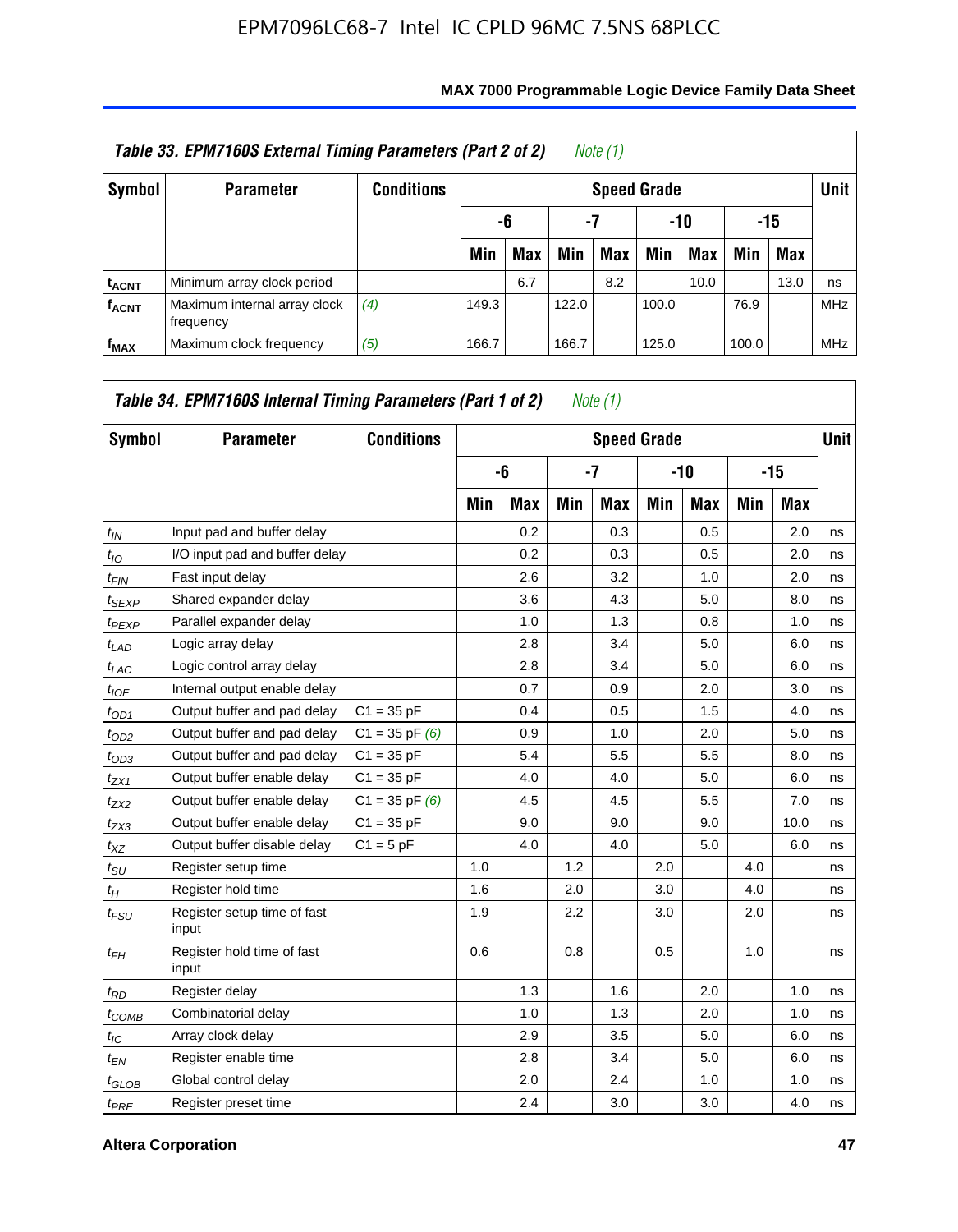### **MAX 7000 Programmable Logic Device Family Data Sheet**

|           | Table 34. EPM7160S Internal Timing Parameters (Part 2 of 2) |                   |                          |            |     | Note $(1)$         |     |            |     |            |             |  |
|-----------|-------------------------------------------------------------|-------------------|--------------------------|------------|-----|--------------------|-----|------------|-----|------------|-------------|--|
| Symbol    | <b>Parameter</b>                                            | <b>Conditions</b> |                          |            |     | <b>Speed Grade</b> |     |            |     |            | <b>Unit</b> |  |
|           |                                                             |                   | $-10$<br>-6<br>-15<br>-7 |            |     |                    |     |            |     |            |             |  |
|           |                                                             |                   | Min                      | <b>Max</b> | Min | Max                | Min | <b>Max</b> | Min | <b>Max</b> |             |  |
| $t_{CLR}$ | Register clear time                                         |                   |                          | 2.4        |     | 3.0                |     | 3.0        |     | 4.0        | ns          |  |
| $t_{PIA}$ | PIA delay                                                   | (7)               |                          | 1.6        |     | 2.0                |     | 1.0        |     | 2.0        | ns          |  |
| $t_{LPA}$ | Low-power adder                                             | (8)               |                          | 11.0       |     | 10.0               |     | 11.0       |     | 13.0       | ns          |  |

*Notes to tables:*

- (1) These values are specified under the recommended operating conditions shown in Table 14. See Figure 13 for more information on switching waveforms.
- (2) This minimum pulse width for preset and clear applies for both global clear and array controls. The  $t_{LPA}$  parameter must be added to this minimum width if the clear or reset signal incorporates the *t<sub>LAD</sub>* parameter into the signal path.
- (3) This parameter is a guideline that is sample-tested only and is based on extensive device characterization. This parameter applies for both global and array clocking.
- (4) These parameters are measured with a 16-bit loadable, enabled, up/down counter programmed into each LAB.
- (5) The  $f_{MAX}$  values represent the highest frequency for pipelined data.
- (6) Operating conditions:  $V_{\text{CCIO}} = 3.3 V \pm 10\%$  for commercial and industrial use.
- (7) For EPM7064S-5, EPM7064S-6, EPM7128S-6, EPM7160S-6, EPM7160S-7, EPM7192S-7, and EPM7256S-7 devices, these values are specified for a PIA fan-out of one LAB (16 macrocells). For each additional LAB fan-out in these devices, add an additional 0.1 ns to the PIA timing value.
- (8) The  $t_{LPA}$  parameter must be added to the  $t_{LAP}$ ,  $t_{LAC}$ ,  $t_{IC}$ ,  $t_{EN}$ ,  $t_{SEXP}$ ,  $t_{ACL}$ , and  $t_{CPPW}$  parameters for macrocells running in the low-power mode.

|                             | Table 35. EPM7192S External Timing Parameters (Part 1 of 2) |                   |     |      | Note (1) |                    |      |       |             |
|-----------------------------|-------------------------------------------------------------|-------------------|-----|------|----------|--------------------|------|-------|-------------|
| Symbol                      | <b>Parameter</b>                                            | <b>Conditions</b> |     |      |          | <b>Speed Grade</b> |      |       | <b>Unit</b> |
|                             |                                                             |                   |     | $-7$ |          | -10                |      | $-15$ |             |
|                             |                                                             |                   | Min | Max  | Min      | <b>Max</b>         | Min  | Max   |             |
| t <sub>PD1</sub>            | Input to non-registered output                              | $C1 = 35 pF$      |     | 7.5  |          | 10.0               |      | 15.0  | ns          |
| $t_{PD2}$                   | I/O input to non-registered<br>output                       | $C1 = 35 pF$      |     | 7.5  |          | 10.0               |      | 15.0  | ns          |
| $t_{\scriptstyle\text{SU}}$ | Global clock setup time                                     |                   | 4.1 |      | 7.0      |                    | 11.0 |       | ns          |
| $t_H$                       | Global clock hold time                                      |                   | 0.0 |      | 0.0      |                    | 0.0  |       | ns          |
| t <sub>FSU</sub>            | Global clock setup time of fast<br>input                    |                   | 3.0 |      | 3.0      |                    | 3.0  |       | ns          |
| $t_{FH}$                    | Global clock hold time of fast<br>input                     |                   | 0.0 |      | 0.5      |                    | 0.0  |       | ns          |
| $t_{CO1}$                   | Global clock to output delay                                | $C1 = 35 pF$      |     | 4.7  |          | 5.0                |      | 8.0   | ns          |
| $t_{CH}$                    | Global clock high time                                      |                   | 3.0 |      | 4.0      |                    | 5.0  |       | ns          |
| $t_{CL}$                    | Global clock low time                                       |                   | 3.0 |      | 4.0      |                    | 5.0  |       | ns          |
| t <sub>ASU</sub>            | Array clock setup time                                      |                   | 1.0 |      | 2.0      |                    | 4.0  |       | ns          |

### Tables 35 and 36 show the EPM7192S AC operating conditions.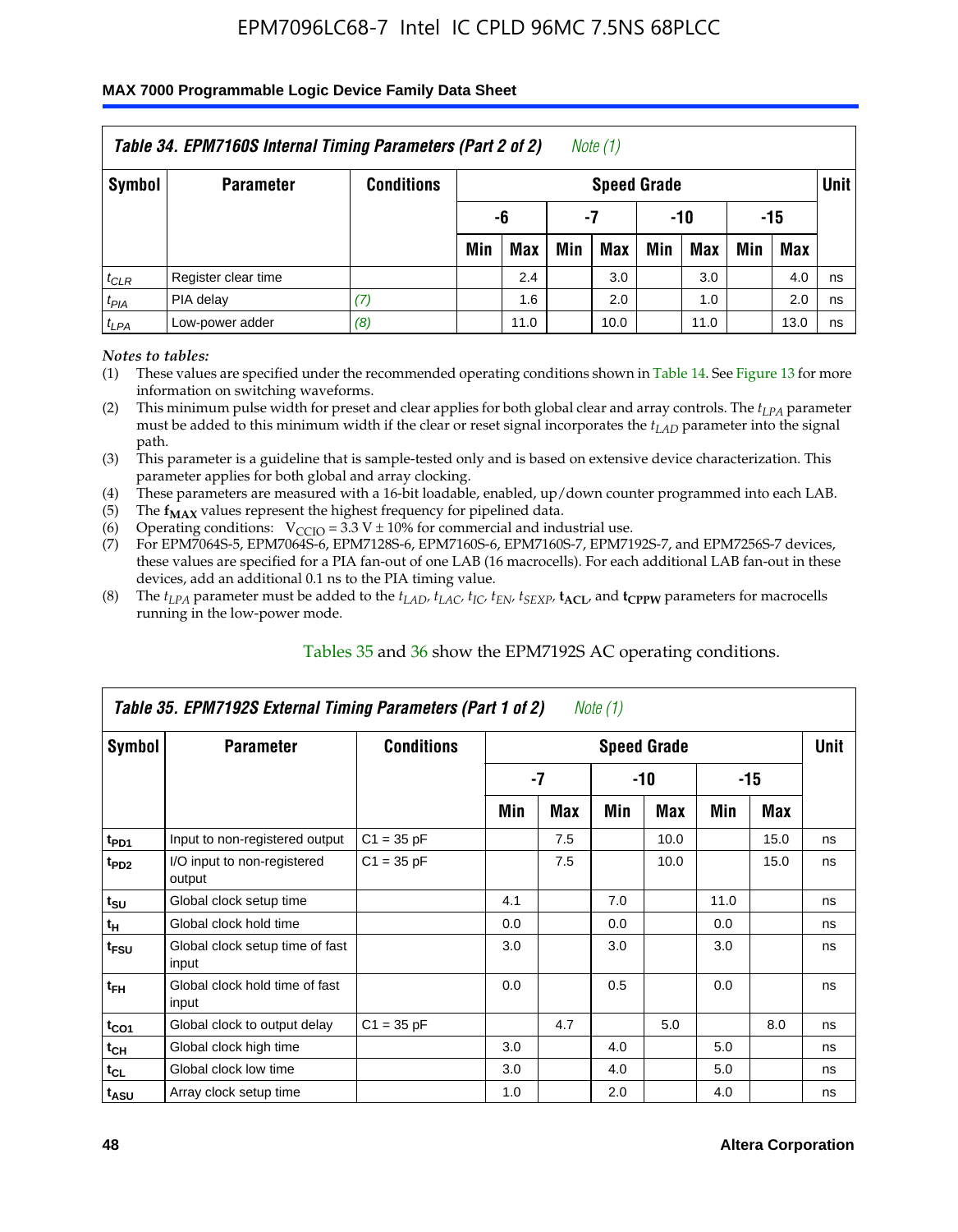|                         | Table 35. EPM7192S External Timing Parameters (Part 2 of 2) |                    |       |            | Note (1) |                    |       |      |             |
|-------------------------|-------------------------------------------------------------|--------------------|-------|------------|----------|--------------------|-------|------|-------------|
| Symbol                  | <b>Parameter</b>                                            | <b>Conditions</b>  |       |            |          | <b>Speed Grade</b> |       |      | <b>Unit</b> |
|                         |                                                             |                    |       | $-7$       |          | -10                |       | -15  |             |
|                         |                                                             |                    | Min   | <b>Max</b> | Min      | <b>Max</b>         | Min   | Max  |             |
| t <sub>AH</sub>         | Array clock hold time                                       |                    | 1.8   |            | 3.0      |                    | 4.0   |      | ns          |
| t <sub>ACO1</sub>       | Array clock to output delay                                 | $C1 = 35 pF$       |       | 7.8        |          | 10.0               |       | 15.0 | ns          |
| $t_{\sf ACH}$           | Array clock high time                                       |                    | 3.0   |            | 4.0      |                    | 6.0   |      | ns          |
| $t_{\sf ACL}$           | Array clock low time                                        |                    | 3.0   |            | 4.0      |                    | 6.0   |      | ns          |
| t <sub>CPPW</sub>       | Minimum pulse width for clear<br>and preset                 | (2)                | 3.0   |            | 4.0      |                    | 6.0   |      | ns          |
| $t_{ODH}$               | Output data hold time after<br>clock                        | $C1 = 35$ pF $(3)$ | 1.0   |            | 1.0      |                    | 1.0   |      | ns          |
| $t_{\mathsf{CNT}}$      | Minimum global clock period                                 |                    |       | 8.0        |          | 10.0               |       | 13.0 | ns          |
| $f_{\text{CNT}}$        | Maximum internal global clock<br>frequency                  | (4)                | 125.0 |            | 100.0    |                    | 76.9  |      | <b>MHz</b>  |
| $t_{ACNT}$              | Minimum array clock period                                  |                    |       | 8.0        |          | 10.0               |       | 13.0 | ns          |
| <b>f<sub>ACNT</sub></b> | Maximum internal array clock<br>frequency                   | (4)                | 125.0 |            | 100.0    |                    | 76.9  |      | <b>MHz</b>  |
| f <sub>MAX</sub>        | Maximum clock frequency                                     | (5)                | 166.7 |            | 125.0    |                    | 100.0 |      | <b>MHz</b>  |

|                   | Table 36. EPM7192S Internal Timing Parameters (Part 1 of 2) |                    |     | Note (1) |     |                    |     |       |      |
|-------------------|-------------------------------------------------------------|--------------------|-----|----------|-----|--------------------|-----|-------|------|
| Symbol            | <b>Parameter</b>                                            | <b>Conditions</b>  |     |          |     | <b>Speed Grade</b> |     |       | Unit |
|                   |                                                             |                    |     | -7       |     | -10                |     | $-15$ |      |
|                   |                                                             |                    | Min | Max      | Min | <b>Max</b>         | Min | Max   |      |
| $t_{IN}$          | Input pad and buffer delay                                  |                    |     | 0.3      |     | 0.5                |     | 2.0   | ns   |
| $t_{IO}$          | I/O input pad and buffer delay                              |                    |     | 0.3      |     | 0.5                |     | 2.0   | ns   |
| $t_{FIN}$         | Fast input delay                                            |                    |     | 3.2      |     | 1.0                |     | 2.0   | ns   |
| t <sub>SEXP</sub> | Shared expander delay                                       |                    |     | 4.2      |     | 5.0                |     | 8.0   | ns   |
| $t_{PEXP}$        | Parallel expander delay                                     |                    |     | 1.2      |     | 0.8                |     | 1.0   | ns   |
| $t_{LAD}$         | Logic array delay                                           |                    |     | 3.1      |     | 5.0                |     | 6.0   | ns   |
| $t_{LAC}$         | Logic control array delay                                   |                    |     | 3.1      |     | 5.0                |     | 6.0   | ns   |
| $t_{IOE}$         | Internal output enable delay                                |                    |     | 0.9      |     | 2.0                |     | 3.0   | ns   |
| $t_{OD1}$         | Output buffer and pad delay                                 | $C1 = 35 pF$       |     | 0.5      |     | 1.5                |     | 4.0   | ns   |
| $t_{OD2}$         | Output buffer and pad delay                                 | $C1 = 35$ pF $(6)$ |     | 1.0      |     | 2.0                |     | 5.0   | ns   |
| $t_{OD3}$         | Output buffer and pad delay                                 | $C1 = 35 pF$       |     | 5.5      |     | 5.5                |     | 7.0   | ns   |
| $t_{ZX1}$         | Output buffer enable delay                                  | $C1 = 35 pF$       |     | 4.0      |     | 5.0                |     | 6.0   | ns   |
| $t_{ZX2}$         | Output buffer enable delay                                  | $C1 = 35$ pF $(6)$ |     | 4.5      |     | 5.5                |     | 7.0   | ns   |
| $t_{ZX3}$         | Output buffer enable delay                                  | $C1 = 35 pF$       |     | 9.0      |     | 9.0                |     | 10.0  | ns   |
| $t_{XZ}$          | Output buffer disable delay                                 | $C1 = 5pF$         |     | 4.0      |     | 5.0                |     | 6.0   | ns   |
| $t_{\text{SU}}$   | Register setup time                                         |                    | 1.1 |          | 2.0 |                    | 4.0 |       | ns   |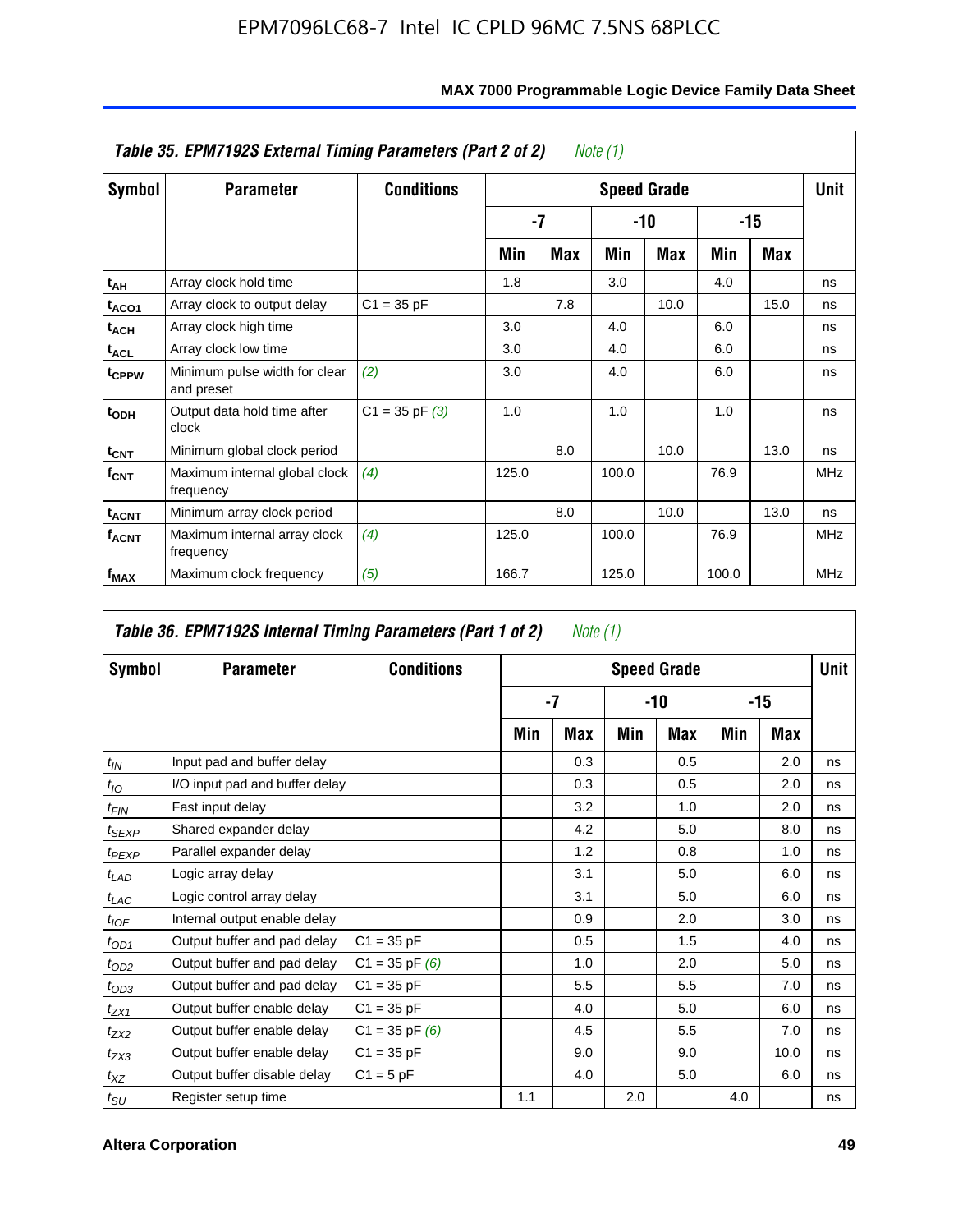|                    | Table 36. EPM7192S Internal Timing Parameters (Part 2 of 2) |                   |     | Note $(1)$ |     |                    |     |            |      |
|--------------------|-------------------------------------------------------------|-------------------|-----|------------|-----|--------------------|-----|------------|------|
| Symbol             | <b>Parameter</b>                                            | <b>Conditions</b> |     |            |     | <b>Speed Grade</b> |     |            | Unit |
|                    |                                                             |                   |     | $-7$       |     | -10                |     | $-15$      |      |
|                    |                                                             |                   | Min | <b>Max</b> | Min | <b>Max</b>         | Min | <b>Max</b> |      |
| $t_H$              | Register hold time                                          |                   | 1.7 |            | 3.0 |                    | 4.0 |            | ns   |
| $t_{\mathit{FSU}}$ | Register setup time of fast<br>input                        |                   | 2.3 |            | 3.0 |                    | 2.0 |            | ns   |
| $t_{FH}$           | Register hold time of fast<br>input                         |                   | 0.7 |            | 0.5 |                    | 1.0 |            | ns   |
| $t_{RD}$           | Register delay                                              |                   |     | 1.4        |     | 2.0                |     | 1.0        | ns   |
| $t_{COMB}$         | Combinatorial delay                                         |                   |     | 1.2        |     | 2.0                |     | 1.0        | ns   |
| $t_{IC}$           | Array clock delay                                           |                   |     | 3.2        |     | 5.0                |     | 6.0        | ns   |
| $t_{EN}$           | Register enable time                                        |                   |     | 3.1        |     | 5.0                |     | 6.0        | ns   |
| $t_{GLOB}$         | Global control delay                                        |                   |     | 2.5        |     | 1.0                |     | 1.0        | ns   |
| $t_{PRE}$          | Register preset time                                        |                   |     | 2.7        |     | 3.0                |     | 4.0        | ns   |
| $t_{CLR}$          | Register clear time                                         |                   |     | 2.7        |     | 3.0                |     | 4.0        | ns   |
| t <sub>PIA</sub>   | PIA delay                                                   | (7)               |     | 2.4        |     | 1.0                |     | 2.0        | ns   |
| $t_{LPA}$          | Low-power adder                                             | (8)               |     | 10.0       |     | 11.0               |     | 13.0       | ns   |

#### **MAX 7000 Programmable Logic Device Family Data Sheet**

#### *Notes to tables:*

- (1) These values are specified under the recommended operating conditions shown in Table 14. See Figure 13 for more information on switching waveforms.
- (2) This minimum pulse width for preset and clear applies for both global clear and array controls. The *tLPA* parameter must be added to this minimum width if the clear or reset signal incorporates the *t<sub>LAD</sub>* parameter into the signal path.
- (3) This parameter is a guideline that is sample-tested only and is based on extensive device characterization. This parameter applies for both global and array clocking.
- (4) These parameters are measured with a 16-bit loadable, enabled, up/down counter programmed into each LAB.
- (5) The  $f_{MAX}$  values represent the highest frequency for pipelined data.
- (6) Operating conditions:  $V_{\text{CCIO}} = 3.3 \text{ V} \pm 10\%$  for commercial and industrial use.
- (7) For EPM7064S-5, EPM7064S-6, EPM7128S-6, EPM7160S-6, EPM7160S-7, EPM7192S-7, and EPM7256S-7 devices, these values are specified for a PIA fan-out of one LAB (16 macrocells). For each additional LAB fan-out in these devices, add an additional 0.1 ns to the PIA timing value.
- (8) The  $t_{LPA}$  parameter must be added to the  $t_{LAD}$ ,  $t_{LAC}$ ,  $t_{IC}$ ,  $t_{EN}$ ,  $t_{SIX}$ ,  $t_{ACL}$ , and  $t_{CPW}$  parameters for macrocells running in the low-power mode.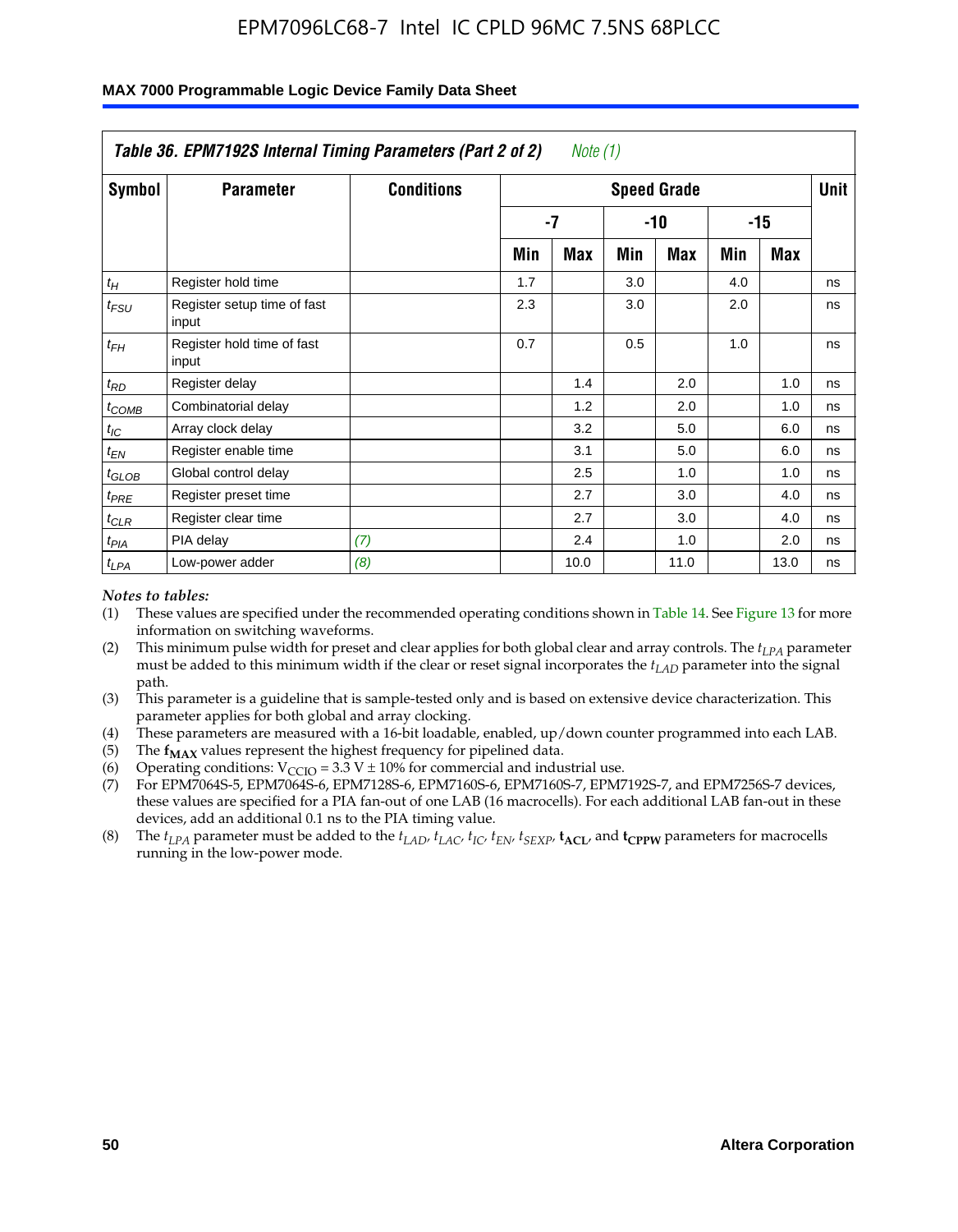|                              | Table 37. EPM7256S External Timing Parameters |                    | Note $(1)$ |            |       |                    |       |            |            |
|------------------------------|-----------------------------------------------|--------------------|------------|------------|-------|--------------------|-------|------------|------------|
| Symbol                       | <b>Parameter</b>                              | <b>Conditions</b>  |            |            |       | <b>Speed Grade</b> |       |            | Unit       |
|                              |                                               |                    |            | $-7$       |       | $-10$              |       | $-15$      |            |
|                              |                                               |                    | Min        | <b>Max</b> | Min   | <b>Max</b>         | Min   | <b>Max</b> |            |
| t <sub>PD1</sub>             | Input to non-registered output                | $C1 = 35 pF$       |            | 7.5        |       | 10.0               |       | 15.0       | ns         |
| $t_{PD2}$                    | I/O input to non-registered<br>output         | $C1 = 35 pF$       |            | 7.5        |       | 10.0               |       | 15.0       | ns         |
| t <sub>su</sub>              | Global clock setup time                       |                    | 3.9        |            | 7.0   |                    | 11.0  |            | ns         |
| $t_H$                        | Global clock hold time                        |                    | 0.0        |            | 0.0   |                    | 0.0   |            | ns         |
| t <sub>FSU</sub>             | Global clock setup time of fast<br>input      |                    | 3.0        |            | 3.0   |                    | 3.0   |            | ns         |
| $t_{FH}$                     | Global clock hold time of fast<br>input       |                    | 0.0        |            | 0.5   |                    | 0.0   |            | ns         |
| t <sub>CO1</sub>             | Global clock to output delay                  | $C1 = 35 pF$       |            | 4.7        |       | 5.0                |       | 8.0        | ns         |
| $t_{CH}$                     | Global clock high time                        |                    | 3.0        |            | 4.0   |                    | 5.0   |            | ns         |
| $\mathfrak{t}_{\texttt{CL}}$ | Global clock low time                         |                    | 3.0        |            | 4.0   |                    | 5.0   |            | ns         |
| t <sub>ASU</sub>             | Array clock setup time                        |                    | 0.8        |            | 2.0   |                    | 4.0   |            | ns         |
| t <sub>АН</sub>              | Array clock hold time                         |                    | 1.9        |            | 3.0   |                    | 4.0   |            | ns         |
| t <sub>ACO1</sub>            | Array clock to output delay                   | $C1 = 35 pF$       |            | 7.8        |       | 10.0               |       | 15.0       | ns         |
| <sup>t</sup> ach             | Array clock high time                         |                    | 3.0        |            | 4.0   |                    | 6.0   |            | ns         |
| $t_{\sf ACL}$                | Array clock low time                          |                    | 3.0        |            | 4.0   |                    | 6.0   |            | ns         |
| t <sub>CPPW</sub>            | Minimum pulse width for clear<br>and preset   | (2)                | 3.0        |            | 4.0   |                    | 6.0   |            | ns         |
| t <sub>ODH</sub>             | Output data hold time after<br>clock          | $C1 = 35$ pF $(3)$ | 1.0        |            | 1.0   |                    | 1.0   |            | ns         |
| $t_{\text{CNT}}$             | Minimum global clock period                   |                    |            | 7.8        |       | 10.0               |       | 13.0       | ns         |
| $f_{CNT}$                    | Maximum internal global clock<br>frequency    | (4)                | 128.2      |            | 100.0 |                    | 76.9  |            | <b>MHz</b> |
| <b>t<sub>ACNT</sub></b>      | Minimum array clock period                    |                    |            | 7.8        |       | 10.0               |       | 13.0       | ns         |
| <b>f<sub>ACNT</sub></b>      | Maximum internal array clock<br>frequency     | (4)                | 128.2      |            | 100.0 |                    | 76.9  |            | <b>MHz</b> |
| $f_{MAX}$                    | Maximum clock frequency                       | (5)                | 166.7      |            | 125.0 |                    | 100.0 |            | <b>MHz</b> |

## Tables 37 and 38 show the EPM7256S AC operating conditions.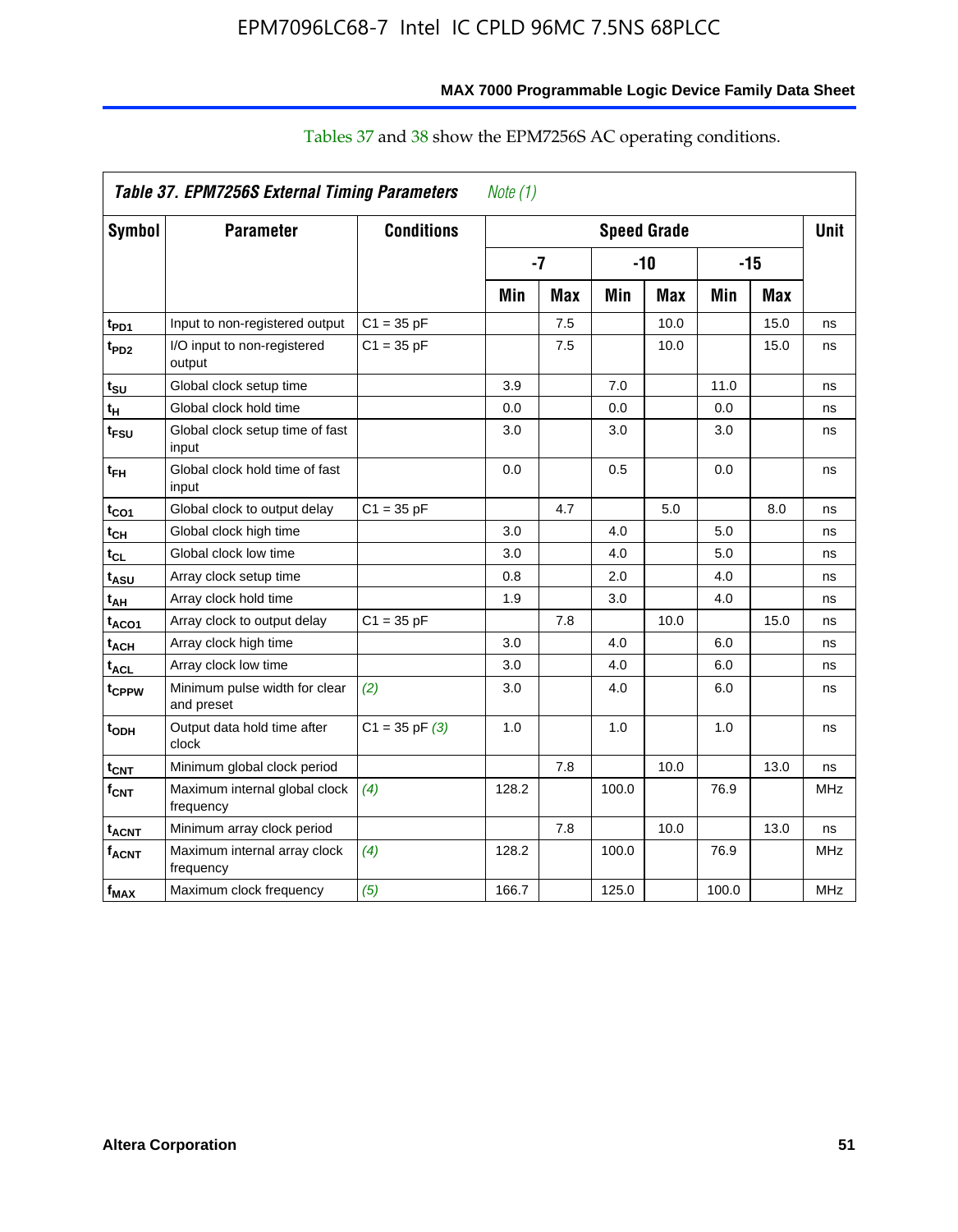| Symbol            | <b>Parameter</b>                     | <b>Conditions</b>  |            |            |     | <b>Speed Grade</b> |            |            | <b>Unit</b> |
|-------------------|--------------------------------------|--------------------|------------|------------|-----|--------------------|------------|------------|-------------|
|                   |                                      |                    |            | $-7$       |     | $-10$              |            | $-15$      |             |
|                   |                                      |                    | <b>Min</b> | <b>Max</b> | Min | <b>Max</b>         | <b>Min</b> | <b>Max</b> |             |
| $t_{IN}$          | Input pad and buffer delay           |                    |            | 0.3        |     | 0.5                |            | 2.0        | ns          |
| $t_{IO}$          | I/O input pad and buffer delay       |                    |            | 0.3        |     | 0.5                |            | 2.0        | ns          |
| t <sub>FIN</sub>  | Fast input delay                     |                    |            | 3.4        |     | 1.0                |            | 2.0        | ns          |
| t <sub>SEXP</sub> | Shared expander delay                |                    |            | 3.9        |     | 5.0                |            | 8.0        | ns          |
| t <sub>PEXP</sub> | Parallel expander delay              |                    |            | 1.1        |     | 0.8                |            | 1.0        | ns          |
| $t_{LAD}$         | Logic array delay                    |                    |            | 2.6        |     | 5.0                |            | 6.0        | ns          |
| $t_{LAC}$         | Logic control array delay            |                    |            | 2.6        |     | 5.0                |            | 6.0        | ns          |
| $t_{IOE}$         | Internal output enable delay         |                    |            | 0.8        |     | 2.0                |            | 3.0        | ns          |
| $t_{OD1}$         | Output buffer and pad delay          | $C1 = 35 pF$       |            | 0.5        |     | 1.5                |            | 4.0        | ns          |
| t <sub>OD2</sub>  | Output buffer and pad delay          | $C1 = 35$ pF $(6)$ |            | 1.0        |     | 2.0                |            | 5.0        | ns          |
| $t_{OD3}$         | Output buffer and pad delay          | $C1 = 35 pF$       |            | 5.5        |     | 5.5                |            | 8.0        | ns          |
| t <sub>ZX1</sub>  | Output buffer enable delay           | $C1 = 35 pF$       |            | 4.0        |     | 5.0                |            | 6.0        | ns          |
| t <sub>ZX2</sub>  | Output buffer enable delay           | $C1 = 35$ pF $(6)$ |            | 4.5        |     | 5.5                |            | 7.0        | ns          |
| t <sub>ZX3</sub>  | Output buffer enable delay           | $C1 = 35 pF$       |            | 9.0        |     | 9.0                |            | 10.0       | ns          |
| $t_{\mathsf{XZ}}$ | Output buffer disable delay          | $C1 = 5pF$         |            | 4.0        |     | 5.0                |            | 6.0        | ns          |
| tsu               | Register setup time                  |                    | 1.1        |            | 2.0 |                    | 4.0        |            | ns          |
| $t_H$             | Register hold time                   |                    | 1.6        |            | 3.0 |                    | 4.0        |            | ns          |
| t <sub>FSU</sub>  | Register setup time of fast<br>input |                    | 2.4        |            | 3.0 |                    | 2.0        |            | ns          |
| $t_{FH}$          | Register hold time of fast<br>input  |                    | 0.6        |            | 0.5 |                    | 1.0        |            | ns          |
| t <sub>RD</sub>   | Register delay                       |                    |            | 1.1        |     | 2.0                |            | 1.0        | ns          |
| t <sub>COMB</sub> | Combinatorial delay                  |                    |            | 1.1        |     | 2.0                |            | 1.0        | ns          |
| $t_{IC}$          | Array clock delay                    |                    |            | 2.9        |     | 5.0                |            | 6.0        | ns          |
| $t_{EN}$          | Register enable time                 |                    |            | 2.6        |     | 5.0                |            | 6.0        | ns          |
| t <sub>GLOB</sub> | Global control delay                 |                    |            | 2.8        |     | 1.0                |            | 1.0        | ns          |
| $t_{PRE}$         | Register preset time                 |                    |            | 2.7        |     | 3.0                |            | 4.0        | ns          |
| $t_{\sf CLR}$     | Register clear time                  |                    |            | 2.7        |     | 3.0                |            | 4.0        | ns          |
| $t_{PIA}$         | PIA delay                            | (7)                |            | 3.0        |     | 1.0                |            | 2.0        | ns          |
| $t_{LPA}$         | Low-power adder                      | (8)                |            | 10.0       |     | 11.0               |            | 13.0       | ns          |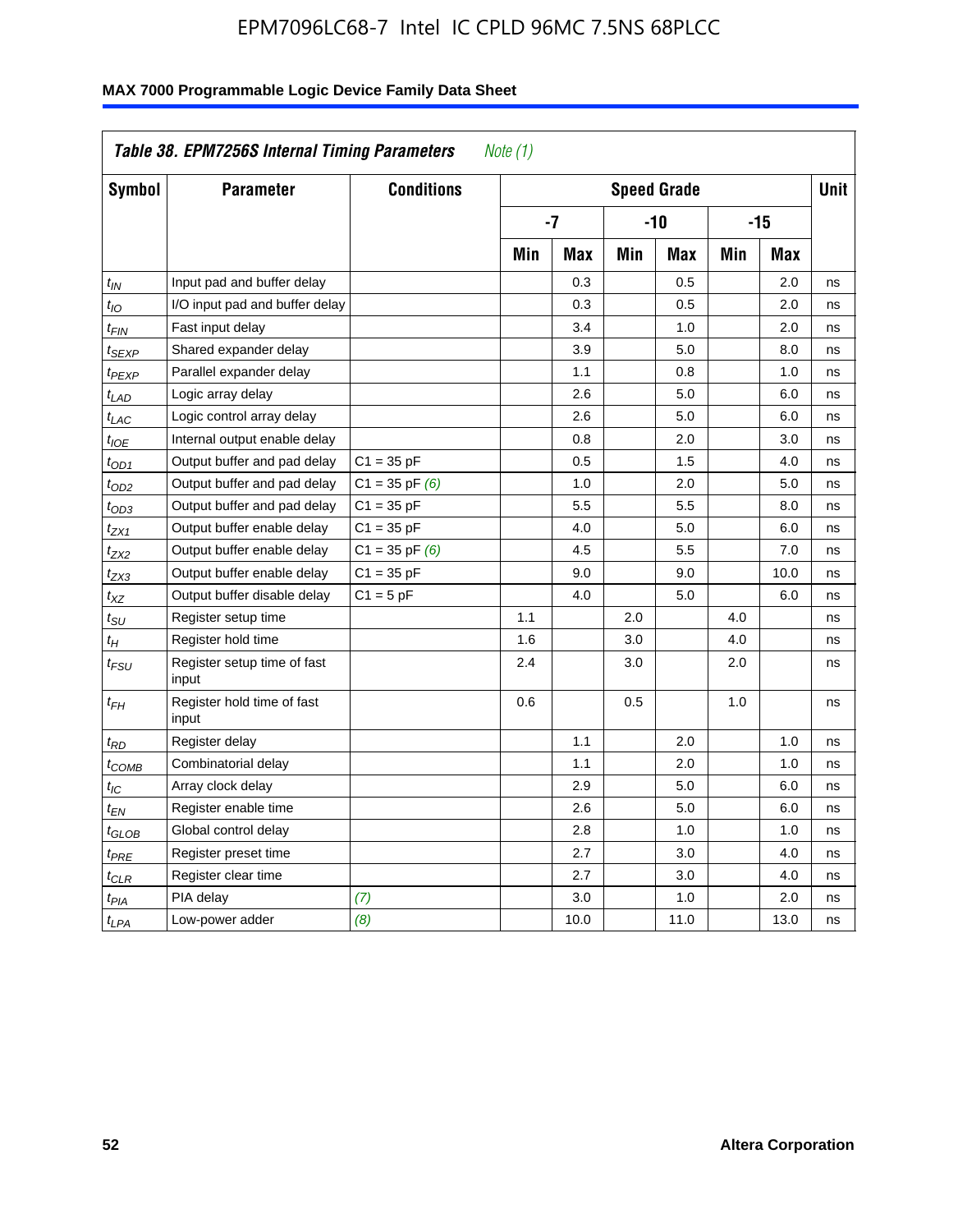**MAX 7000 Programmable Logic Device Family Data Sheet**

#### *Notes to tables:*

- (1) These values are specified under the recommended operating conditions shown in Table 14. See Figure 13 for more information on switching waveforms.
- (2) This minimum pulse width for preset and clear applies for both global clear and array controls. The  $t_{LPA}$  parameter must be added to this minimum width if the clear or reset signal incorporates the *tLAD* parameter into the signal path.
- (3) This parameter is a guideline that is sample-tested only and is based on extensive device characterization. This parameter applies for both global and array clocking.
- (4) These parameters are measured with a 16-bit loadable, enabled, up/down counter programmed into each LAB.
- (5) The  $f_{MAX}$  values represent the highest frequency for pipelined data.
- (6) Operating conditions:  $V_{\text{CCIO}} = 3.3 \text{ V} \pm 10\%$  for commercial and industrial use.
- (7) For EPM7064S-5, EPM7064S-6, EPM7128S-6, EPM7160S-6, EPM7160S-7, EPM7192S-7, and EPM7256S-7 devices, these values are specified for a PIA fan-out of one LAB (16 macrocells). For each additional LAB fan-out in these devices, add an additional 0.1 ns to the PIA timing value.
- (8) The  $t_{LPA}$  parameter must be added to the  $t_{LAD}$ ,  $t_{LAC}$ ,  $t_{IC}$ ,  $t_{EN}$ ,  $t_{SEXP}$ ,  $t_{ACL}$ , and  $t_{CPPW}$  parameters for macrocells running in the low-power mode.

## **Power Consumption**

[Supply power \(P\) versus frequency \(](http://www.altera.com/literature/an/an074.pdf) $f_{MAX}$  in MHz) for MAX 7000 devices is calculated with the following equation:

 $P = P_{INT} + P_{IO} = I_{CCLNT} \times V_{CC} + P_{IO}$ 

The  $P_{IO}$  value, which depends on the device output load characteristics and switching frequency, can be calculated using the guidelines given in *Application Note 74 (Evaluating Power for Altera Devices)*.

The  $I_{\text{CCINT}}$  value, which depends on the switching frequency and the application logic, is calculated with the following equation:

 $I_{\text{CCTNT}} =$ 

 $A \times MC_{TON} + B \times (MC_{DEFU} - MC_{TON}) + C \times MC_{LISED} \times f_{MAX} \times tog_{LC}$ 

The parameters in this equation are shown below:

| $MC$ <sub>TON</sub> | = Number of macrocells with the Turbo Bit option turned on,                |
|---------------------|----------------------------------------------------------------------------|
|                     | as reported in the MAX+PLUS II Report File (.rpt)                          |
| MC <sub>DFV</sub>   | = Number of macrocells in the device                                       |
|                     | $MC_{\text{USED}}$ = Total number of macrocells in the design, as reported |
|                     | in the MAX+PLUS II Report File (.rpt)                                      |
| $f_{MAX}$           | = Highest clock frequency to the device                                    |
| $tog_{LC}$          | = Average ratio of logic cells toggling at each clock                      |
|                     | (typically 0.125)                                                          |
| A, B, C             | $=$ Constants, shown in Table 39                                           |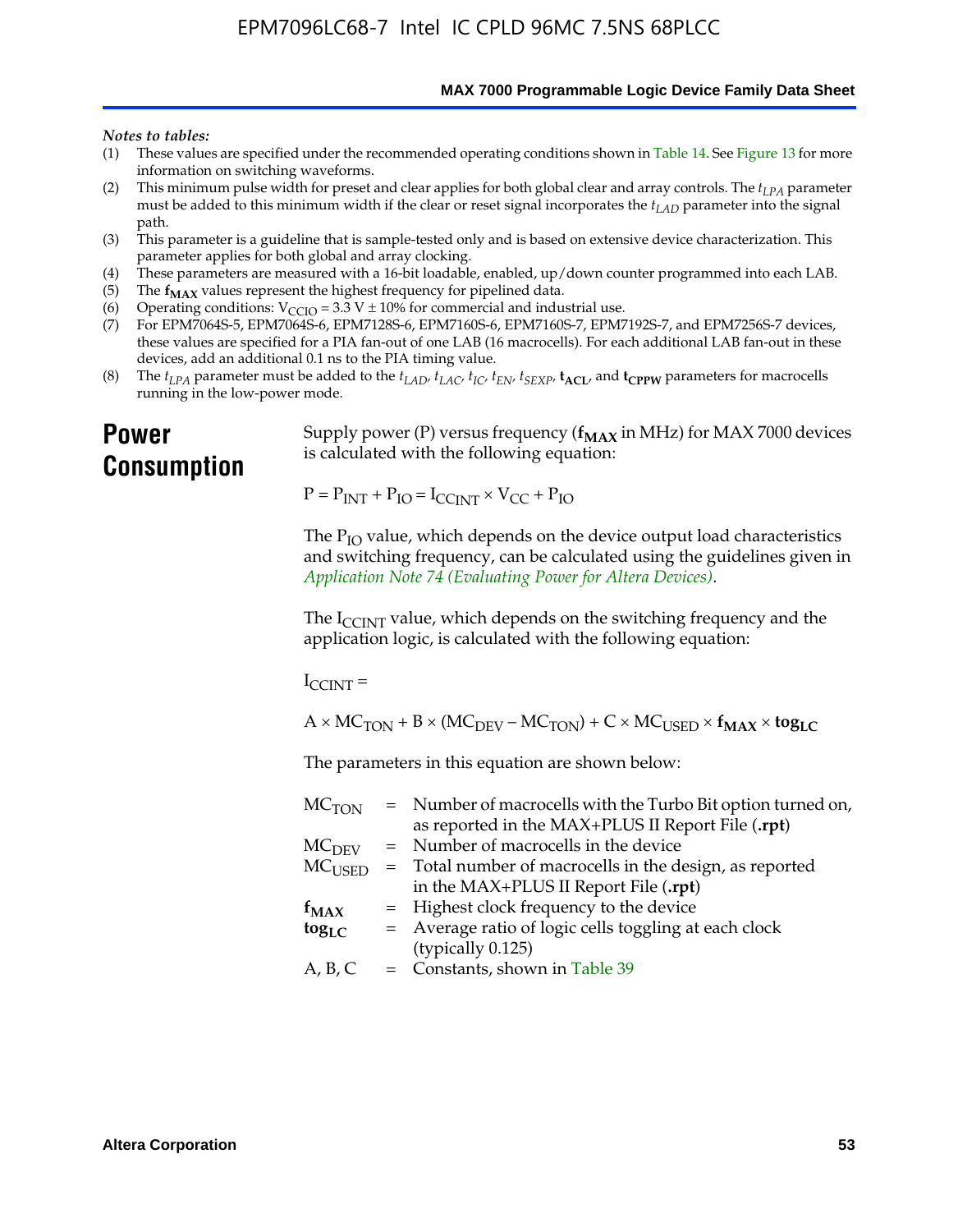| Table 39. MAX 7000 I <sub>CC</sub> Equation Constants |      |      |       |  |  |
|-------------------------------------------------------|------|------|-------|--|--|
| <b>Device</b>                                         | A    | B    | C     |  |  |
| EPM7032                                               | 1.87 | 0.52 | 0.144 |  |  |
| EPM7064                                               | 1.63 | 0.74 | 0.144 |  |  |
| <b>EPM7096</b>                                        | 1.63 | 0.74 | 0.144 |  |  |
| <b>EPM7128E</b>                                       | 1.17 | 0.54 | 0.096 |  |  |
| <b>EPM7160E</b>                                       | 1.17 | 0.54 | 0.096 |  |  |
| <b>EPM7192E</b>                                       | 1.17 | 0.54 | 0.096 |  |  |
| <b>EPM7256E</b>                                       | 1.17 | 0.54 | 0.096 |  |  |
| <b>EPM7032S</b>                                       | 0.93 | 0.40 | 0.040 |  |  |
| <b>EPM7064S</b>                                       | 0.93 | 0.40 | 0.040 |  |  |
| <b>EPM7128S</b>                                       | 0.93 | 0.40 | 0.040 |  |  |
| <b>EPM7160S</b>                                       | 0.93 | 0.40 | 0.040 |  |  |
| <b>EPM7192S</b>                                       | 0.93 | 0.40 | 0.040 |  |  |
| <b>EPM7256S</b>                                       | 0.93 | 0.40 | 0.040 |  |  |

This calculation provides an  $I_{CC}$  estimate based on typical conditions using a pattern of a 16-bit, loadable, enabled, up/down counter in each LAB with no output load. Actual  $I_{CC}$  values should be verified during operation because this measurement is sensitive to the actual pattern in the device and the environmental operating conditions.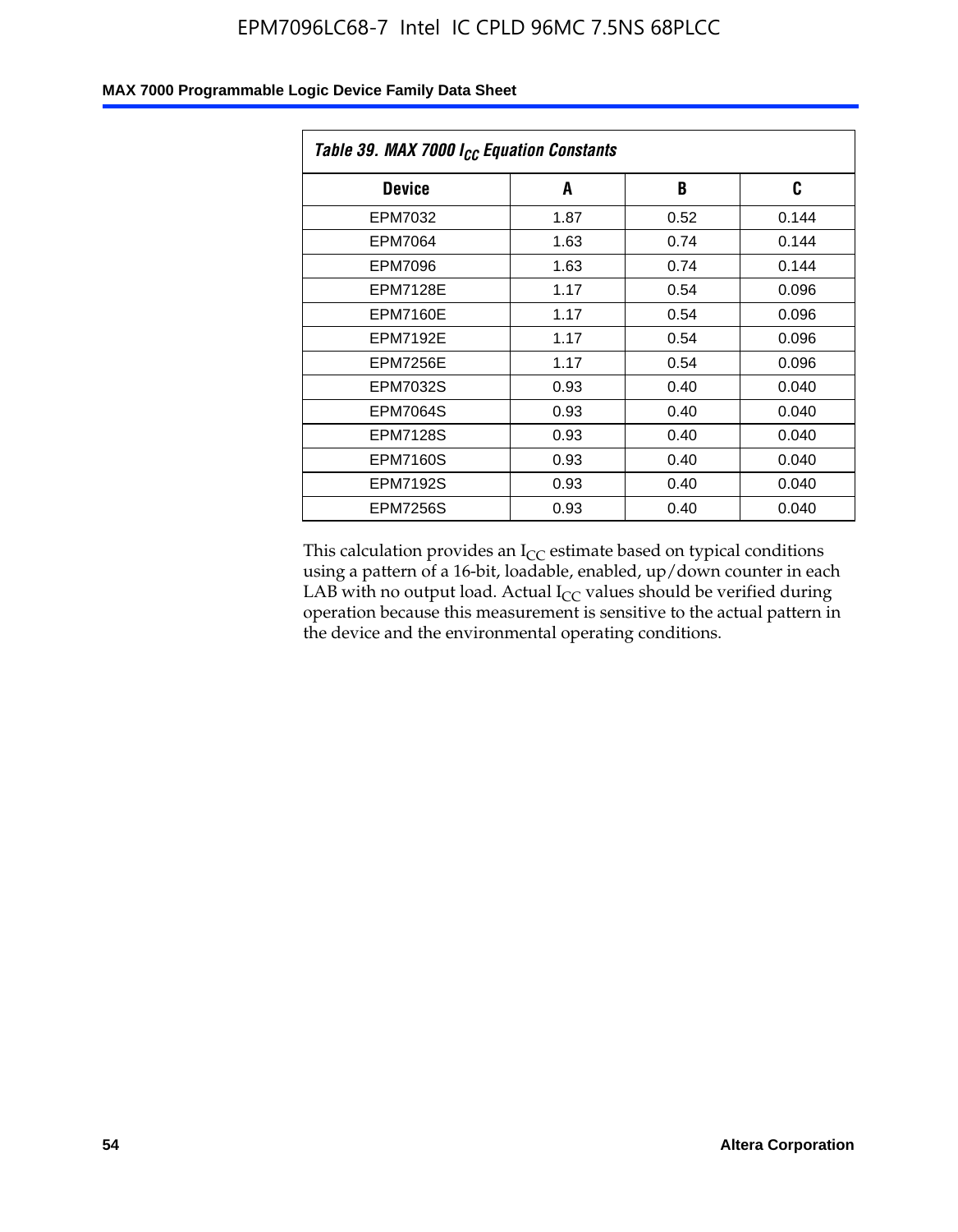**MAX 7000 Programmable Logic Device Family Data Sheet**

Figure 14 shows typical supply current versus frequency for MAX 7000 devices.

*Figure 14. I<sub>CC</sub> vs. Frequency for MAX 7000 Devices (Part 1 of 2)* 



**EPM7096**

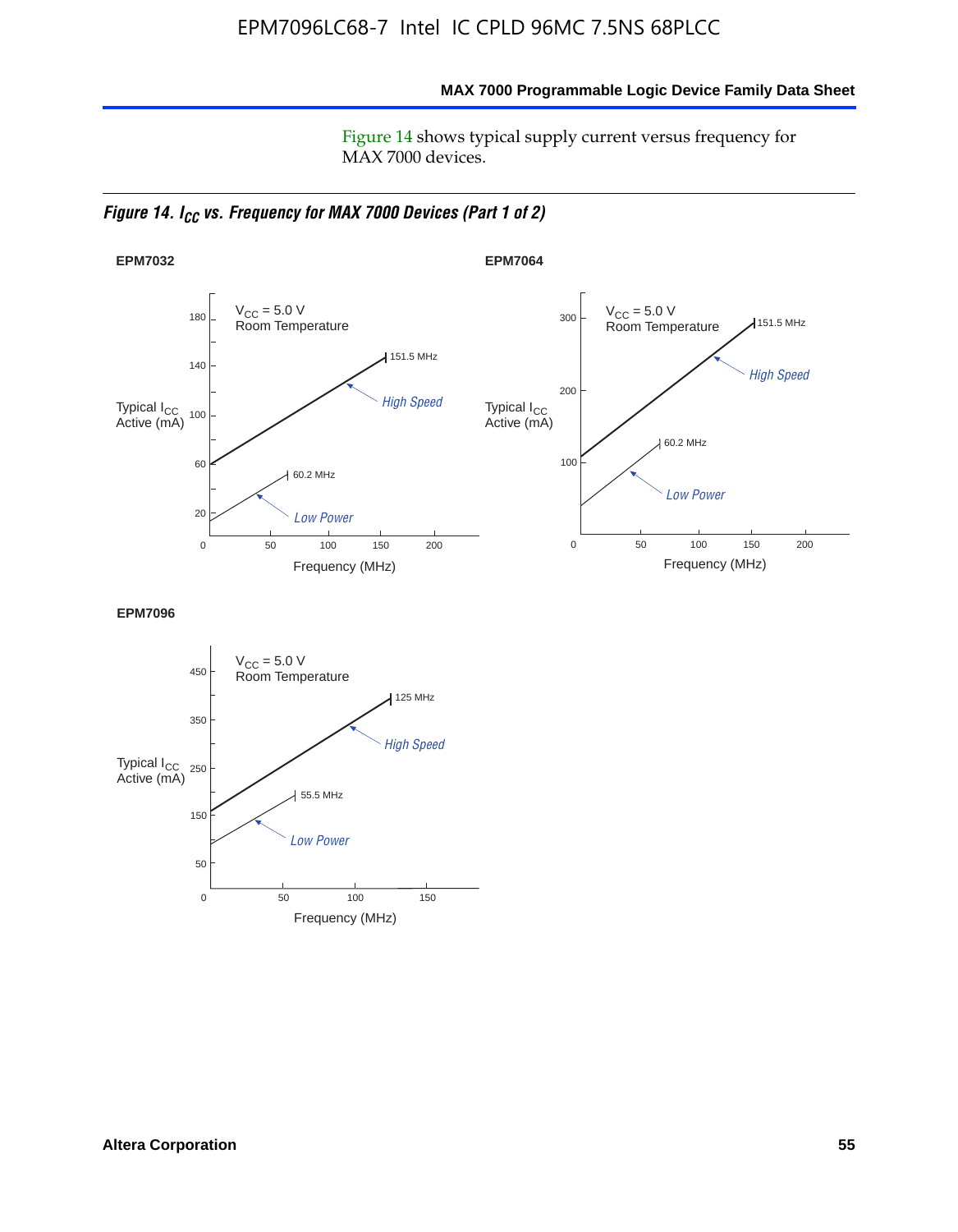

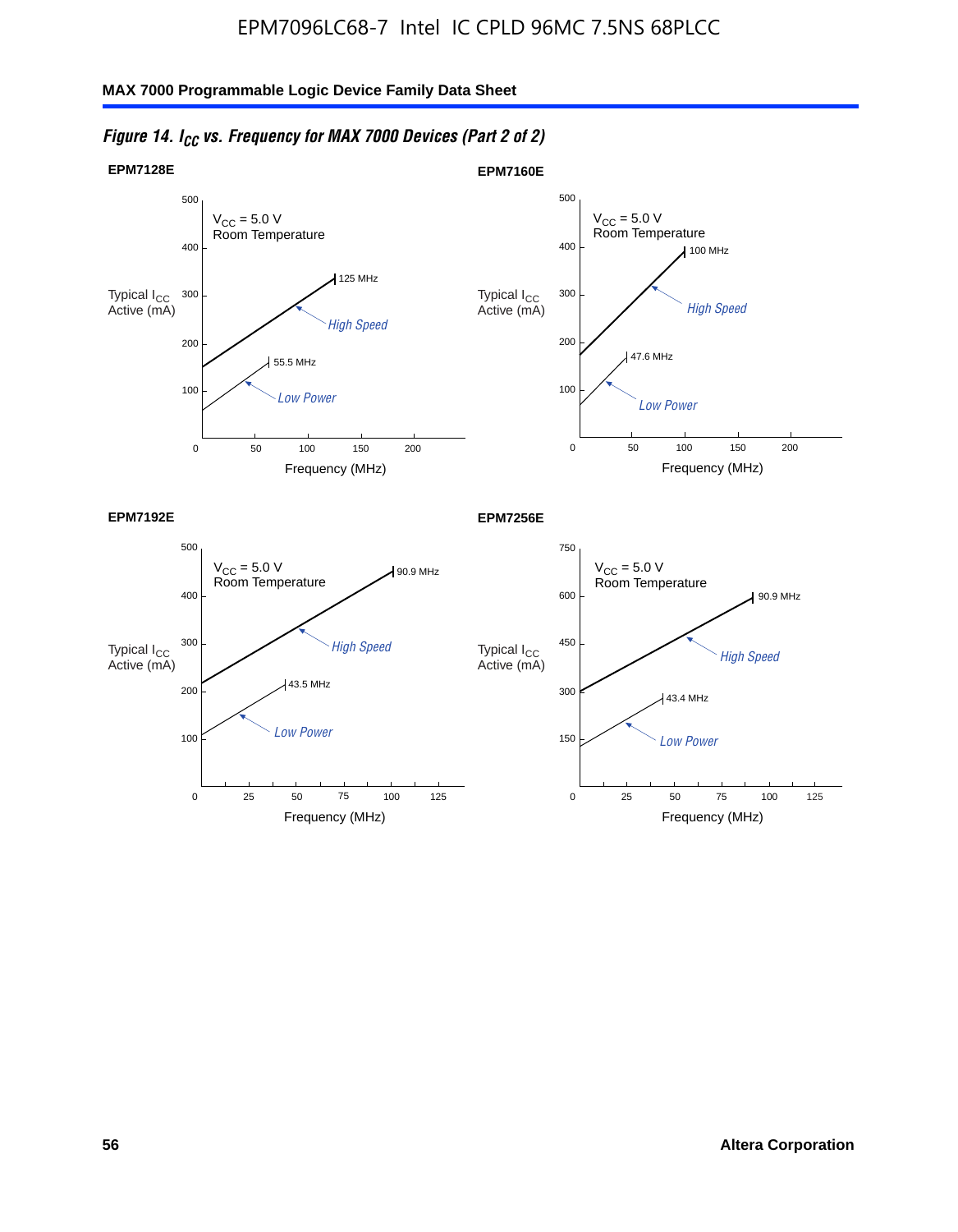### **MAX 7000 Programmable Logic Device Family Data Sheet**

Figure 15 shows typical supply current versus frequency for MAX 7000S devices.

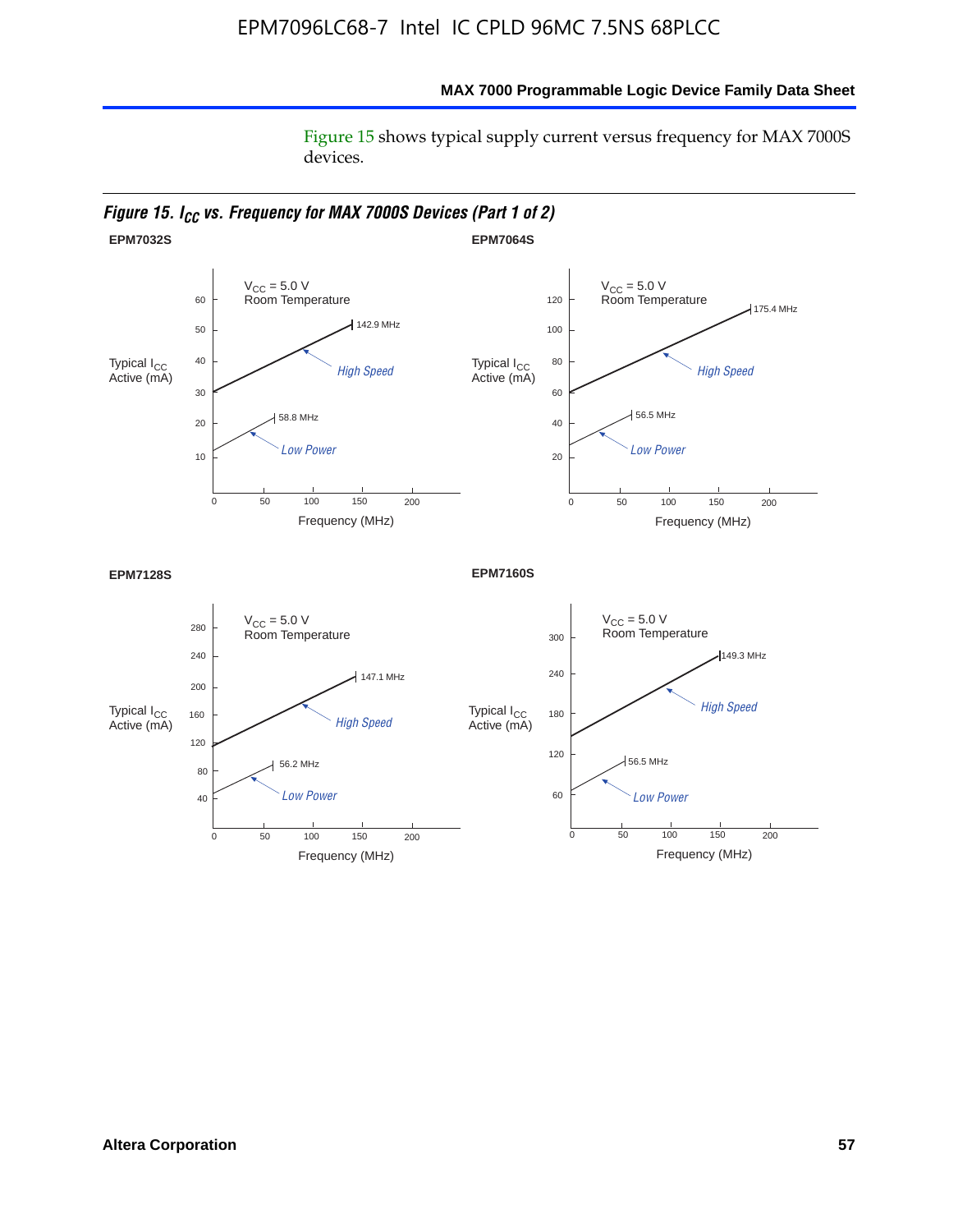#### **EPM7192S** V<sub>CC</sub> = 5.0 V<br>Room Temperature 0 Frequency (MHz) High Speed Low Power 25 100 125 125.0 MHz 55.6 MHz 60 120 180 240 300 50 75 **EPM7256S** V<sub>CC</sub> = 5.0 V<br>Room Temperature 0 Frequency (MHz) High Speed Low Power 25 100 125 128.2 MHz 56.2 MHz 100 200 300 400 50 75 Typical I<sub>CC</sub><br>Active (mA) Typical I<sub>CC</sub> Typical I<sub>CC</sub> Typical I<sub>C</sub> Typical I<sub>C</sub> Typical I<sub>C</sub> Typical I<sub>C</sub> Typical I<sub>C</sub> Typical I<sub>C</sub> Typical I<sub>C</sub> Typical I<sub>C</sub> Typical I<sub>C</sub> Typical I<sub>C</sub> Typical I<sub>C</sub> Typical I<sub>C</sub> Typical I<sub>C</sub> Typical I<sub>C</sub> Typical I<sub>C</sub> Typical I<sub>CC</sub><br>Active (mA)

### *Figure 15. I<sub>CC</sub> vs. Frequency for MAX 7000S Devices (Part 2 of 2)*

## **Device Pin-Outs**

See the Altera web site (**http://www.altera.com**) or the *Altera Digital Library* for pin-out information.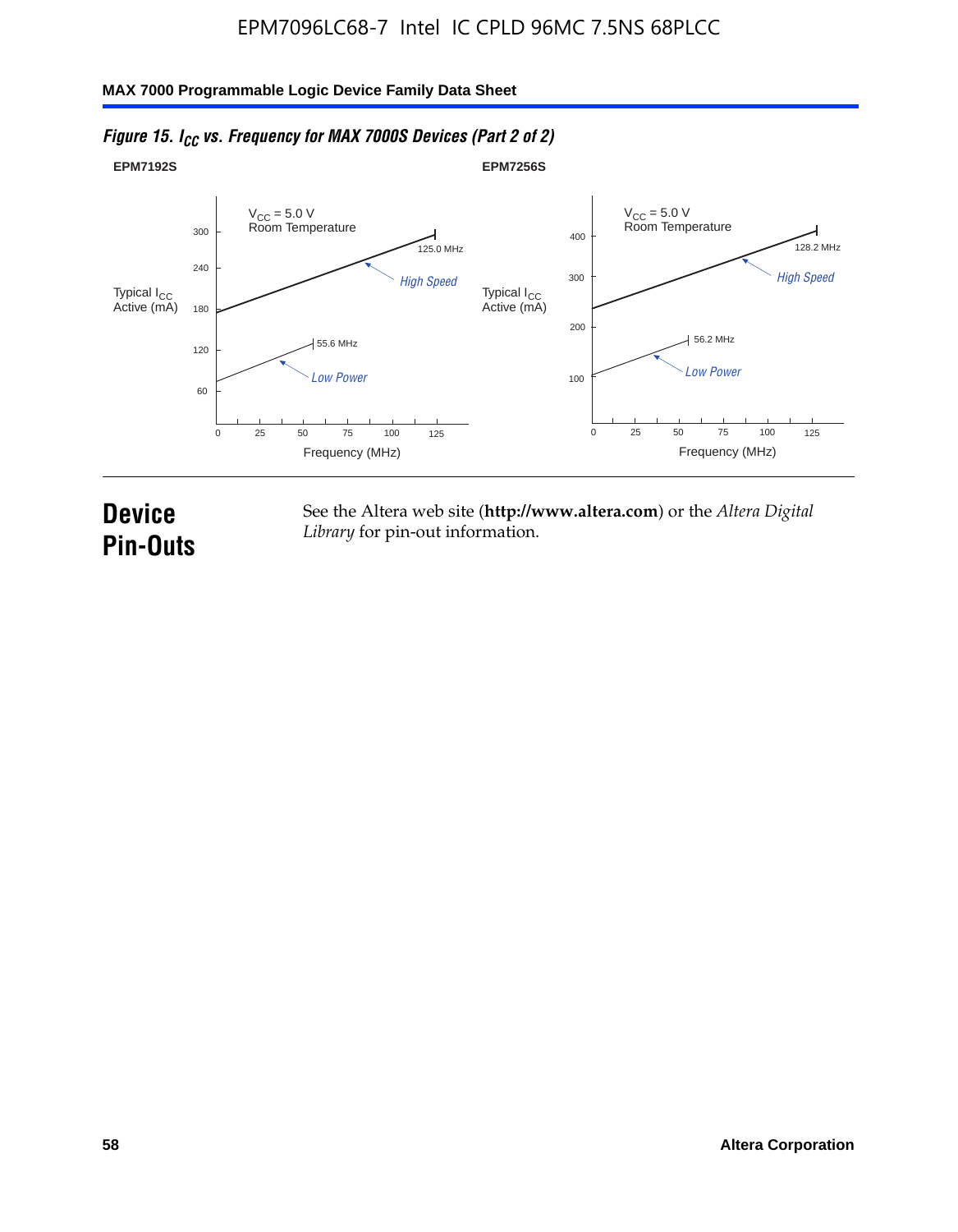#### **MAX 7000 Programmable Logic Device Family Data Sheet**

Figures 16 through 22 show the package pin-out diagrams for MAX 7000 devices.



#### *Notes:*

- (1) The pin functions shown in parenthesis are only available in MAX 7000E and MAX 7000S devices.
- (2) JTAG ports are available in MAX 7000S devices only.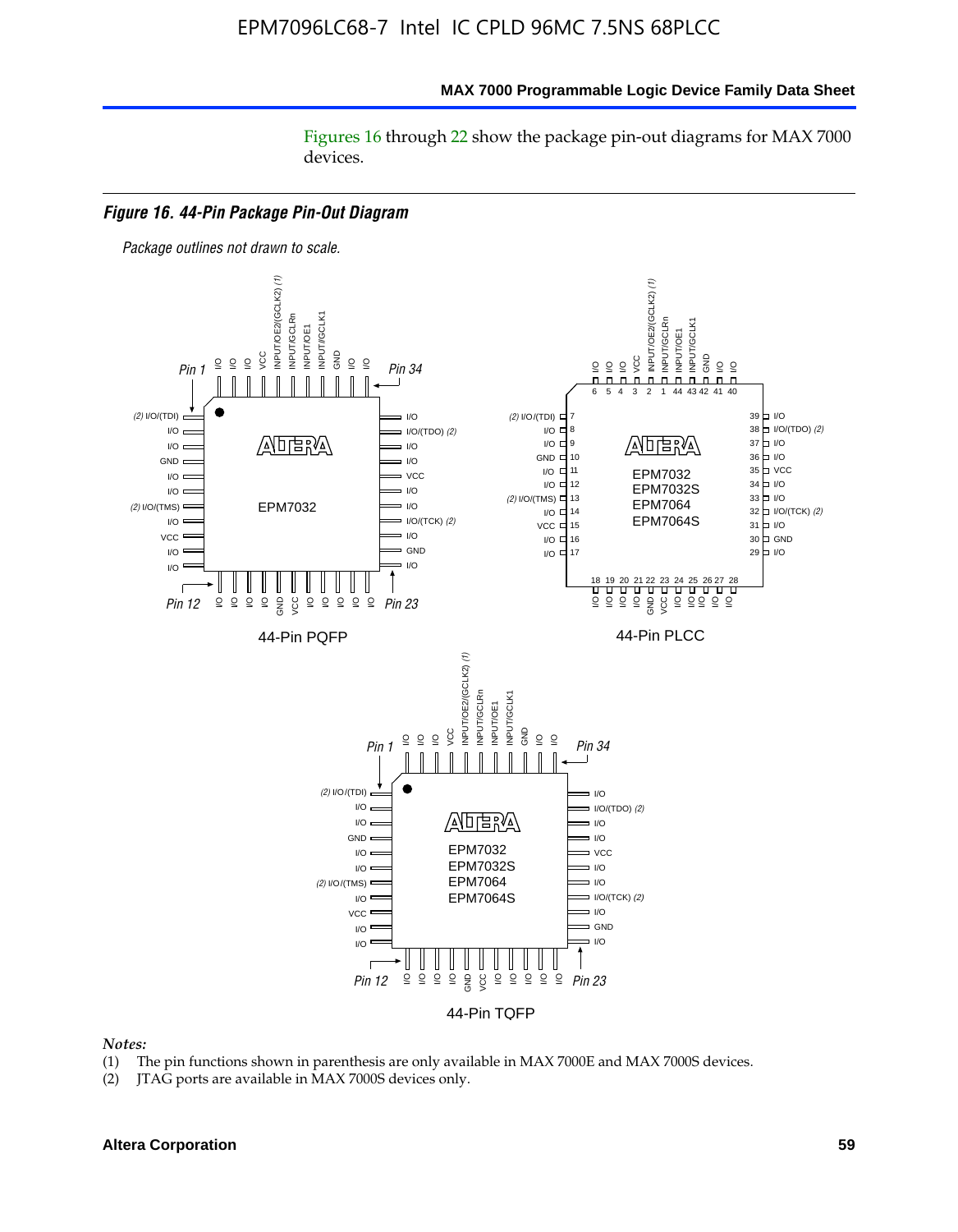### *Figure 17. 68-Pin Package Pin-Out Diagram*

*Package outlines not drawn to scale.*



## *Notes:*<br>(1) T

- The pin functions shown in parenthesis are only available in MAX 7000E and MAX 7000S devices.
- (2) JTAG ports are available in MAX 7000S devices only.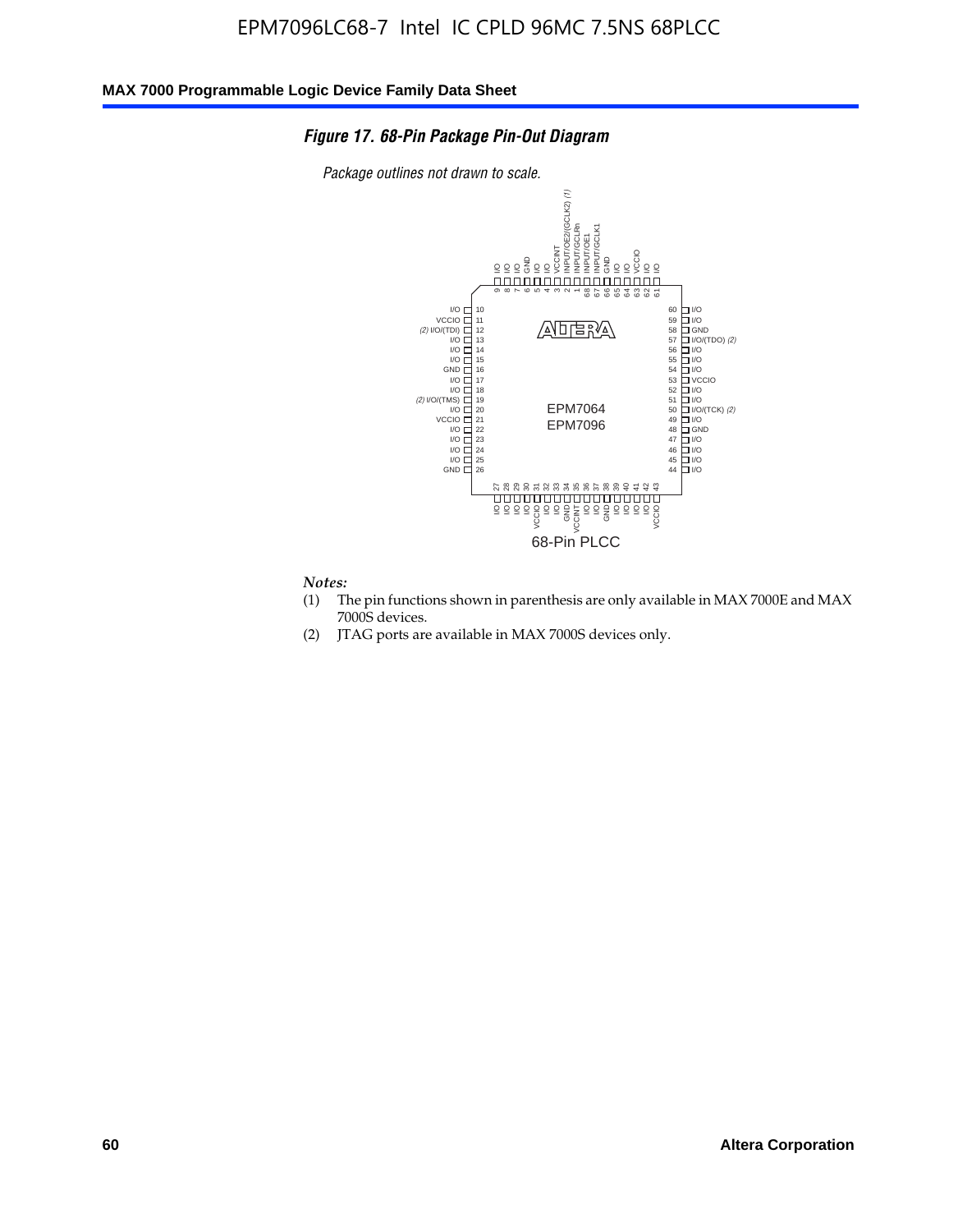### *Figure 18. 84-Pin Package Pin-Out Diagram*

*Package outline not drawn to scale.*



84-Pin PLCC

*Notes:*

- (1) Pins 6, 39, 46, and 79 are no-connect (N.C.) pins on EPM7096, EPM7160E, and EPM7160S devices.
- (2) The pin functions shown in parenthesis are only available in MAX 7000E and MAX 7000S devices.
-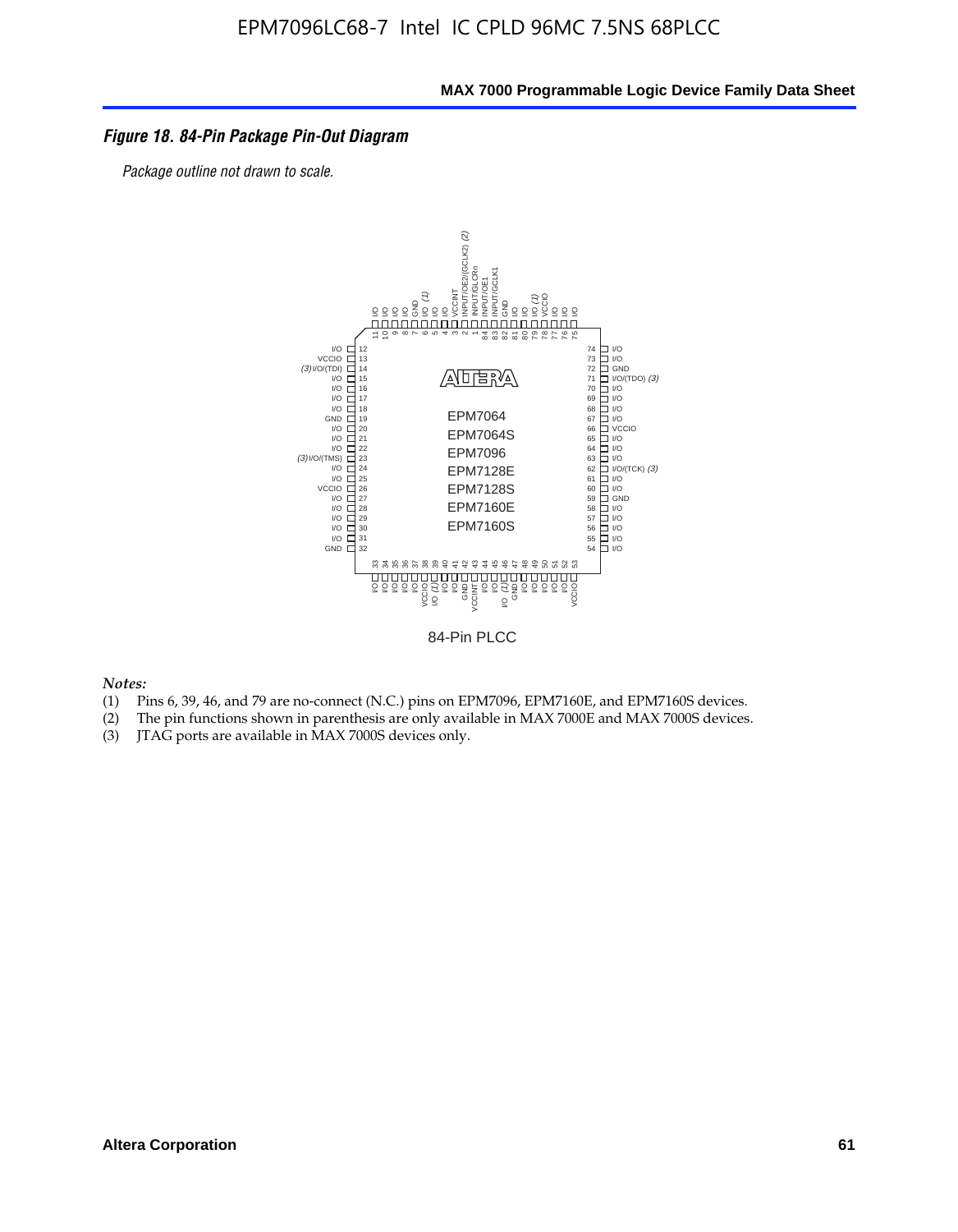### *Figure 19. 100-Pin Package Pin-Out Diagram*

*Package outline not drawn to scale.*



### *Figure 20. 160-Pin Package Pin-Out Diagram*

*Package outline not drawn to scale.*

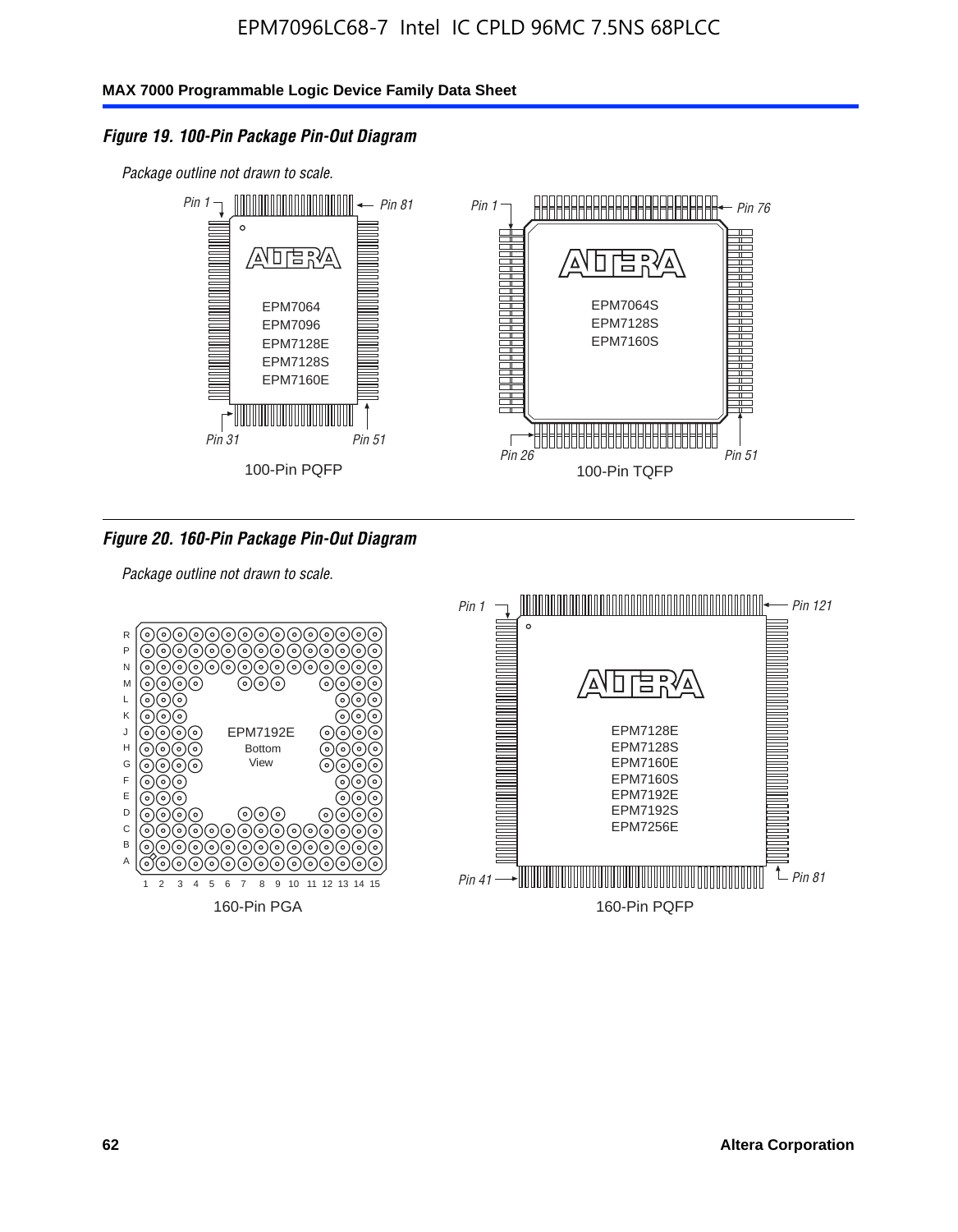### *Figure 21. 192-Pin Package Pin-Out Diagram*

*Package outline not drawn to scale.*



*Figure 22. 208-Pin Package Pin-Out Diagram*

*Package outline not drawn to scale.*

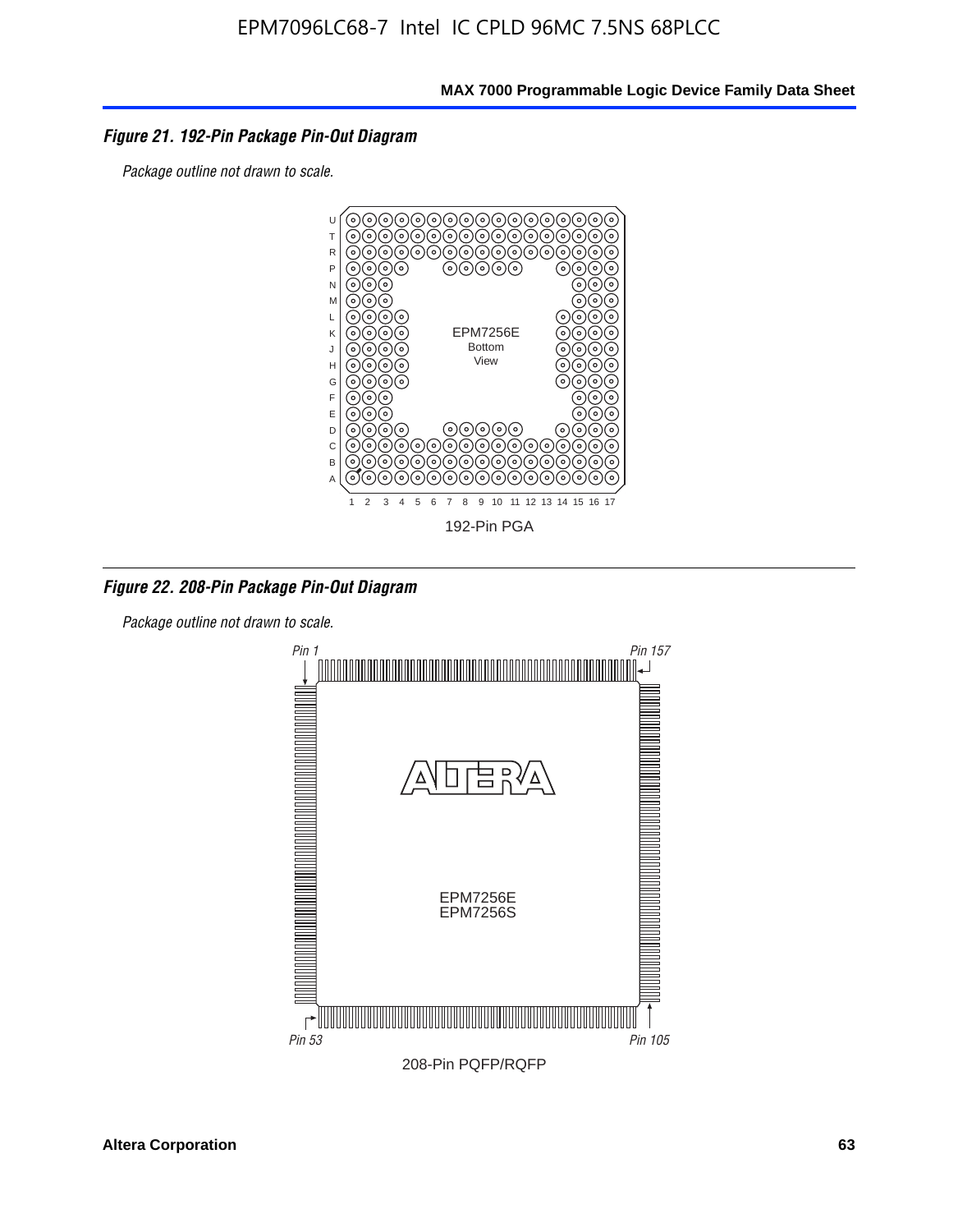#### **MAX 7000 Programmable Logic Device Family Data Sheet**

## **Revision History**

The information contained in the *MAX 7000 Programmable Logic Device Family Data Sheet* version 6.7 supersedes information published in previous versions. The following changes were made in the *MAX 7000 Programmable Logic Device Family Data Sheet* version 6.7:

### **Version 6.7**

The following changes were made in the *MAX 7000 Programmable Logic Device Family Data Sheet* version 6.7:

■ Reference to *AN 88: Using the Jam Language for ISP & ICR via an Embedded Processor* has been replaced by *AN 122: Using Jam STAPL for ISP & ICR via an Embedded Processor*.

## **Version 6.6**

The following changes were made in the *MAX 7000 Programmable Logic Device Family Data Sheet* version 6.6:

- Added Tables 6 through 8.
- Added "Programming Sequence" section on page 17 and "Programming Times" section on page 18.

## **Version 6.5**

The following changes were made in the *MAX 7000 Programmable Logic Device Family Data Sheet* version 6.5:

Updated text on page 16.

## **Version 6.4**

The following changes were made in the *MAX 7000 Programmable Logic Device Family Data Sheet* version 6.4:

■ Added *Note (5)* on page 28.

### **Version 6.3**

The following changes were made in the *MAX 7000 Programmable Logic Device Family Data Sheet* version 6.3:

■ Updated the "Open-Drain Output Option (MAX 7000S Devices Only)" section on page 20.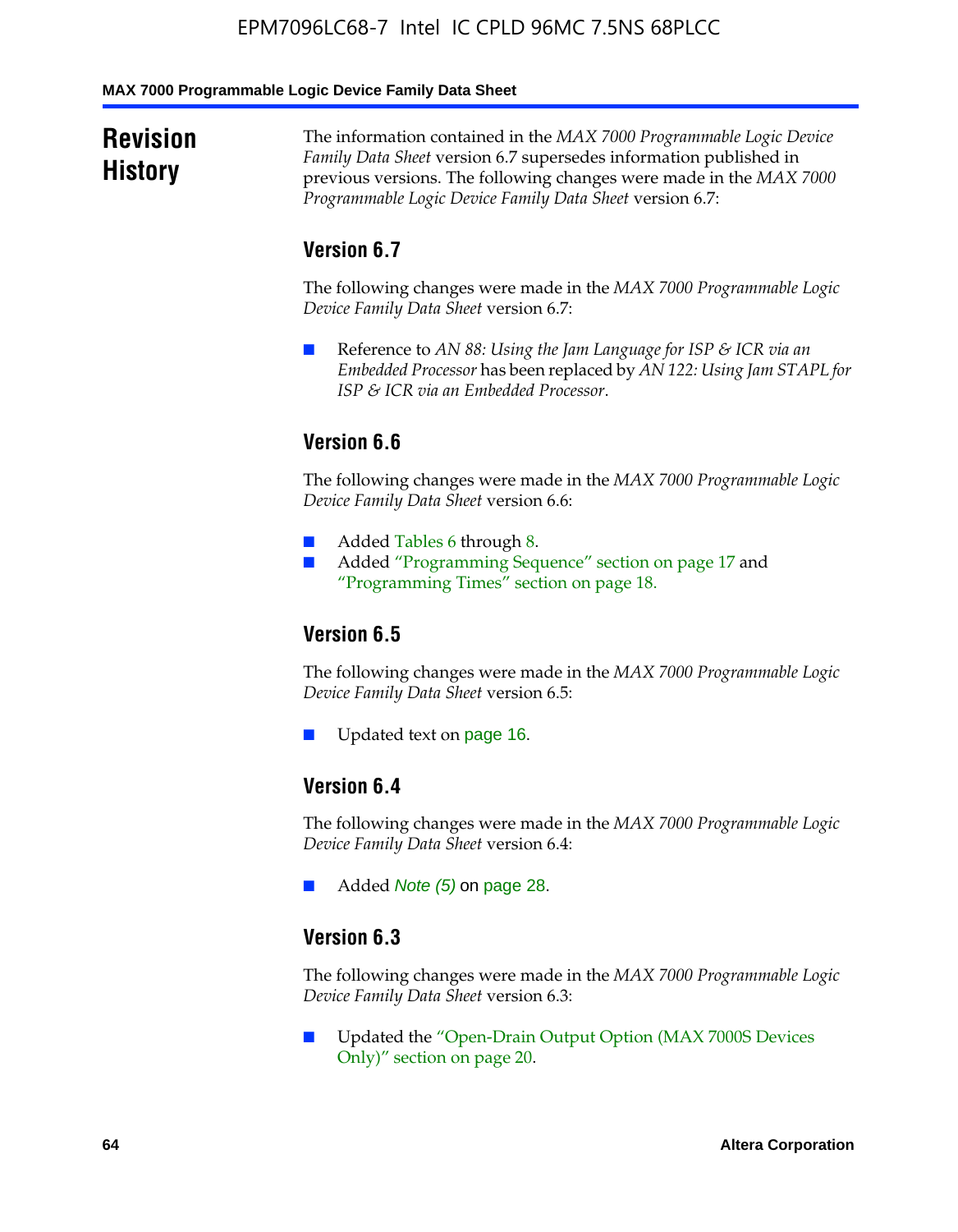

**Altera Corporation 65**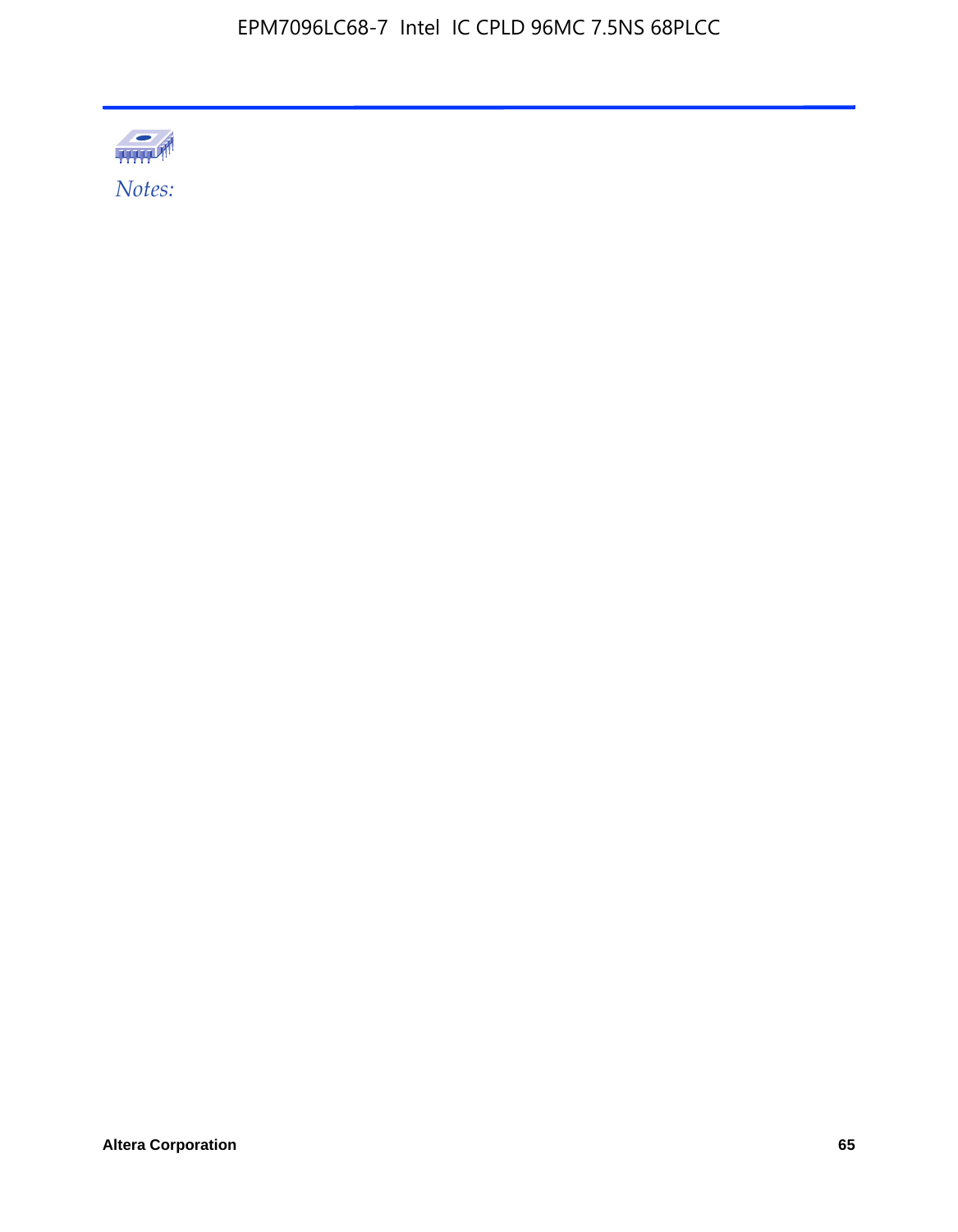

101 Innovation Drive San Jose, CA 95134 (408) 544-7000 www.altera.com Applications Hotline: (800) 800-EPLD Literature Services: literature@altera.com

Copyright © 2005 Altera Corporation. All rights reserved. Altera, The Programmable Solutions Company, the stylized Altera logo, specific device designations, and all other words and logos that are identified as trademarks and/or service marks are, unless noted otherwise, the trademarks and service marks of Altera Corporation in the U.S. and other countries. All other product or service names are the property of their respective holders. Altera products are protected under numerous U.S. and foreign patents and pending applications, maskwork rights, and copyrights. Altera warrants performance of its semiconductor products to current specifications in accordance with Altera's standard warranty, but reserves the right to make changes to any products and services at any time without notice. Altera assumes no responsibility or liability

arising out of the application or use of any information, product, or service described herein except as expressly agreed to in writing by Altera Corporation. Altera customers are advised to obtain the latest version of device specifications before relying on any published information and before placing orders for products or services.



**66 Altera Corporation**